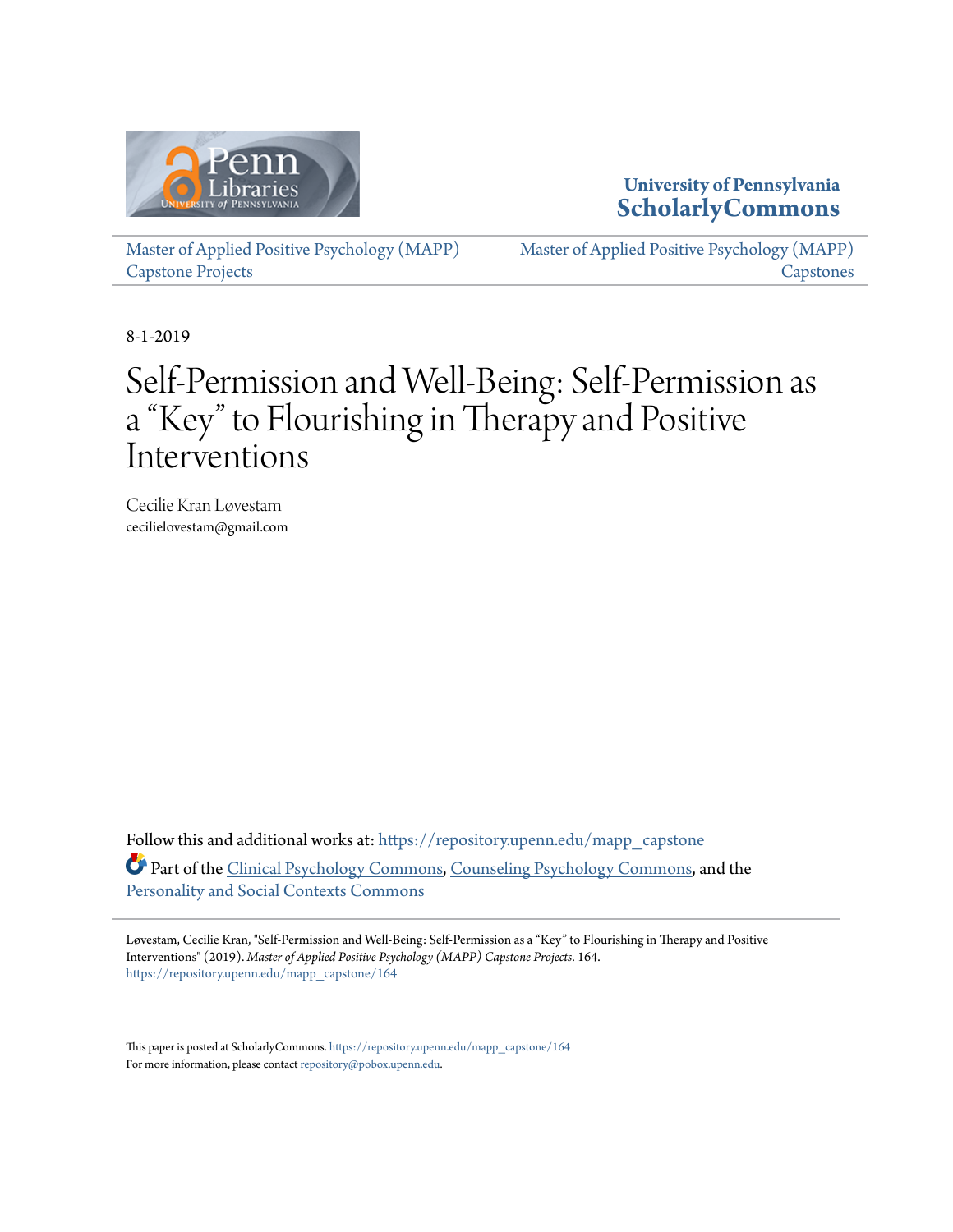## Self-Permission and Well-Being: Self-Permission as a "Key" to Flourishing in Therapy and Positive Interventions

#### **Abstract**

Almost all people want well-being and happiness. However, many individuals may not allow themselves to attend to their personal well-being or feel guilty when doing so. An increased understanding of this resistance and strategies to overcome it can greatly benefit the field of positive psychology. The usefulness of tools and interventions that promote flourishing—the application of positive psychology—depends on people giving themselves permission to use these tools. Building on Rose's (2014) work, self-permission is conceptualized as the degree to which a person allows themselves to attend to personal well-being and to lead a fulfilling life. This paper introduces self-permission as a psychological process that is key in the pursuit of well-being, specifically within a positive psychotherapy context, and more generally when people engage in positive interventions. Topics affiliated with self-permission and potential cultural and psychological barriers to selfpermission are discussed in this paper. A revised self-permission scale, directions for future research, and three interventions to increase self-permission are proposed. An improved understanding of self-permission can support positive psychology's ultimate mission of promoting human flourishing on a broad scale.

#### **Keywords**

self-permission, positive psychology, psychotherapy, clinical psychology, positive psychotherapy, positive interventions, well-being, flourishing

#### **Disciplines**

Clinical Psychology | Counseling Psychology | Personality and Social Contexts | Psychology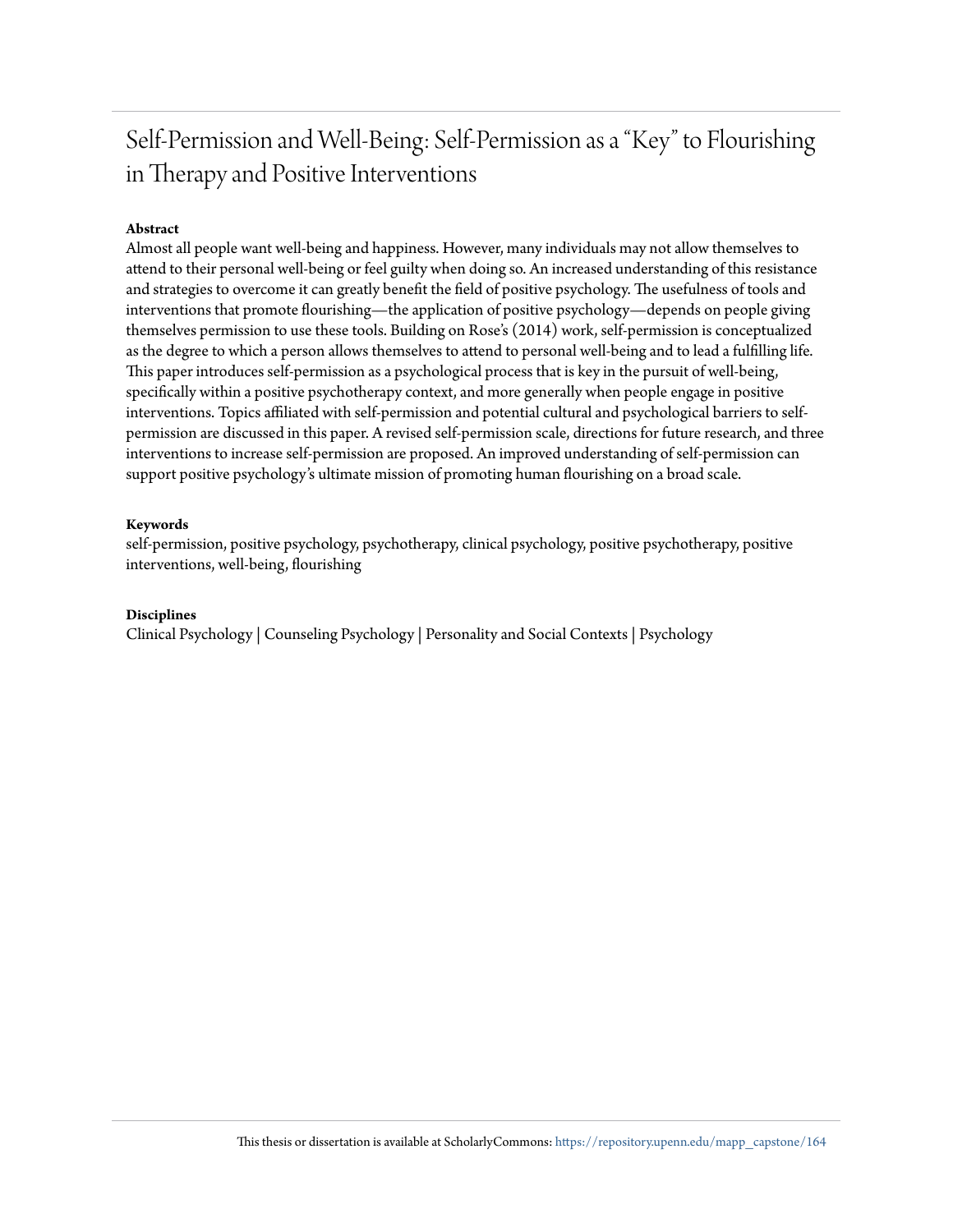Self-Permission and Well-Being:

Self-Permission as a "Key" to Flourishing in Therapy and Positive Interventions

Cecilie Kran Løvestam

University of Pennsylvania

### A Capstone Project Submitted

In Partial Fulfillment of the Requirements for the Degree of

Master of Applied Positive Psychology

Advisor: Tayyab Rashid, Ph.D.

August 1, 2019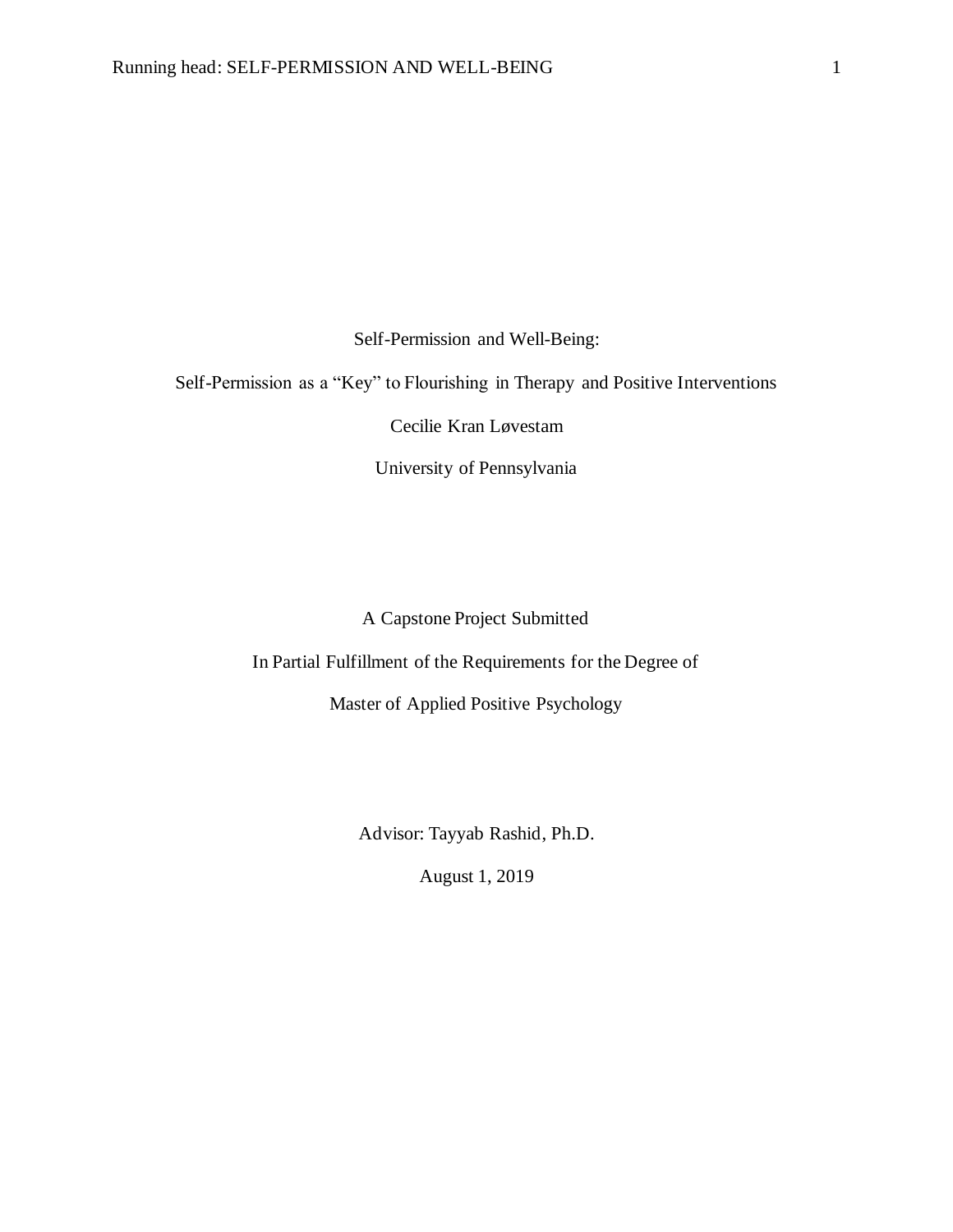#### SELF-PERMISSION AND WELL-BEING 2

### Self-Permission and Well-Being: Self-Permission as a "Key" to Flourishing in Therapy and Positive Interventions Cecilie Kran Løvestam cecilielovestam@gmail.com

Capstone Project Master of Applied Positive Psychology University of Pennsylvania Advisor: Tayyab Rashid, Ph.D. August 1, 2019

#### Abstract

Almost all people want well-being and happiness. However, many individuals may not allow themselves to attend to their personal well-being or feel guilty when doing so. An increased understanding of this resistance and strategies to overcome it can greatly benefit the field of positive psychology. The usefulness of tools and interventions that promote flourishing—the application of positive psychology—depends on people giving themselves permission to use these tools. Building on Rose's (2014) work, self-permission is conceptualized as the degree to which a person allows themselves to attend to personal well-being and to lead a fulfilling life. This paper introduces self-permission as a psychological process that is key in the pursuit of well-being, specifically within a positive psychotherapy context, and more generally when people engage in positive interventions. Topics affiliated with self-permission and potential cultural and psychological barriers to self-permission are discussed in this paper. A revised selfpermission scale, directions for future research, and three interventions to increase selfpermission are proposed. An improved understanding of self-permission can support positive psychology's ultimate mission of promoting human flourishing on a broad scale.

*Keywords:* self-permission, positive psychology, psychotherapy, clinical psychology, positive psychotherapy, positive interventions, well-being, flourishing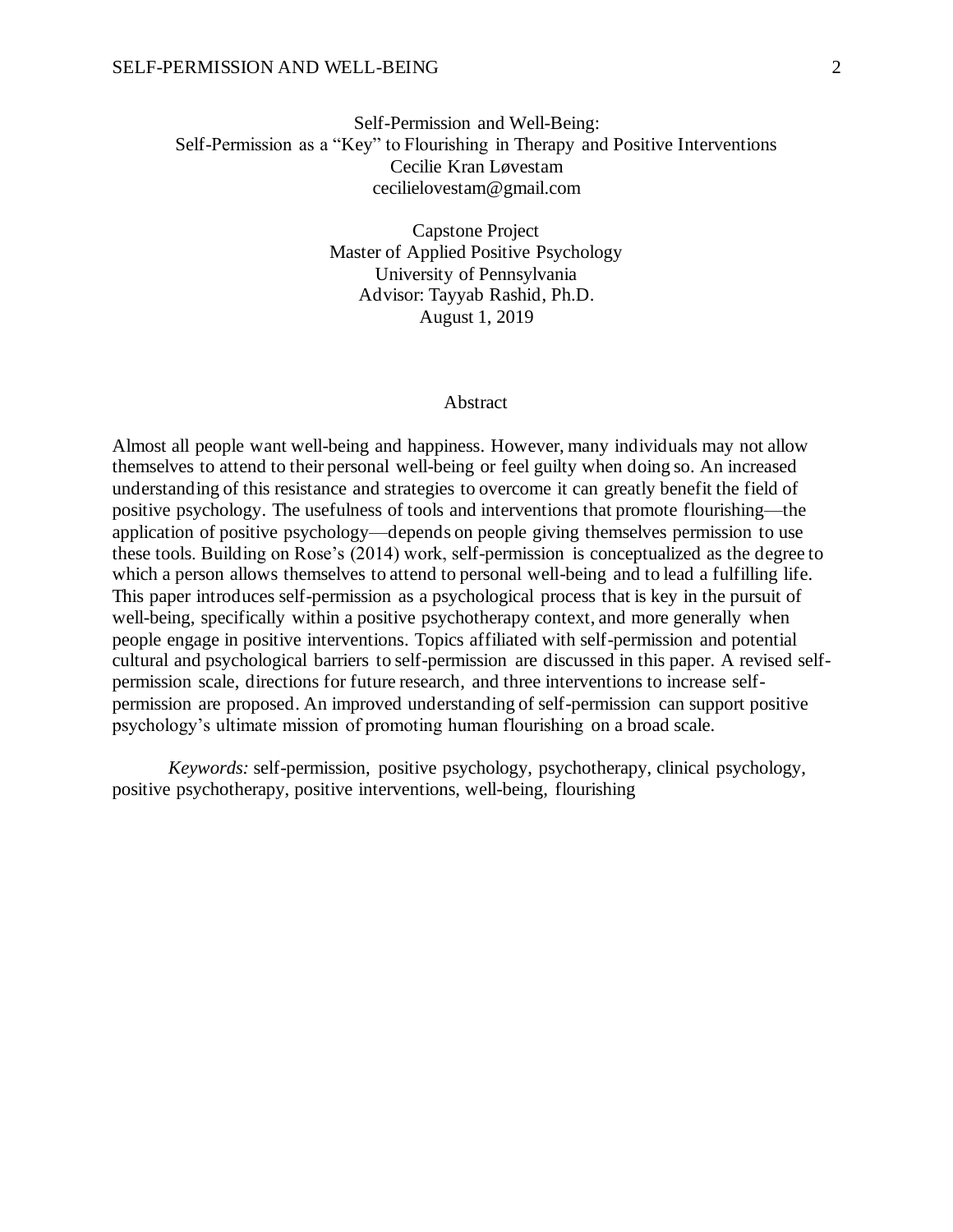This capstone is dedicated to Milla, my youngest sister.

*May you flourish!*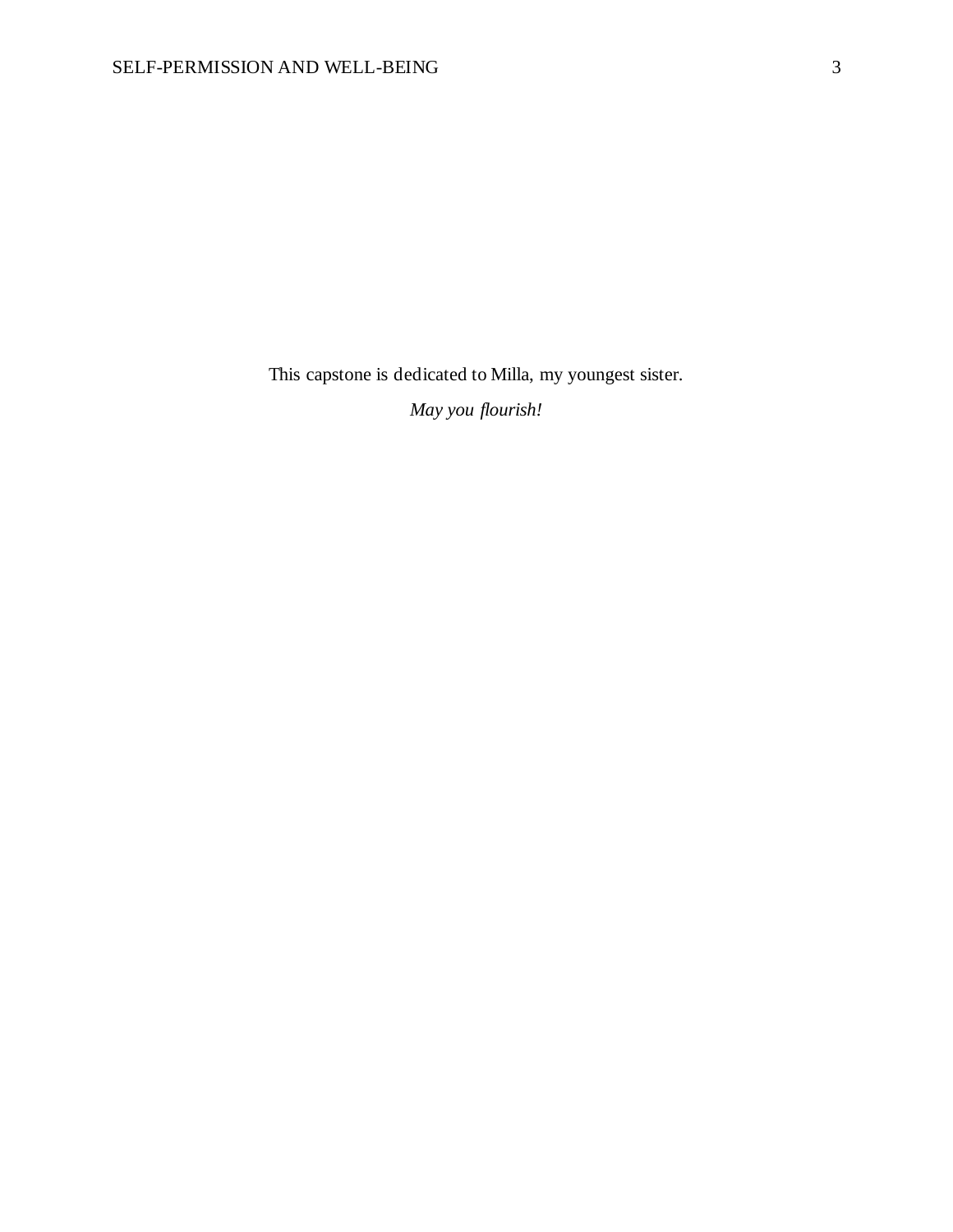## **Table of Contents**

| <b>ACKNOWLEDGEMENTS</b>                                         | 6  |
|-----------------------------------------------------------------|----|
| <b>PREFACE</b>                                                  | 9  |
| <b>INTRODUCTION</b>                                             | 11 |
| <b>INTRODUCTION TO POSITIVE PSYCHOLOGY AND ITS APPLICATIONS</b> | 13 |
| What is Positive Psychology?                                    | 13 |
| Well-Being and Voluntary Activity                               | 15 |
| <b>Positive Interventions</b>                                   | 16 |
| Well-Being Theory, PERMA, and PERMA-V                           | 17 |
| Positive Psychotherapy                                          | 20 |
| SELF-PERMISSION AND THE PURSUIT OF WELL-BEING                   | 22 |
| Defining Self-Permission                                        | 22 |
| Theoretical Frameworks Affiliated with Self-Permission          | 24 |
| POTENTIAL BARRIERS TO SELF-PERMISSION                           | 27 |
| <b>Cultural and Social Barriers</b>                             | 27 |
| <b>Psychological Barriers</b>                                   | 28 |
| HYPOTHESES ABOUT SELF-PERMISSION                                | 29 |
| PROPOSED SELF-PERMISSION ASSESSMENT, RESEARCH, AND APPLICATIONS | 30 |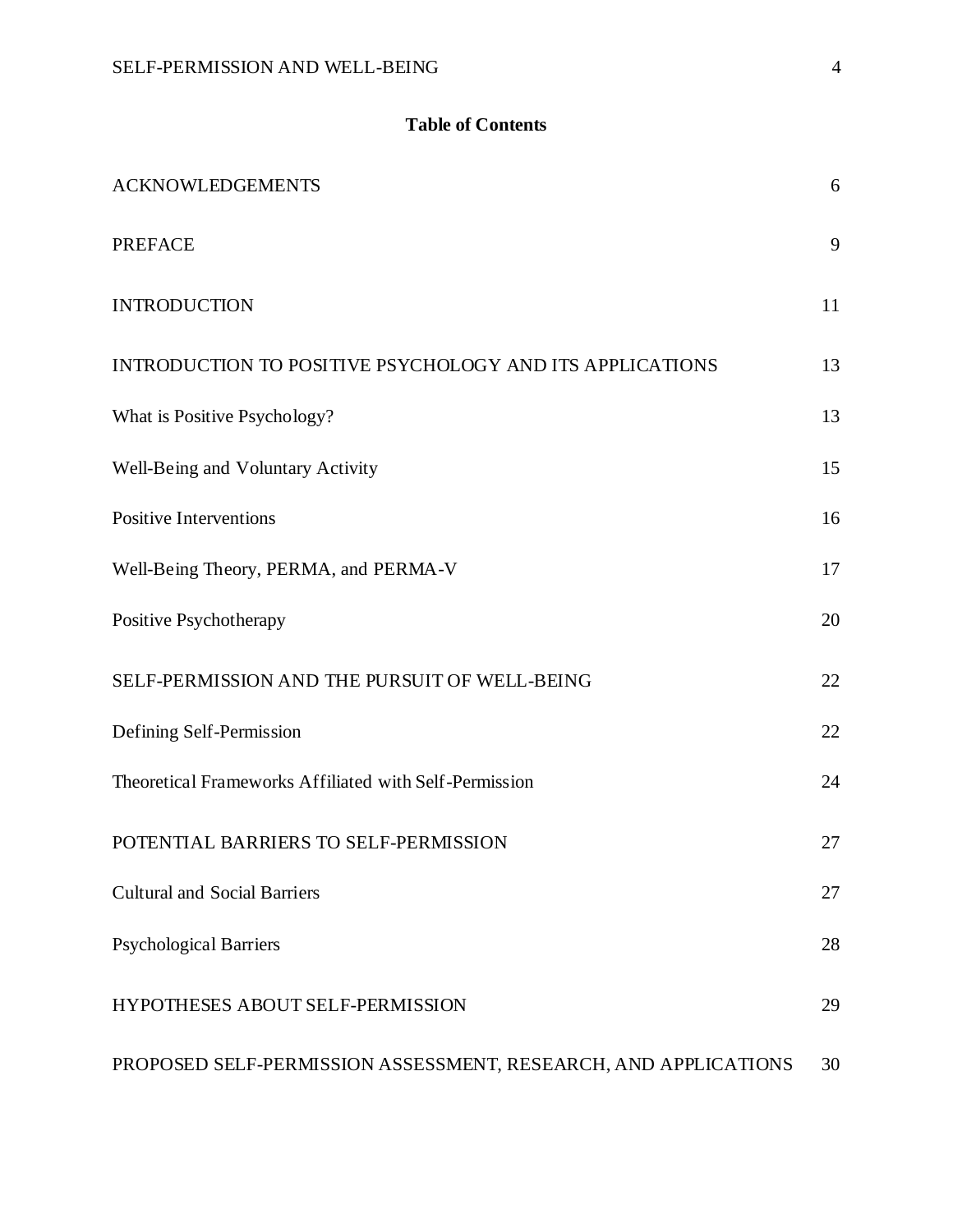## SELF-PERMISSION AND WELL-BEING 5

| Proposed Revision of the Self-Permission Scale (SPS)                                         | 30 |
|----------------------------------------------------------------------------------------------|----|
| Proposed Research on Self-Permission and Well-Being                                          | 31 |
| Proposed Self-Permission Interventions                                                       | 33 |
| <b>CONCLUDING REMARKS</b>                                                                    | 37 |
| <b>REFERENCES</b>                                                                            | 39 |
| APPENDIX A — Proposed Self-Permission Intervention: Self-Permission Letter Writing<br>Prompt | 46 |
| APPENDIX B — Proposed Self-Permission Intervention: 15-Minute Self-Permission                |    |
| Mindfulness Meditation and Visualization Script                                              | 49 |
| APPENDIX C — Proposed Self-Permission Intervention: Sample WOOPS Activity Form               | 54 |
| APPENDIX D — Proposed Self-Permission Intervention Reinforcer: Sample Writing Prompt for     |    |
| Self-Permission Nudge                                                                        | 56 |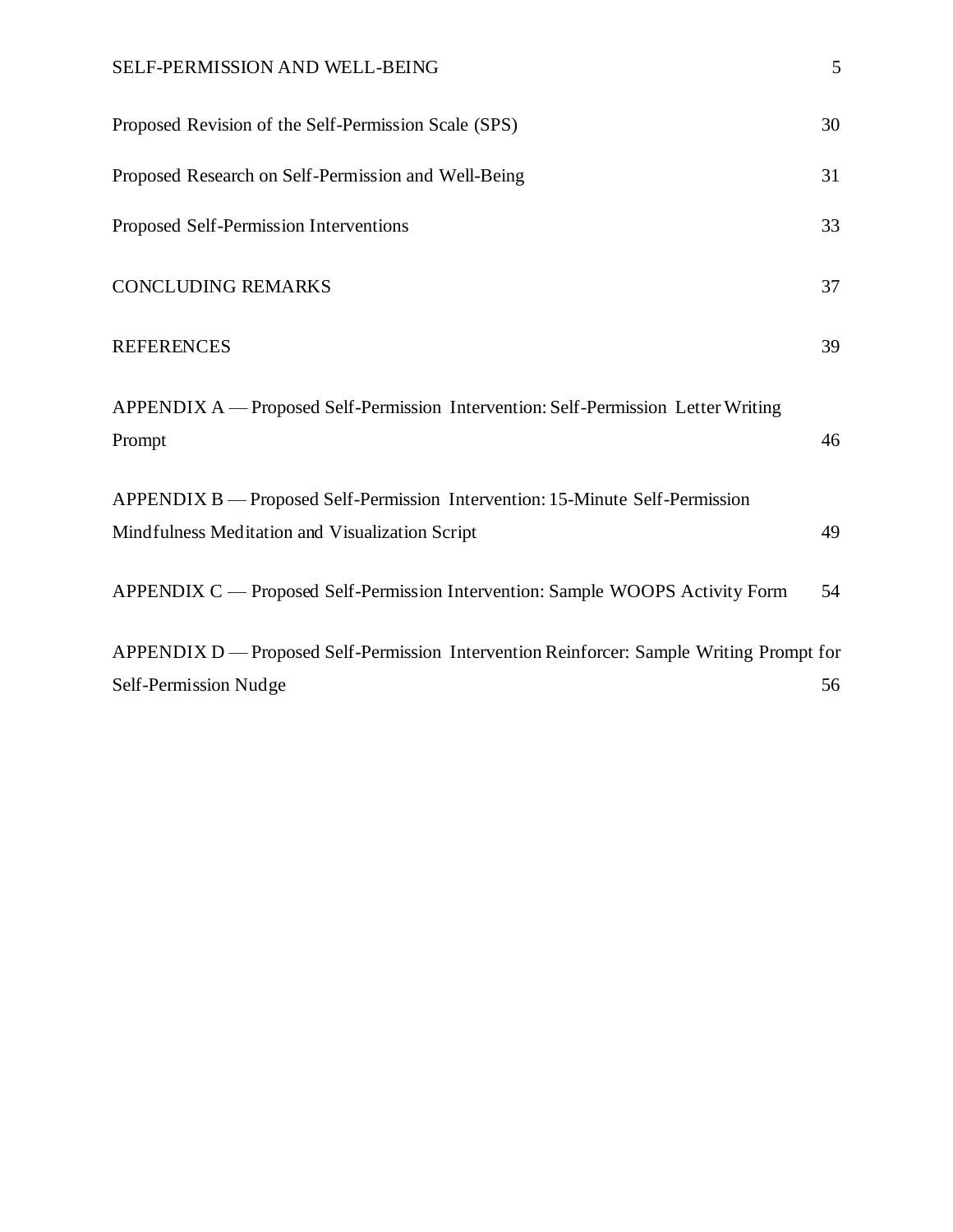#### Acknowledgements

<span id="page-7-0"></span>Chris Peterson (2006), one of the founders of positive psychology, summarized the field's essence with the three words "other people matter" (p. 249), a notion I've come to deeply appreciate and value. Many generous people shared of themselves to help me create this capstone and to support me throughout my MAPP journey. This is my gratitude letter to them.

First, I would like to express my deepest gratitude to my "MAPPily," the amazing MAPP class of 2019, for support, encouragement, and energizing discussions, for reviewing my work, testing my proposed interventions, and providing endless hugs and active-constructive responses. I am privileged to have learned alongside and from these incredible people during the past year, and I look forward to continuing being inspired by them in the many years to come. I would like to give a special thanks to my "Aristotelian friends" Emily Santos and Owen Harrison for always holding space for me to organize my thoughts and generate ideas.

I want to thank my brilliant advisor, Tayyab Rashid, whose work on character strengths and positive psychotherapy has greatly influenced me in this project. I'm grateful for the many conversations and email exchanges he has provided, and for his invaluable feedback and help as this capstone took shape.

I will be forever grateful to the incredible MAPP faculty and staff—especially Leona Brandwene, James Pawelski, Marty Seligman, Laura Taylor, Judy Saltzberg Levick, Sharon F. Danzger, Amy Rosenthal, Cory Muscara, and Yashi Srivastava—for making MAPP such a transformative and meaningful experience for me. I want to thank them for the many lectures, conversations, and feedback on my work that helped me think better, be more productive and intentional about my capstone, and for helping me "say yes to the mess" and "trust the process" while having fun along the way. I would like to give a special thanks to Amy Rosenthal, who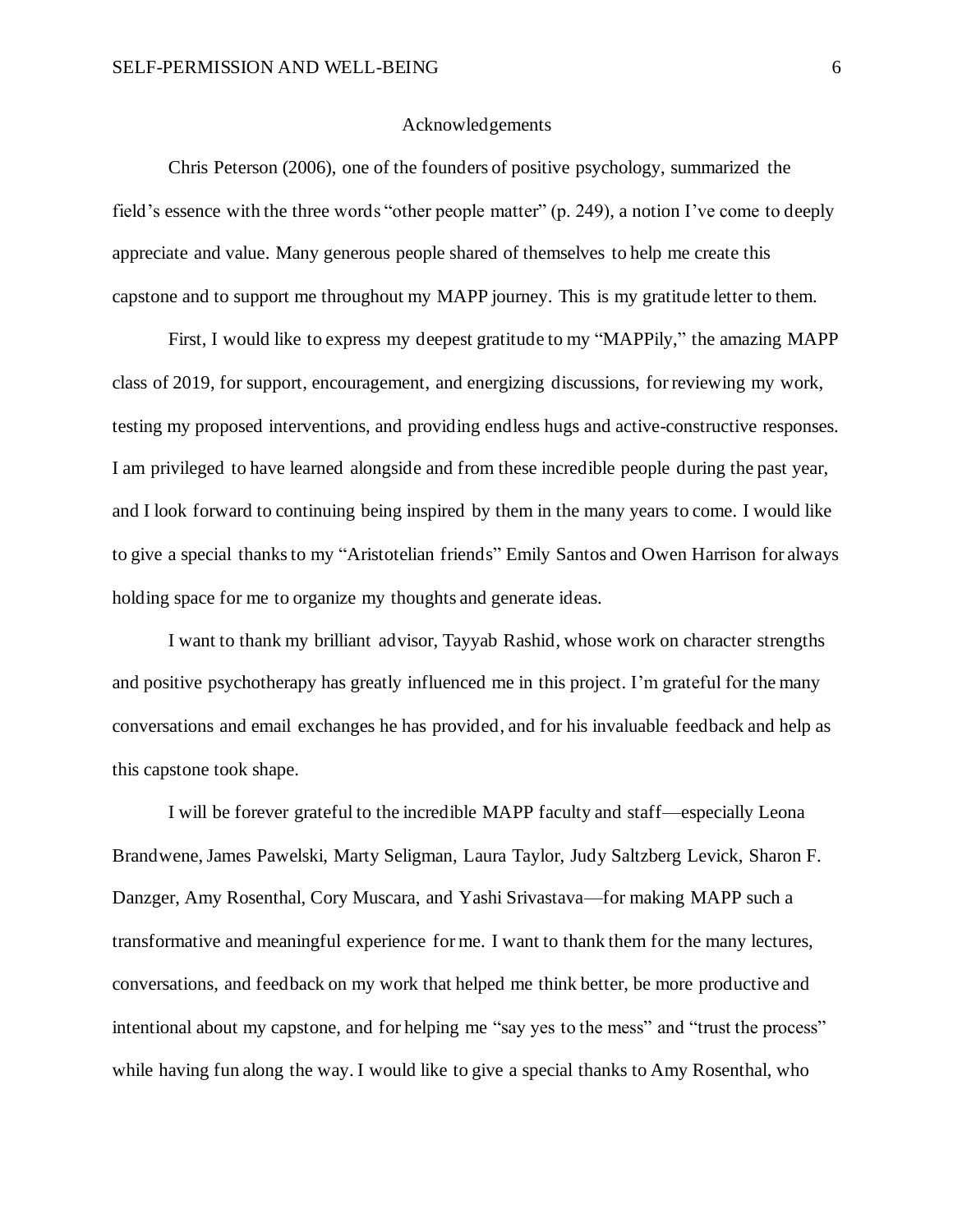generously welcomed me and classmates to "capstone camp" at her beautiful home in Vermont, where her reflective questions, homemade cookies, and feedback on early drafts kickstarted the writing process for me.

I would like to thank the many scholars, researchers, and thinkers whose work provided the scientific and theoretical base of this project, allowing me to "stand on the shoulder of giants." In particular, I want to thank Nico Rose, whose capstone on self-permission from 2014 inspired this project, and for the phone call and email exchanges that helped me develop my ideas.

I want to express heartfelt gratitude to Dan Lerner and Alan Schlechter, for first awakening my passion for positive psychology while I was an undergraduate student in their NYU class, helping me thrive in college and beyond. They are amazing teachers and mentors and have supported me all the way through MAPP. I'm forever appreciative of everything Dan and Alan taught me.

I want to thank my wonderful friends who have been my cheerleaders during my MAPP journey from when I first decided to apply and all the way through capstone writing, particularly Ewa Staworzynska and Maria Antvort. I would also like to give a special thanks to Sondre Ulvund Solstad, who generously shared of his research expertise, helped me brainstorm ideas, and provided helpful feedback on early drafts of this capstone.

I am forever grateful to my family—my parents Ingvild Kran Løvestam and André P. Løvestam, my grandparents Sissel Kran and Kjell Kran, my sisters Helene and Camilla, and my aunt Anne-Cecilie Kran—for supporting and encouraging my education and adventures abroad, for teaching me how to be resilient, and for being my "safe base." A special thanks to my *pappa* for proof-reading every word of this paper.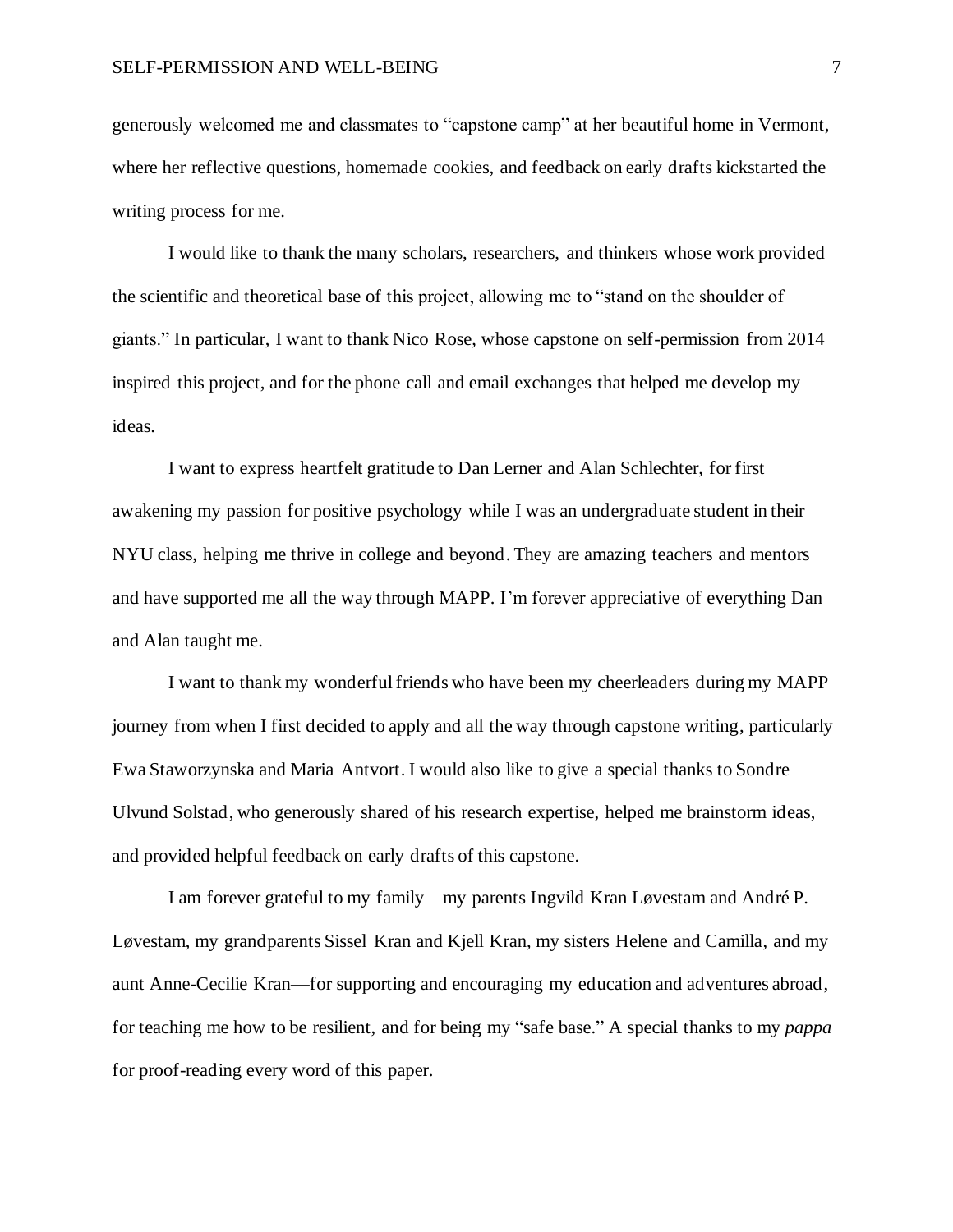I want to thank the Norwegian state, the "enabling institution" that I am privileged to belong to, for providing financial support towards my education.

Last, but not least, I am immensely grateful to a sponsor, whom I think prefers to remain anonymous, for his incredibly generous support, which was a deciding factor in making my attendance at MAPP possible. I am eternally grateful.

*Tusen hjertelig takk for alt!*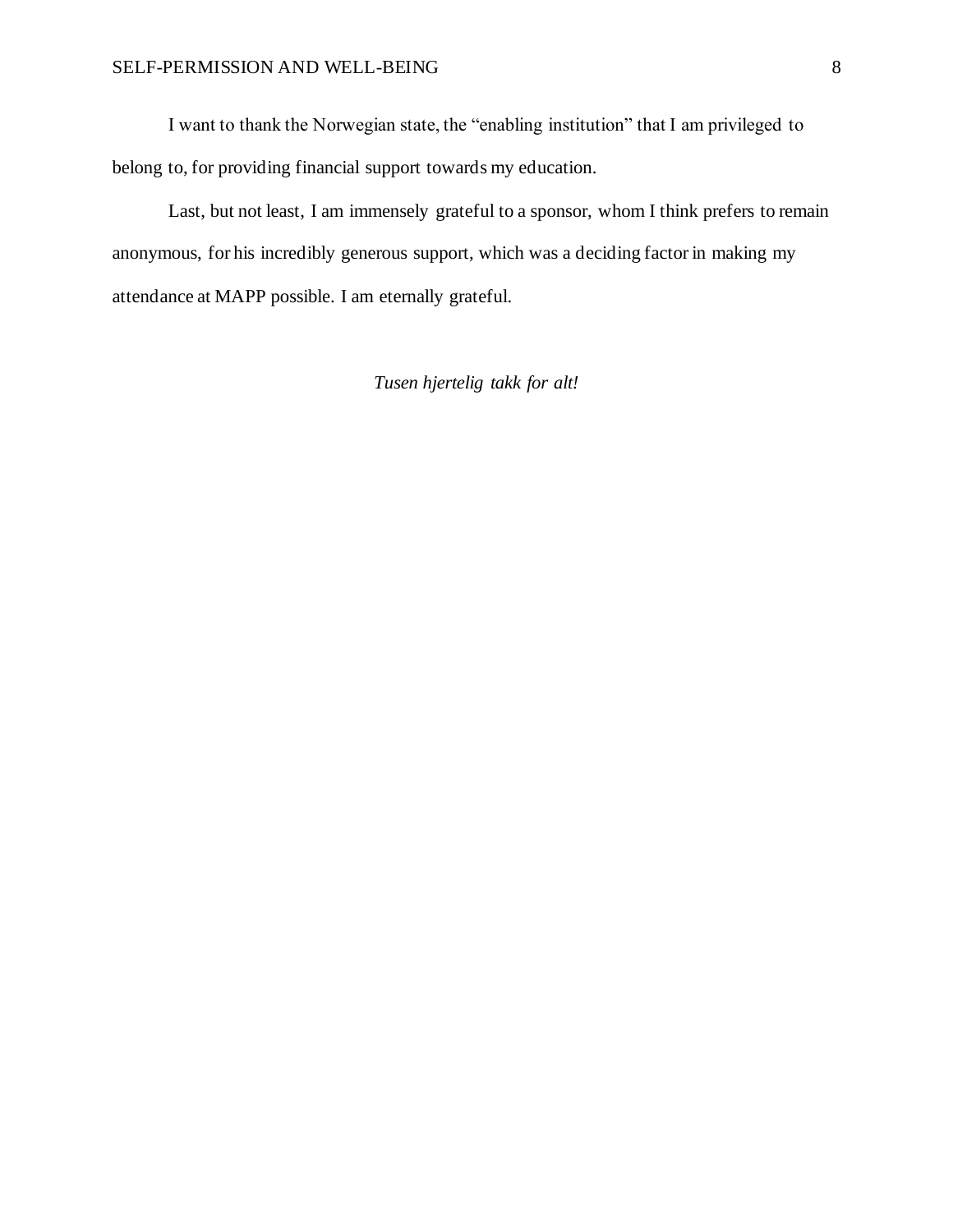#### Preface

<span id="page-10-0"></span>The initial idea for this capstone came to me on a rainy fall evening in New York City. I was walking home from the subway while discussing positive psychology with a good friend on the phone, a conversation that set me down the path of this project. My friend asked me: "Why don't I think I deserve to be happy? Why can't I allow myself to take care of my well-being?"

Our research methods professor Angela Duckworth emphasized the notion that "all research is me-search," and indeed, this project was inspired by personal experiences. Observations I made of people in my life—including friends, family, classmates, colleagues, teachers, and students—triggered my curiosity for understanding the tendency I noticed of people not fully permitting themselves to pursue well-being and/or feeling guilty when doing so. This tendency is what I call low self-permission.

From childhood, humans are socialized into seeking permission in various contexts. A child is taught to seek parental permission to do a variety of activities, from playing, exploring places, or handling objects such as appliances, and student is taught to seek permission before speaking in class. A citizen may need permission to do certain tasks ranging from parking at a specific place or participating in civic discourse, and needs permission in form of licenses, permits, certificates, to perform specific professional endeavors.

As we grow into adults, we become responsible for our own well-being. In this paper, I hypothesize that the person some people need permission from in order to allow themselves to live a good life, to pursue those things in life they truly cherish, and to practice self-care, may actually be their own selves. Additionally, I hypothesize that for some people the psychological process of granting self-permission can function as a "key" to the pursuit of flourishing and wellbeing. Self-permission might be a psychological process that can mitigate resistance to attending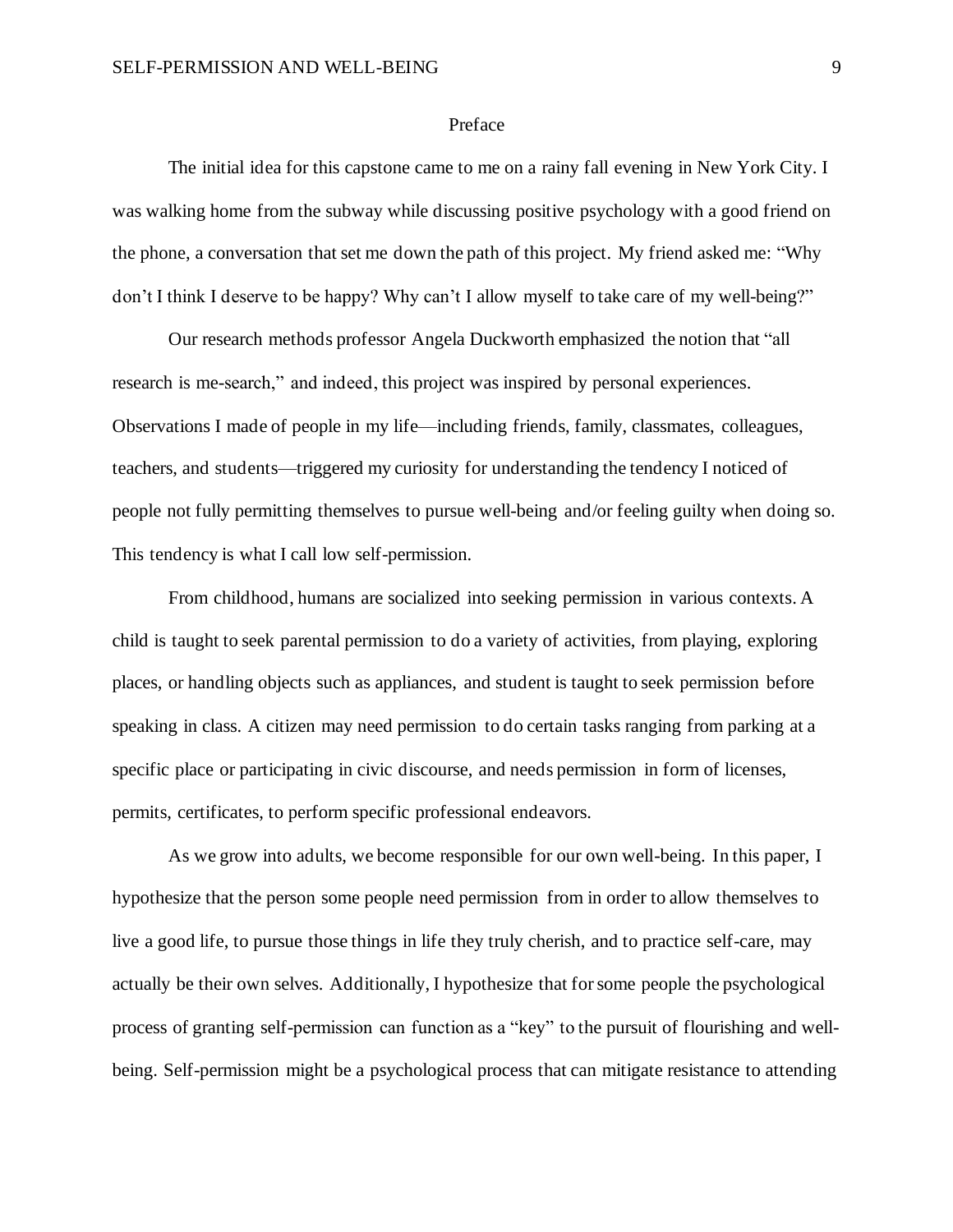to well-being, moving people from being "stuck in a rut" and into intentional action, for example by engaging in positive interventions and allowing themselves to reap the psychological benefits of these activities.

This capstone is my initial attempt—a first "stepping stone"—in the investigation of how people might overcome the barrier of low self-permission to seeking whole-person well-being and living a fulfilled life, specifically within a therapy context, and more generally when people engage in positive interventions. My long-term goal is that the topic of self-permission and strategies to enhance people's levels of self-permission can support positive psychology's ultimate mission of promoting broad human flourishing.

Soon I will have earned a master's degree in applied positive psychology from the University of Pennsylvania. Going into the next chapter of my life as a MAPP graduate, I feel a strong sense of purpose and connection. I am excited to continue fueling my curiosity and love of learning with new knowledge, applying and sharing my insights, supporting other people in enhancing their well-being, and evolving as a positive psychology practitioner in the years to come.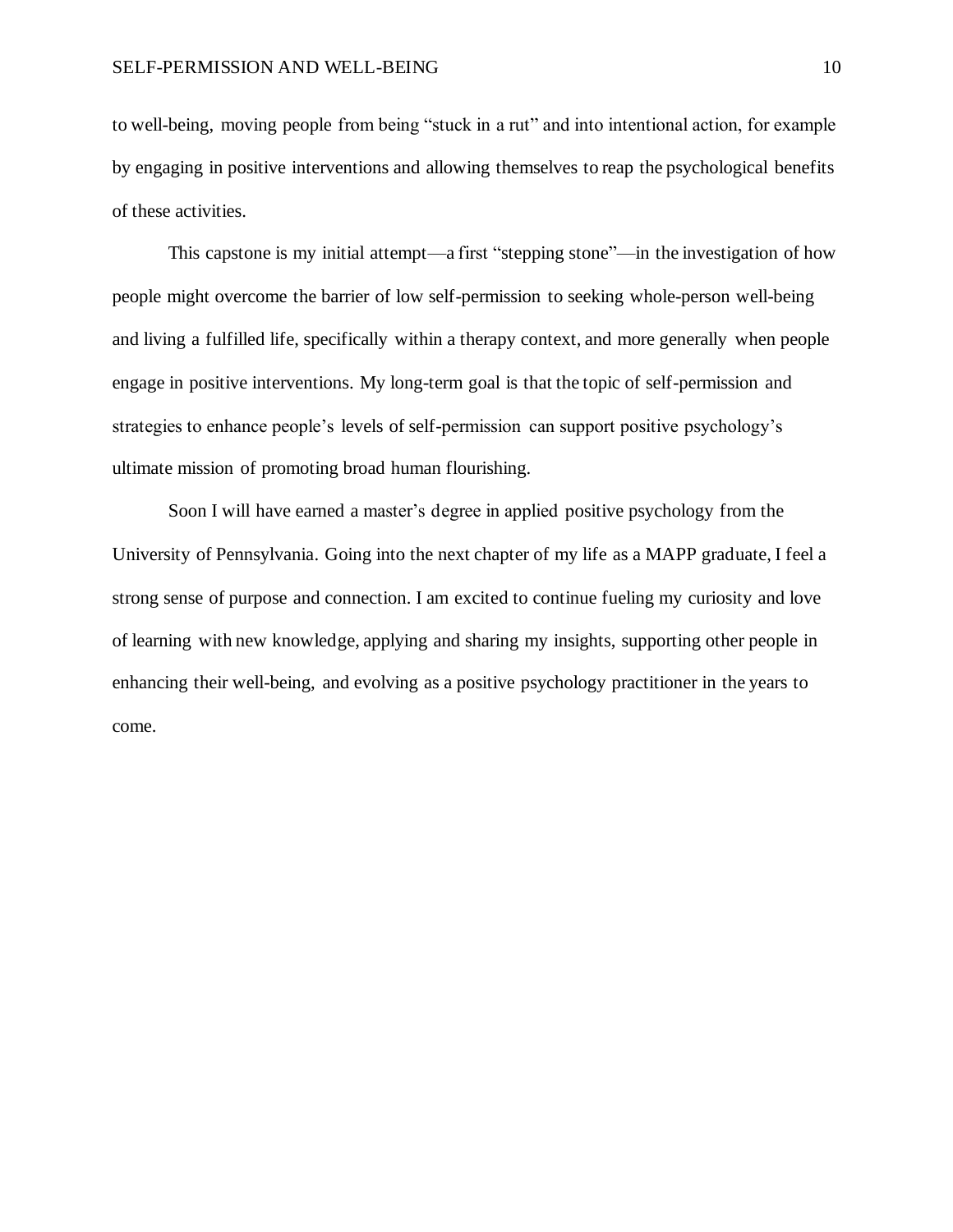#### **Introduction**

<span id="page-12-0"></span>Most people wish to flourish and lead a fulfilling life; to "be happy." Numerous theories about happiness have been discussed throughout recorded history (McMahon, 2018). About 2,400 years ago, the Greek Philosopher Aristotle asserted that all human behavior is directed in the pursuit of *eudaimonia*, well-being or flourishing (Melchert, 2002). More recently, the American philosopher and psychologist William James (1902, p. 78) regarded "happiness" as "human life's chief concern," and the 14<sup>th</sup> Dalai Lama offers that "the main goal of life is happiness" (Ricard, 2011, p. 274). When Bonnie Ware (2012), an Australian palliative care nurse, recorded regrets people had at the end of their lives, she found that "I wish that I had let myself be happier" was among the most common regrets people contemplated while on their death beds.

According to the U.S. *Declaration of Independence* (U.S., 1776, par. 2), "the pursuit of happiness" is an "unalienable" human right given to all people by "their creator." Empirically supported well-being resources and positive interventions that can support people in this pursuit are today plentiful and more accessible than ever before. And yet, many people may not allow themselves to take advantage of these resources and strategies or to follow the aspirations and goals that they truly cherish. For some, feeling happy is even tied with guilt.

If finding "happiness" is at the core of human motivation and the pursuit of well-being is an "unalienable" right, then why do some people experience barriers to letting themselves "pursue happiness?" Why do some people feel guilty for taking care of their well-being? Why should not people believe they are allowed, deserving or entitled to flourish?

The field of positive psychology would greatly benefit from an increased understanding of these barriers and from developing strategies to overcome them. The usefulness of tools and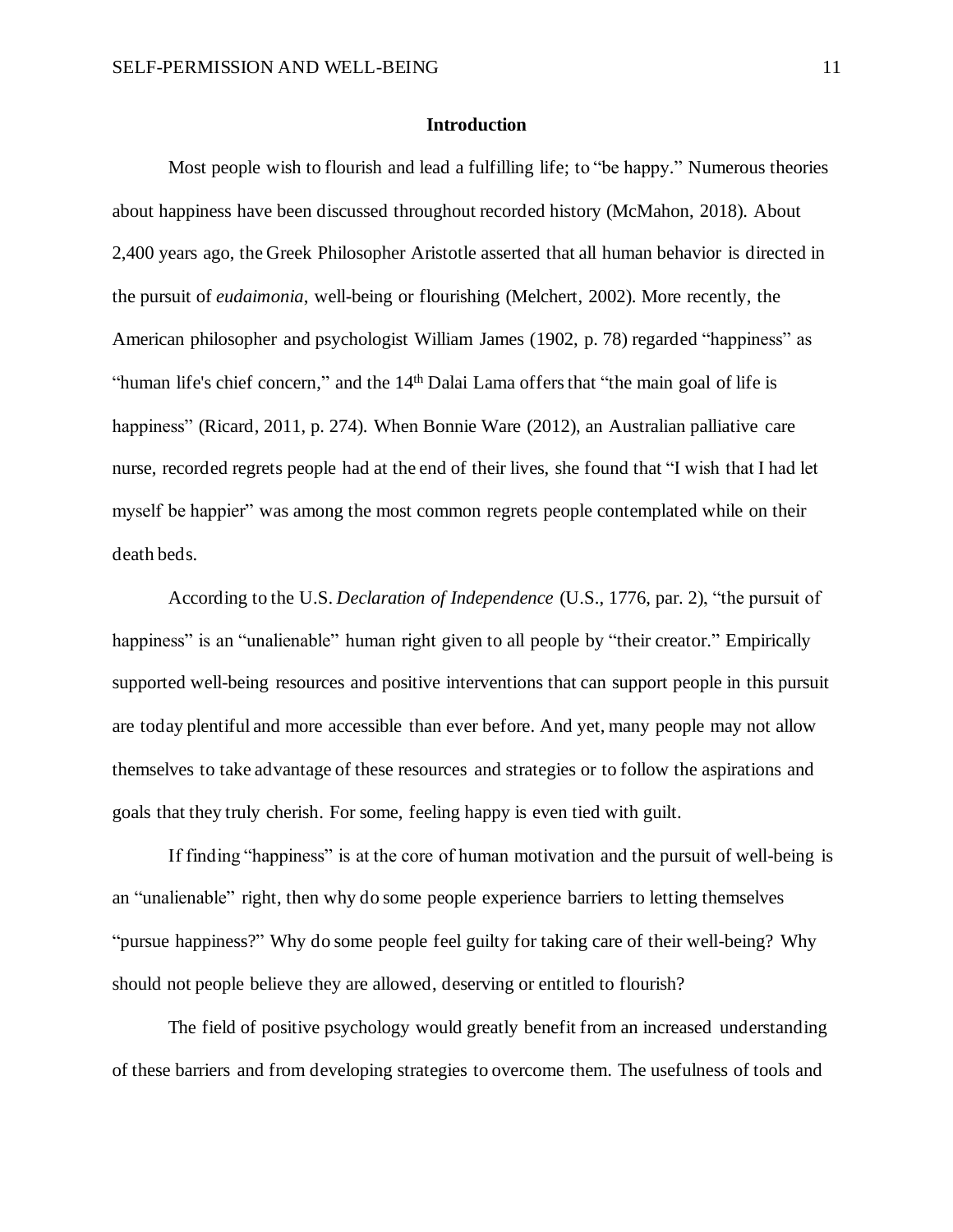interventions to allow people to flourish—the application of positive psychology—depends on people permitting themselves to engage with these tools.

This paper explores the psychological process of "letting" oneself become happier, or, more specifically, the degree to which a person gives themselves permission to attend to the various domains of their well-being and pursue a good life. Building on Rose's (2014) work on self-permission, self-permission is conceptualized in this paper as the degree to which people allow themselves to attend to personal well-being, to follow intrinsically motivated aspirations and goals, and to lead a fulfilling life without feeling guilty for doing so.

Self-permission can be considered as a "key" to well-being. Self-permission theory, research, and applications can be valuable additionsto positive psychology scholarship, particularly to the field of positive psychotherapy and positive interventions. Clinical psychologists working from the positive psychotherapy framework can increase clients' levels of self-permission to prepare them to participate in positive interventions and to allow themselves to reap the benefits of therapy. More generally, self-permission can prime individuals to participate in positive interventions.

<span id="page-13-0"></span>This paper begins with an introduction to the field of positive psychology and its applications. Next, the theoretical and scientific bases of self-permission, including affiliated terms and hypothesized cultural, social, and psychological barriers to self-permission are explored. Then, a revised self-permission scale, directions for future research, and three selfpermission interventions are proposed. Ultimately, this paper hypothesizes that an improved understanding of self-permission can greatly benefit the field of positive psychology.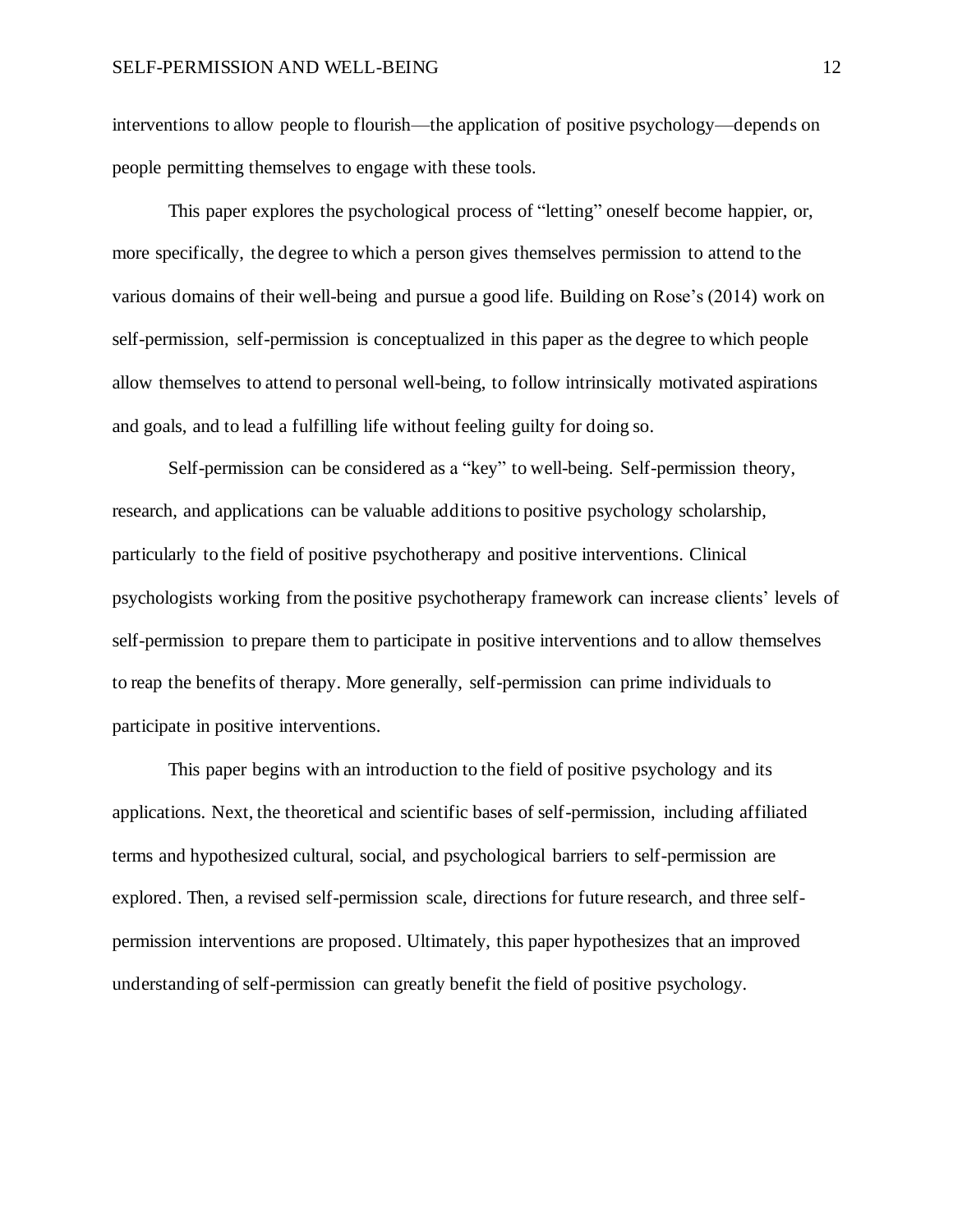#### **Introduction to Positive Psychology and Its Applications**

#### <span id="page-14-0"></span>**What is Positive Psychology?**

Positive psychology is the science of human flourishing and the study of what makes life worth living (Seligman & Csikszentmihalyi, 2000). The discipline involves theory, research, and applications of the factors that enable individuals, organizations, and communities to thrive. These factors include meaning and purpose, engagement, positive emotions and individual experiences, character strengths and virtues, resilience, accomplishments, enabling institutions, and healthy relationships (Peterson, 2006; Seligman, 2011; Seligman & Csikszentmihalyi, 2000). Positive psychology attempts to foster conditions that help people to live fulfilling and meaningful lives and support human flourishing on a broad scale (Seligman, 2011).

Martin "Marty" E. P. Seligman and colleagues coalesced concepts and applications that make life worth living under the term positive psychology when Seligman became president of the American Psychological Association (APA) in 1998 (Seligman & Csikszentmihalyi, 2000). After a long career studying and teaching about psychopathology, depression, and helplessness (Seligman, 2018), Seligman came to see the contemporary field of psychology as "half-baked" with its dominating focus on mental illness and psychological frailties (Gillham & Seligman, 1999, p. 172). However, while treatment of debilitating factors such as symptoms of mental illness and trauma is a vital *part* of enhancing well-being, absence of such factors does not necessarily equate "happiness" or flourishing. Positive psychology offers the perspective that in addition to mitigating pathology and psychological weaknesses, it is equally important to take a constructive approach to human well-being by cultivating strengths and nurturing what is good (Seligman, 2011; Seligman & Csikszentmihalyi, 2000). A fundamental positive psychology principle is that well-being is as essential and authentic to the human experience as is suffering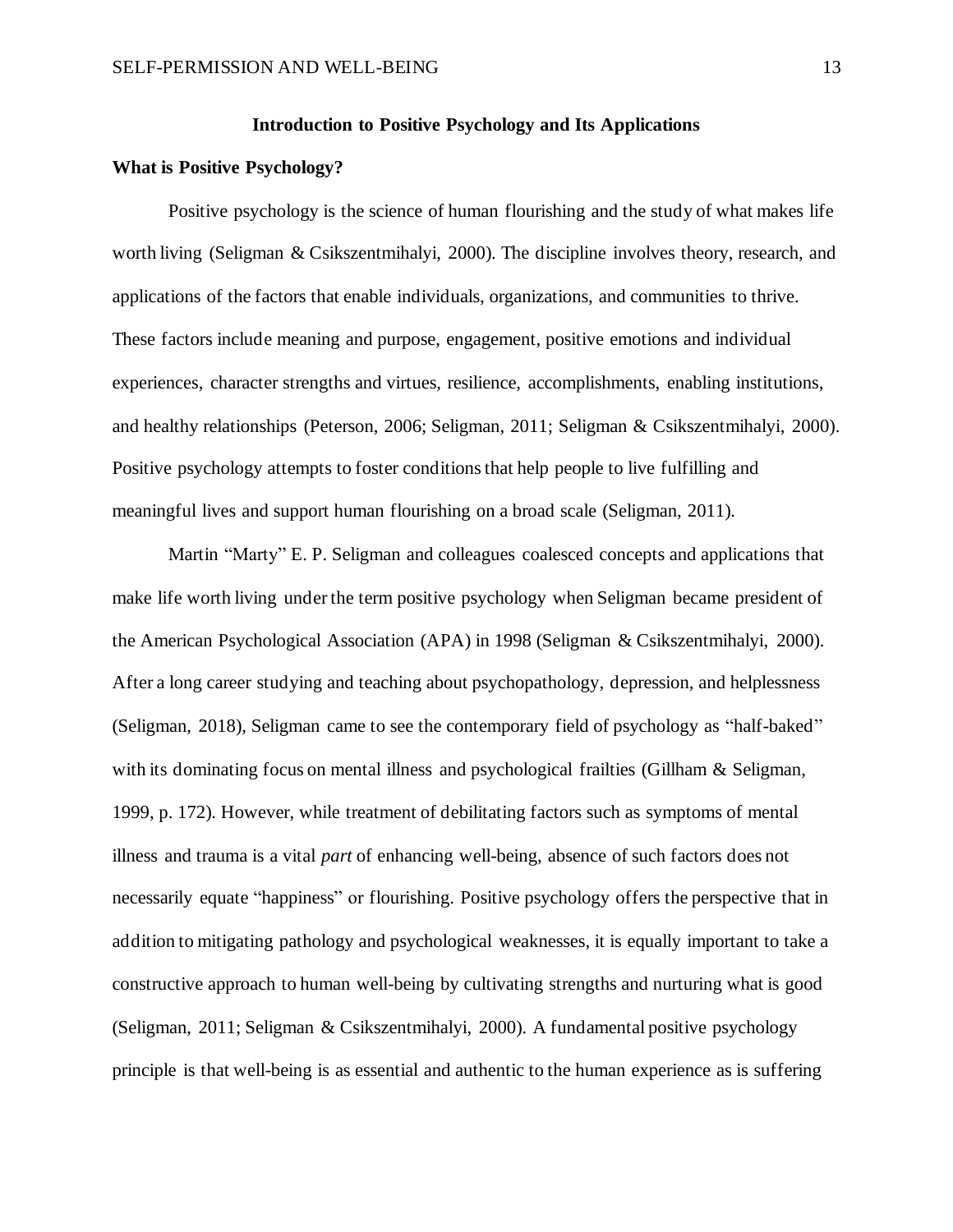and mental illness (Lyubomirsky, King, & Diener, 2005). Positive psychology is thus a complement, and not a replacement, to traditional psychology (Seligman & Csikszentmihalyi, 2000).

Though positive psychology is a relatively young field, its roots are found in ancient wisdom and philosophy (Seligman, 2011), as are the roots of psychology in general (Weiten, 2014). Humans have inquired about and formulated theories on the meaning of life, the pursuit of well-being, and what constitutes "the good life" for thousands of years (McMahon, 2018). When psychology first became a distinct field relying on scientific research methods in the late-19<sup>th</sup> century (Weiten, 2014), psychology had three missions: 1) to treat mental illness, 2) to make people's lives more fulfilling and meaningful, and 3) to identify and foster high potential (Seligman & Csikszentmihalyi, 2000). However, after World War II, Western psychology primarily focused on mental illness and how to cure it while the two other missions were not prioritized (Seligman & Csikszentmihalyi, 2000). Psychology research primarily focused on psychological disorders, trauma, and abuse. For example, from 1967 to 1998 there were about twenty-one published articles on negative emotions, such as anger, anxiety and depression, for each published article on positive emotions, such as joy, gratitude, and love (Gillham & Seligman, 1999). Moreover, the little research on well-being from this period tended to be philosophical and not experimental. Positive psychology emerged in the late nineties as a reaction to the dominating focus on illness as several psychologists and researchers, particularly in the field of humanistic psychology, called for an increased focus on the positive aspects of life (Gillham & Seligman, 1999; Seligman & Csikszentmihalyi, 2000). Positive psychology evolves philosophical well-being theories and humanistic psychology by using empirical research methods to systematically study human flourishing.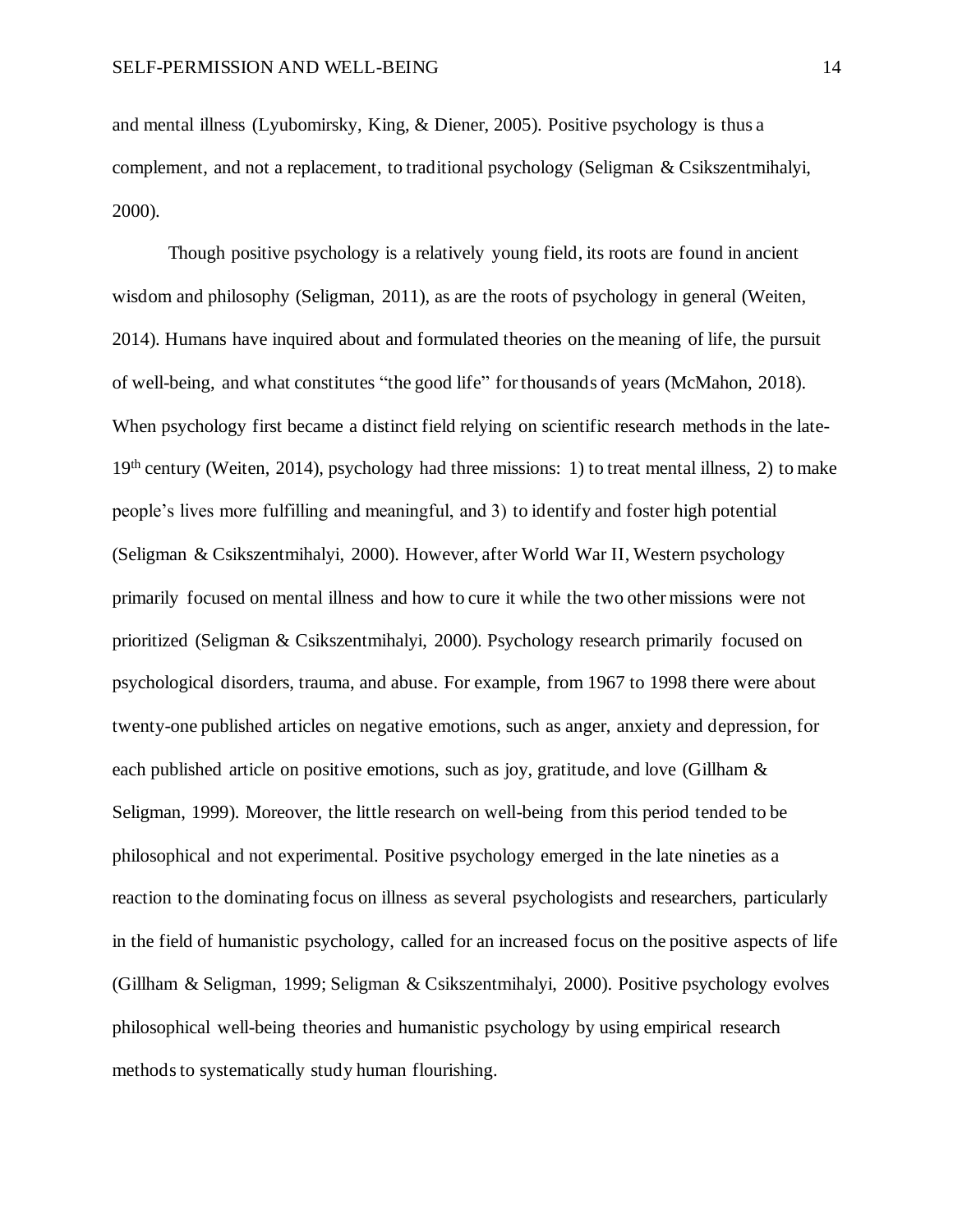Since the founding of positive psychology some twenty years ago, the field's research, theories, and applications have grown rapidly (Rusk  $\&$  Waters, 2013). Today, positive psychology benefits millions of people across the world in a variety of populations—both clinical and non-clinical. All over the globe, researchers study human flourishing, special journals are dedicated to publishing findings from this research, and positive psychology conferences and summits are held every year (Pawelski, 2016). In addition, certification programs and graduate programs have emerged to educate new positive psychology practitioners who apply their expertise in a variety of fields, including education, business, the arts and humanities, politics, law, coaching, consulting, medicine, and clinical psychology (Seligman, 2011). This paper proposes the idea that an increased understanding of self-permission can greatly benefit positive psychology theory, research, and practice and support positive psychology's mission of promoting human flourishing on a broad scale.

#### <span id="page-16-0"></span>**Well-Being and Voluntary Activity**

One of the main ideas that positive psychology offers is the awareness that subjective well-being is under the individual's control to a significant degree. William James (1890) famously said, "my experience is what I agree to attend to" (p. 402). In line with this idea, several psychologists have found that humans have the agency to make significant improvements of their personal well-being through intentional changes in their mindset, actions, and attention. Building on Seligman (2002) and Lyubomirsky, Sheldon, and Schkade's (2005) work, Jonathan Haidt (2006) proposes a well-being equation, or happiness formula: " $H = S + C + V$ " (p. 91). H stands for happiness or individual well-being, S for biological setpoint, C for circumstances or life conditions, and V for voluntary activity. In other words, an individual's well-being is a combination of the person's genes, circumstances, and activity. Circumstances include both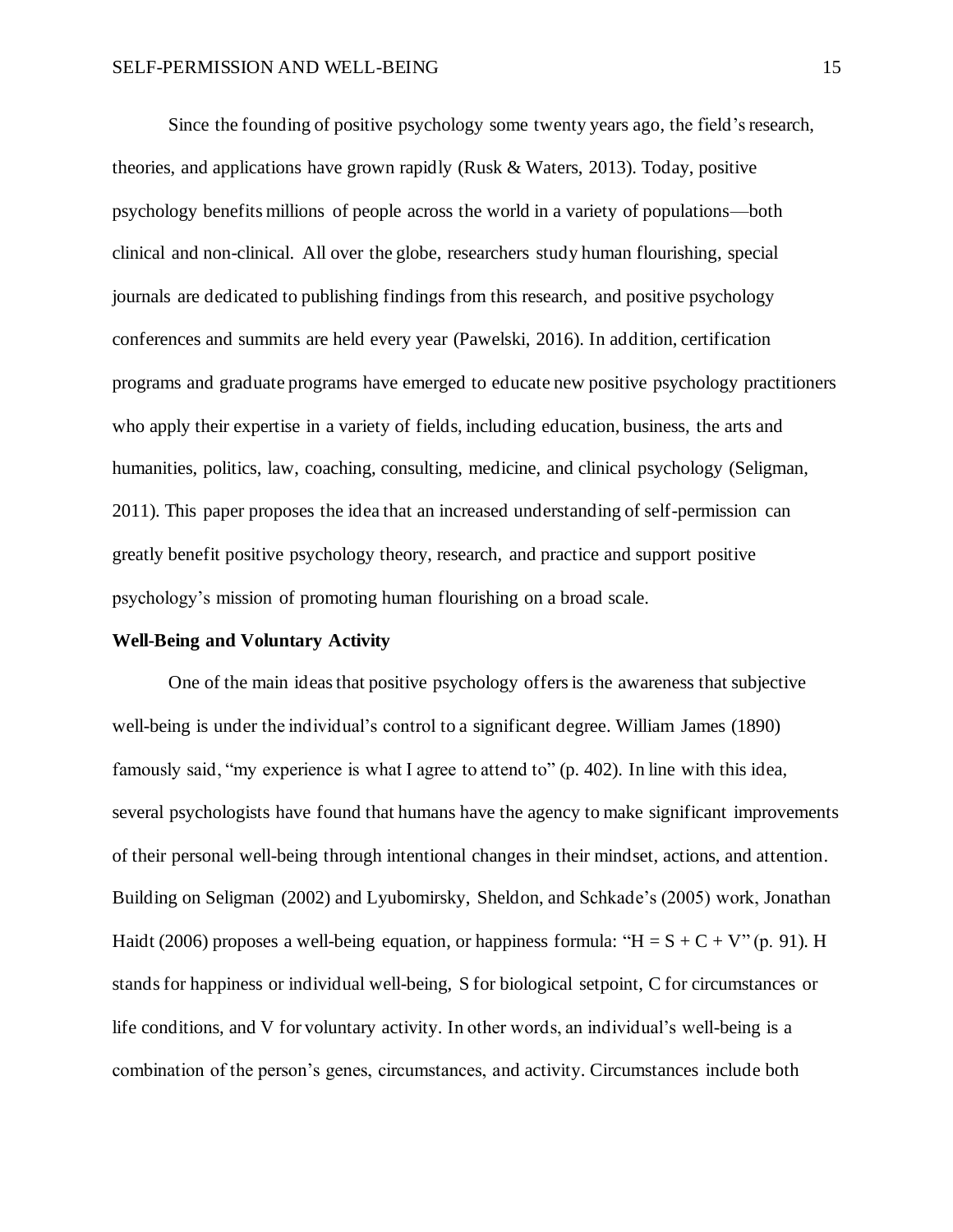changeable factors (e.g. financial resources, relationship status) and unchangeable factors (e.g. race/ethnicity). Voluntary activity refers to chosen behaviors and mental processes, such as physical exercise or establishing a daily meditation practice. Recognizing that some people are more genetically inclined to have a higher well-being than others (e.g. not having a genetic inclination for anxiety) and that some people are privileged with life circumstances that are more supportive of well-being than other people do (e.g. having financial safety and a loving family), a person's well-being can still be significantly enhanced through voluntary activity if they give themselves permission to engage in this activity. The understanding that humans have agency to enhance their well-being through chosen activities is experienced as empowering for many people (Seligman, 2011). Psychologists develop positive interventions so people intentionally can enhance their well-being through voluntary activity.

#### <span id="page-17-0"></span>**Positive Interventions**

The field of positive psychology offers positive interventions: evidence-based strategies for how individuals effectively might direct their attention and behavior to intentionally increase well-being and flourishing. Positive interventions include keeping a "three good things" gratitude journal, performing random acts of kindness, and using signature strengths in new ways (Seligman, Steen, Park, & Peterson, 2005). A meta-analysis of 51 positive interventions with a sample size of 4,266 subjects provides evidence that positive interventions indeed are effective in significantly enhancing intervention participants' well-being and amending symptoms of depression (Sin & Lyubomirsky, 2009). These findings are promising for the inclusion of positive interventions in clinical therapy. Positive interventions are likely to be more effective when there is a person-activity fit, that is, when a person engages in interventions that align with individual characteristics and modifies the way the intervention is carried out to fit personal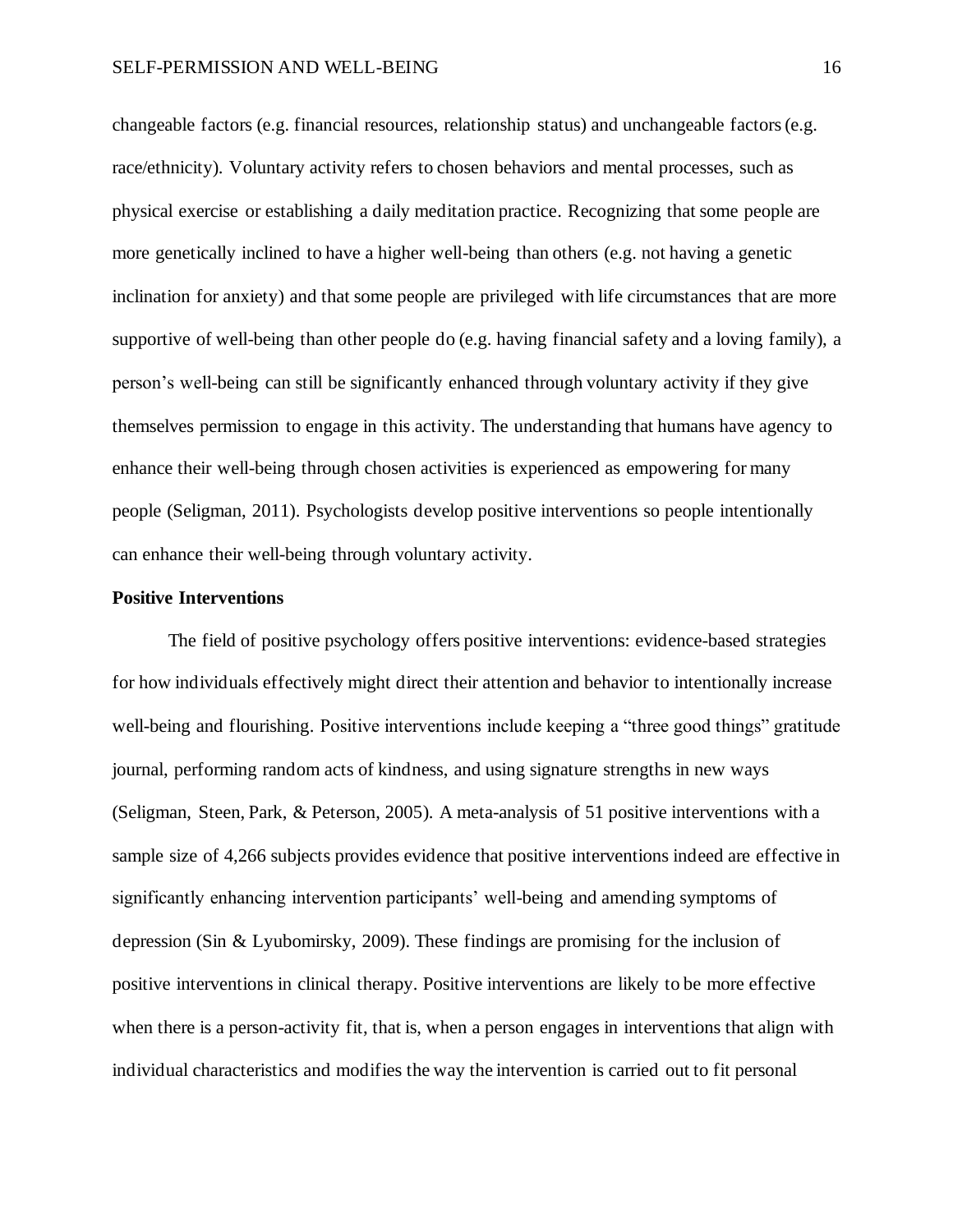preferences (Schueller, 2014). This paper hypothesizes that for many people, the psychological process of granting self-permission to engage in positive intervention is a prerequisite for intervention participation. Many positive interventions increase well-being by focusing on enhancing the elements in Seligman's (2011) well-being theory PERMA.

#### <span id="page-18-0"></span>**Well-Being Theory and PERMA**

Seligman (2011) emphasizes that positive psychology is not a "happiology;" the field constitutes a broader scope than a science of "happiness." Rather, positive psychology is a science of well-being. Although the words happiness, well-being, and flourishing are sometimes used interchangeably in psychology literature, "happiness" is about momentary positive affect and well-being is about satisfaction with life over time (Prilleltensky, 2016). Acknowledged well-being theories are multidimensional and include personal growth, optimal functioning, fulfillment, meaning and purpose, connections to other people, positive evaluations of one's life, and the whole spectrum of human emotions from negative to positive affect. Tal Ben-Shahar, a distinguished teacher of positive psychology, refers to humans as "whole-beings" recognizing that people are complex and multifaceted (T. Ben-Shahar, personal communication, October 28, 2018). Therefore, people should give a balanced attention to various well-being domains to experience "whole person well-being." Moreover, positive psychology researchers emphasize that a person cannot pursue well-being *directly*, instead they must pursue it *indirectly* through enhancing the various elements that together constitute whole-person well-being. Diener and Seligman (2002) write that "high happiness seems to be like beautiful symphonic music necessitating many instruments, without any one being sufficient for the beautiful quality" (p. 83).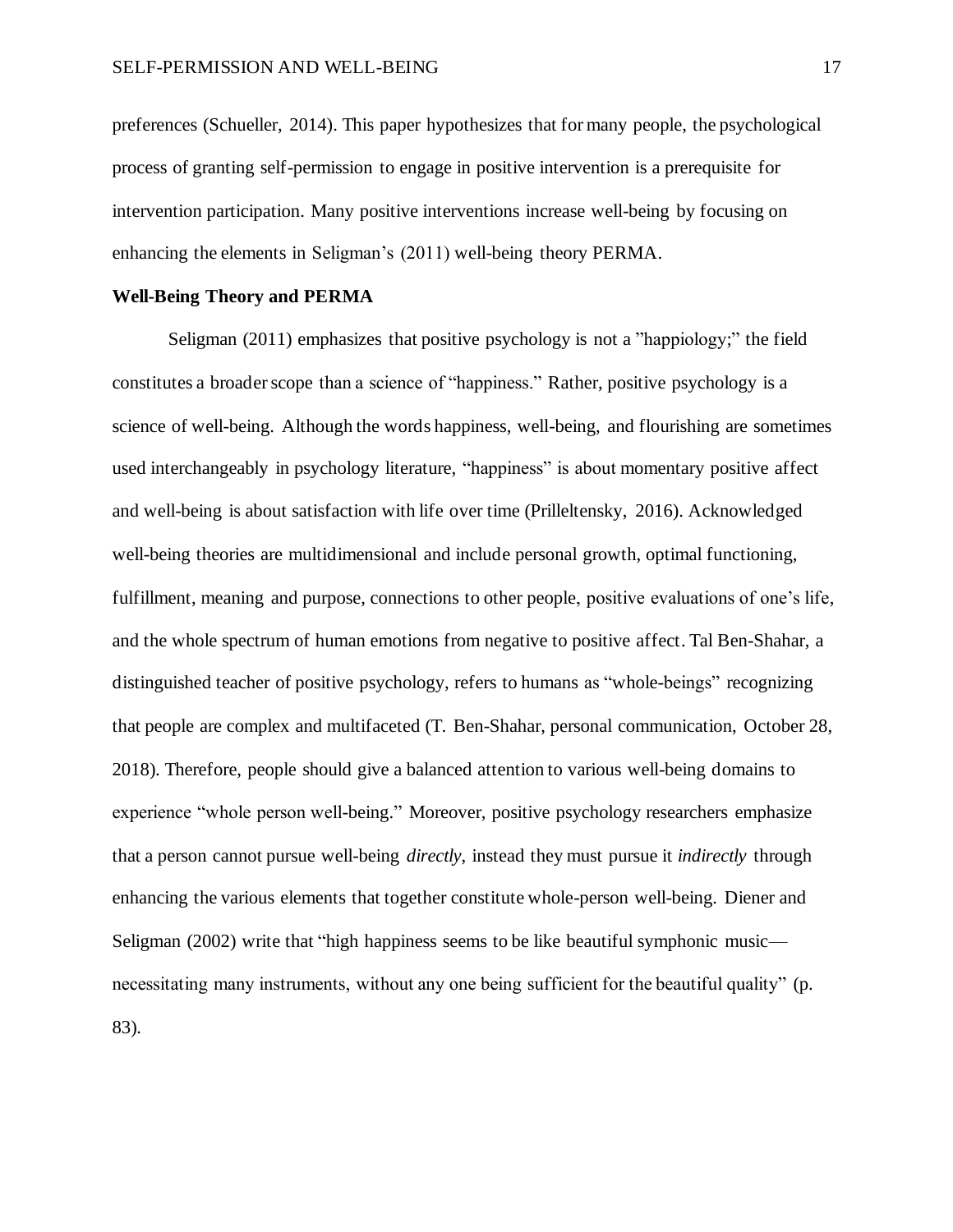While there are several recognized theories about which elements belong in a comprehensive well-being model (e.g. Prilleltensky et al., 2015; Ryff, 1989), Seligman's (2011) theory PERMA makes a significant contribution to positive psychology scholarship. PERMA is an acronym for five well-being elements, namely, positive emotions, engagement, relationships, meaning, and accomplishments (Seligman, 2011). Positive emotions are the emotional states people usually refer to when they say they feel "happy"—pleasant emotions such as gratitude, awe, joy, serenity, pride, inspiration and the like (Fredrickson, 1998, 2009). Though negative emotions such as fear, sadness and anger can be adaptive in certain situations, research suggest that cultivating a healthy positivity ratio of more positive to negative emotions facilitates wellbeing (Fredrickson, 2013). According to Fredrickson's (2001) broaden-and-build theory, positive emotions build people's psychological and social resources and broaden their attention spans. Engagement is a sense of being involved and immersed in your life; what people often describe as being "in the zone" (Peterson, 2006; Seligman, 2011) or experiencing "flow," a state people can enter when challenge meets their skill at a high level and it feels as though time stops (Csikszentmihalyi, 1990). One way to experience engagement is through awareness, exploration, and application of signature strengths, the character strengths that are particularly central to a person's identity (Niemiec, 2018). Relationships refer to the interpersonal attachments between people. Humans are hyper-social animals biologically programmed to connect, cooperate, befriend, and love (Peterson, 2006) and people's well-being and life satisfaction are directly tied to the quality of their close relationships (Diener & Seligman, 2002). To be well, it is essential to nourish relationships with other people. Meaning refers to an individual's sense of being part of something larger than the self, such as feeling a sense of belonging to a group, feeling connected to a higher power, or feeling that your life has a purpose (Seligman, 2011; Smith, 2017). Finally,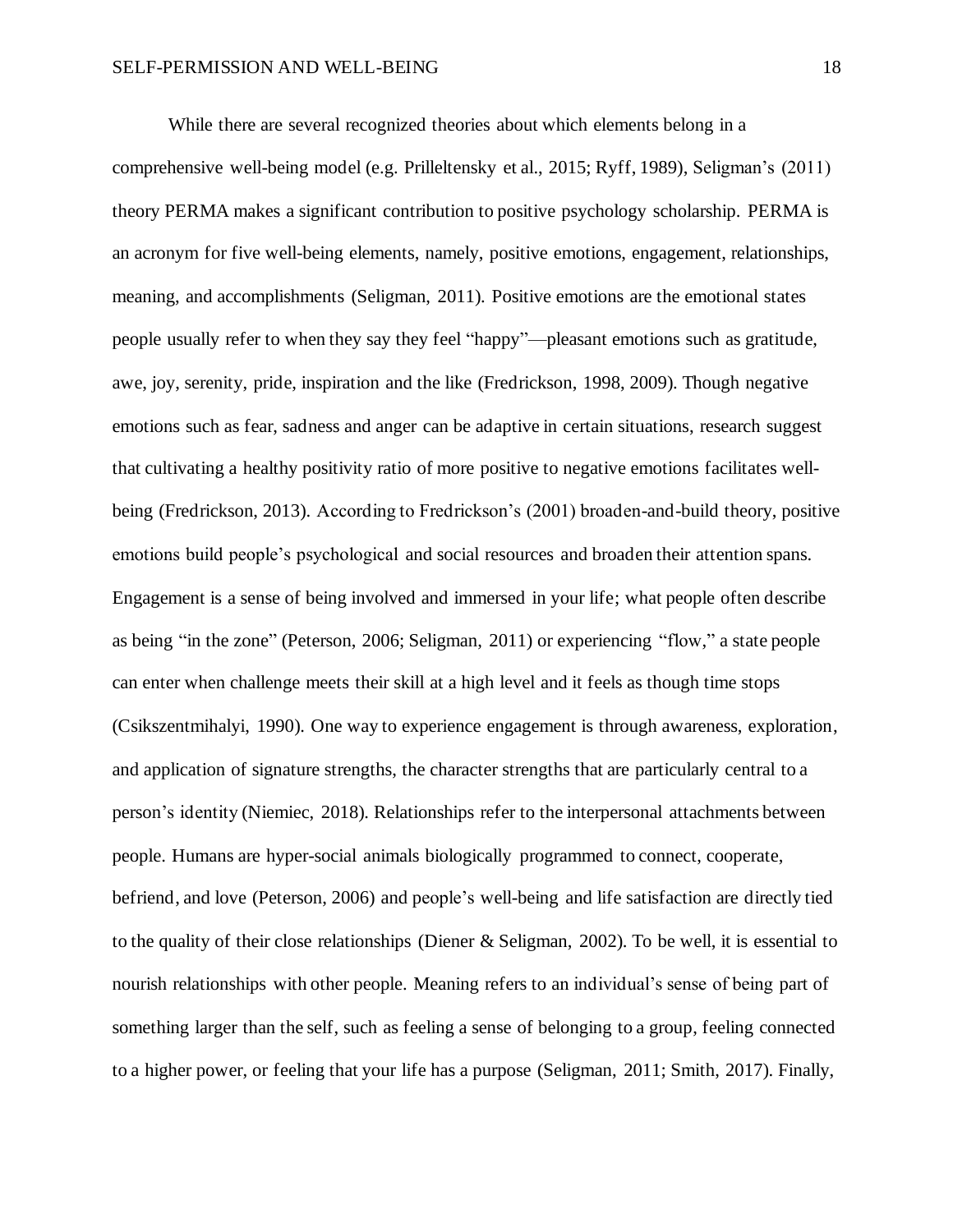accomplishments are about winning, mastery, and reaching goals; feeling that one is *good* at something and experiencing a sense of achievement (Seligman, 2011).

Emiliya Zhivotovskaya has built on Seligman's PERMA model to include vitality: PERMA-V (O'Brien, 2014). This well-being model acknowledges the importance of physical well-being. The mind-body connection is the notion that our cognitive processes and our physical body are closely linked and influence each other. For example, physical activity is linked with boosts in positive affect, improved resilience to stress, reduced anxiety, and enhanced quality of life (Faulkner Hefferon, & Mutrie, 2015) as well as improved brain functioning and mental performance (Ratey & Hagerman, 2008). Shusterman (2006) takes the discussion of the mind-body connection to another level, conceptualizing the mind and body as so intimately connected to each other that they are in fact united as the *body-mind*. Shusterman (2006) argues that our body is the essential aspect of what makes us human—we think, feel, and experience the world through our body. Considering the link between physical well-being and mental well-being (Faulkner et al., 2015; Ratey & Hagerman, 2008), a human flourishing model that did not include physical well-being/vitality would not be "fully baked," and would not encompass "whole-person well-being."

Research supports the notion that people can enhance well-being through intentional activity that attends to the various PERMA-V elements. Thus, positive psychology practitioners, including clinical psychologists, can help people flourish through "filling" their personal PERMA-V "buckets." It is important to note that exactly *what* can boost the various PERMA-V elements is individual—all humans have a unique "well-being recipe." Therefore, part of the pursuit of well-being can be an ongoing process of cultivating self-awareness, learning about positive psychology and its application, and identifying the activities that give the individual a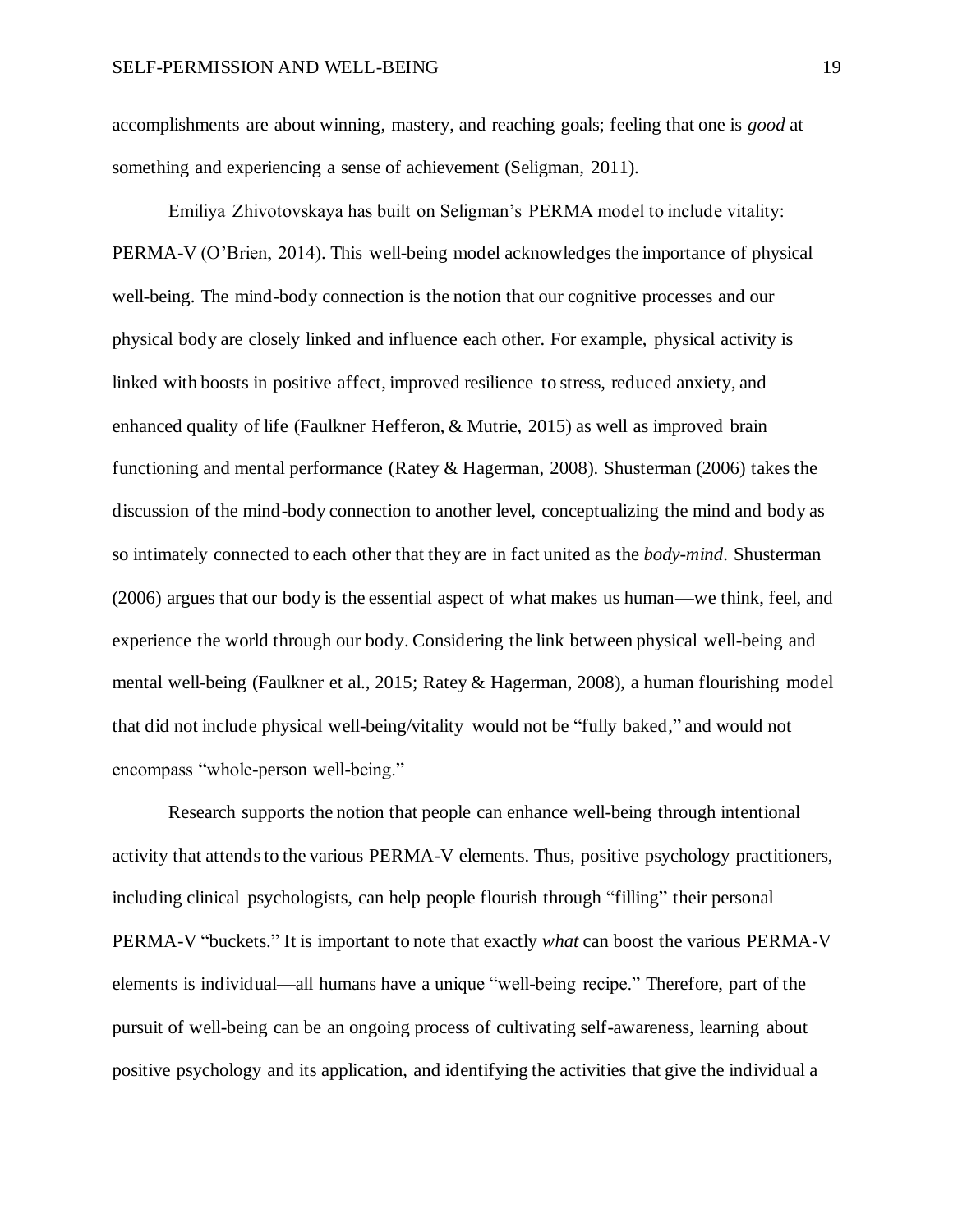sense of meaning, positive emotions, achievement, and so on. This paper hypothesizes that the psychological process of *allowing* oneself to do these activities—granting self-permission—is an important foundationalstep that might be necessary *before* a person can attend to personal "PERMA-V buckets." For some people, particularly people who have mental illnesses, this process might be most supportive within a therapy context.

#### <span id="page-21-0"></span>**Positive Psychotherapy**

For over a century, the field of clinical psychology and psychotherapy has primarily taken a mitigative approach to well-being, meaning that its main focus has been on fixing, getting rid of, and repairing psychological weaknesses and mental illness (Rashid, 2015; Rashid & Seligman, 2018). Though traditional psychotherapy may help clients feel less depressed or anxious by "fixing" what is "wrong," enhancing the client's well-being above "functional" and cultivating character strengths is not always a main therapeutic goal in this mitigative approach. Positive psychotherapy (PPT) developed as an alternative to this approach. PPT is a relatively new approach to psychotherapy in which therapists operate from a strength-based and positive psychology informed framework (Duckworth, Steen, & Seligman, 2005; Rashid, 2015; Rashid & Seligman, 2018). PPT relies on the positive psychology principle that the absence of mental illness does not necessarily equate flourishing and well-being. Positive psychotherapists aim to amplify their clients' strengths, elements of PERMA, and positive habits and skills *in addition* to treating clients' mental health problems, debilitating emotions, and unhelpful behavior patterns. Therapists working within the PPT framework will encourage clients to fully acknowledge, value, and savor what is good, what gives them meaning, and what is going right in their lives and to cultivate more of these strengths and positive qualities without invalidating the negative emotions or minimizing the distress they might be experiencing (Duckworth et al., 2005; Rashid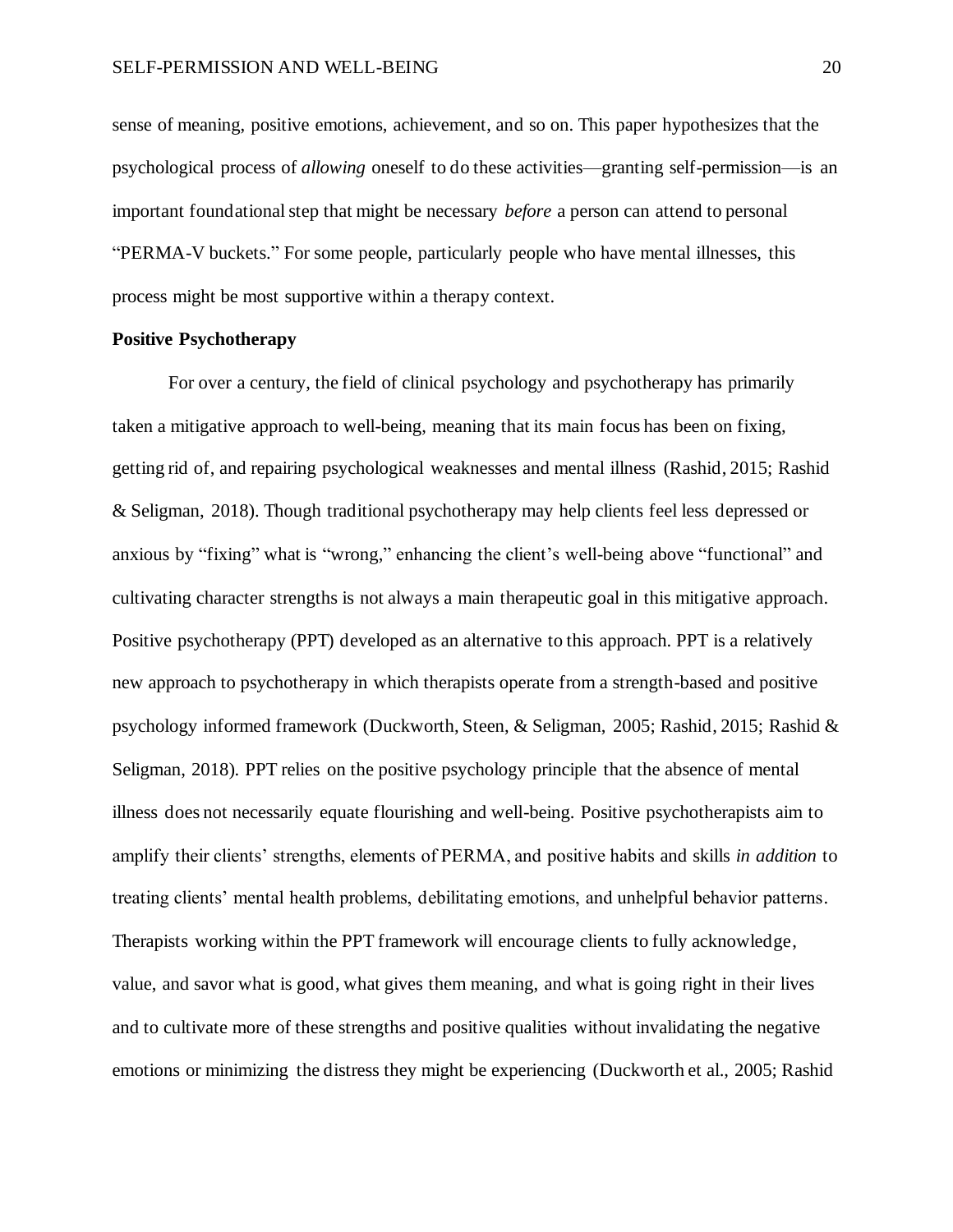& Seligman, 2018). Essentially, PPT appreciates "the wholeness of the human experience" (T. Rashid, personal communication, November 18, 2018).

PPT includes assessing a client's character strengths as well as psychopathology symptoms and evaluating the client's history of mental illness, acknowledging each client as a complex human being with positive qualities and resources as well as serious psychological challenges. A significant part of PPT is inviting clients to participate in positive interventions, such as writing forgiveness letters, engaging in post-traumatic growth exercises, and performing random acts of kindness, as well as teaching clients concrete, applicable, personally and culturally relevant skills and strategies to cope with their challenges (Rashid, 2015; Rashid & Seligman, 2018). Positive psychotherapy is often driven by inquiry, asking clients questions such as "what gives you meaning?" and "which resources have helped you overcome obstacles in your life?"

In their book *Positive Psychotherapy: Clinician Manual*, Seligman and Rashid (2018) summarize theory and research on PPT and outline fifteen PPT sessions with positive interventions centered around the domains of PERMA that clinicians can use when working with clients. Seligman and Rashid's vision for the manual is to describe the "transformative process" where growing clients' positive emotions, character strengths, meaning, purpose, and healthy relationships and encouraging clients to pursue intrinsically motivated goals are "central to the way clients, as well as clinicians, heal and grow" (p. IX).

Research on the effectiveness of PPT provides encouraging results for various psychological illnesses (phobia being a notable exception). Several randomized controlled studies have shown that PPT—both individual and group therapy—decreases levels of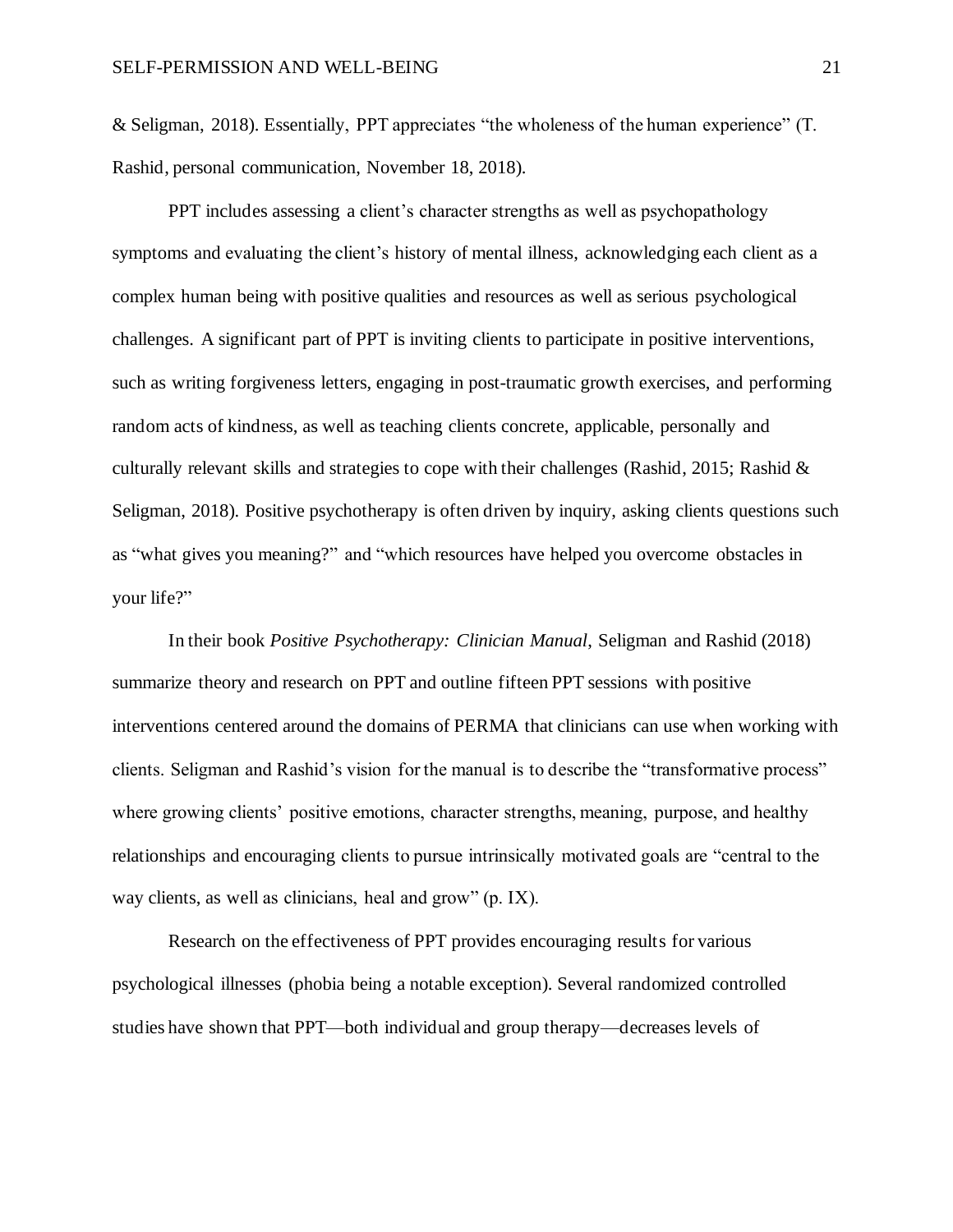depression and increases life satisfaction (e.g. Asgharipoor, Farid, Arshadi, & Sahebi, 2012; Seligman, Rashid, & Parks, 2006).

An important challenge to therapeutic outcomes is resistance (e.g. Mitchell & Black, 2016). There are many other reasons why a person might experience resistance to therapy: they might not believe in therapy, they might feel overwhelmed by negative emotions and anxiety, or they might experience resistance because of low self-permission. Therapy is not easy; it might require resources from the client such as mental energy, time, and money. People low in selfpermission might need to engage in the psychological process of granting themselves permission to spend the resources that the therapeutic process might require in service of their well-being.

#### **Self-Permission and the Pursuit of Well-Being**

#### <span id="page-23-1"></span><span id="page-23-0"></span>**Defining Self-Permission**

In this paper, self-permission is conceptualized as *the degree to which a person allows themselves to attend to their personal well-being and lead a fulfilling life*. This includes, but is not limited to allowing oneself the time to do activities just for enjoyment (e.g. playing cards with friends), participate in positive interventions (e.g. identify, explore, and apply signature strengths), practice self-care (e.g. allow oneself enough sleep and rest), pursue intrinsically motivated goals, short-term or long-term (e.g. choose the field of study or career that one feels most passionate about), and to enjoy a good life without feeling guilty. Self-permission is conceptualized as a continuous variable, that is, one can have self-permission to a higher and lesser extent and a person's level of self-permission can vary in different life domains and wellbeing aspects.

Self-permission is a word used not only in the mainstream US wellness industry and in non-empirical self-help books, articles, TED talks, and blog posts, but also in academic positive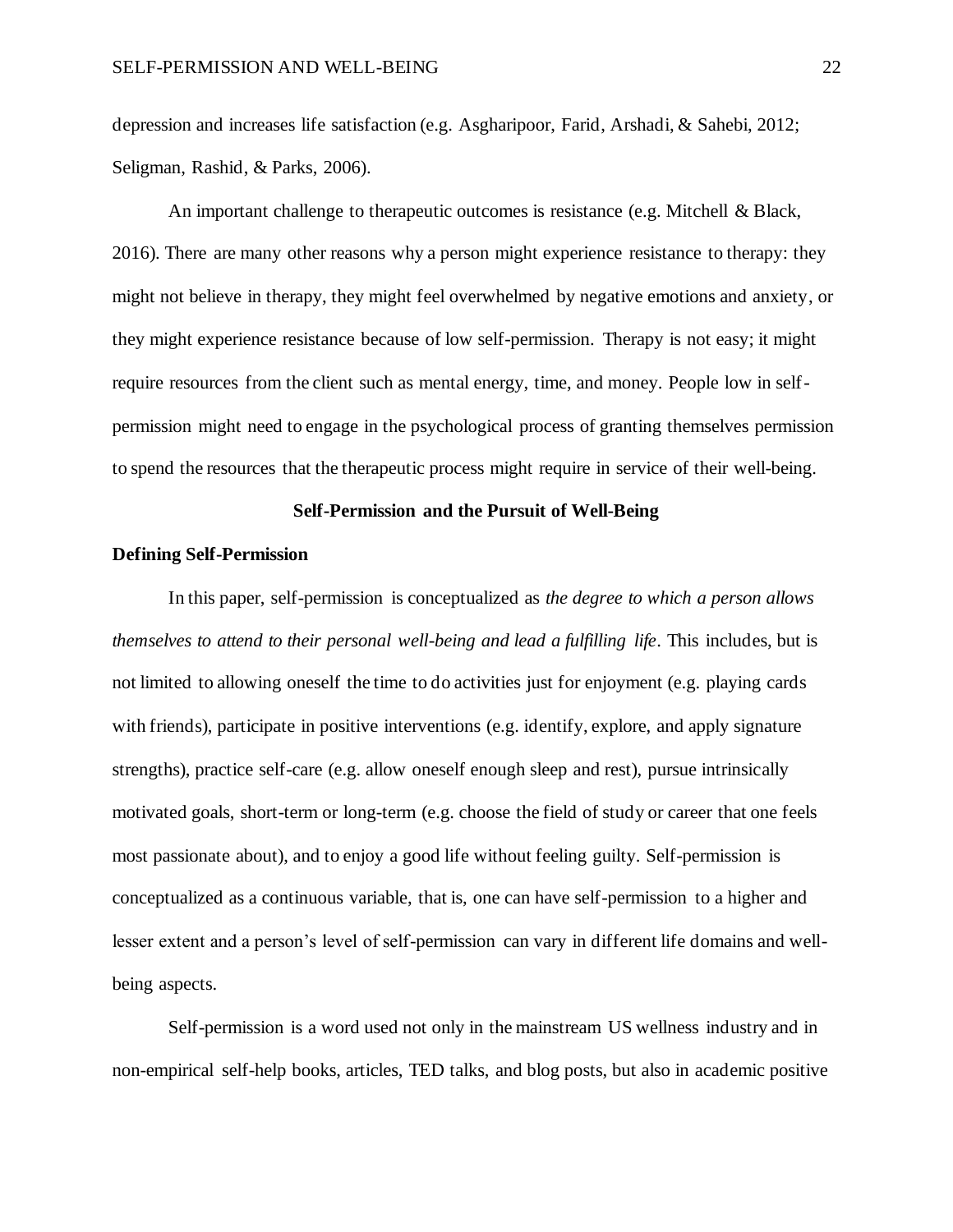psychology contexts. In University of Pennsylvania's Master of Applied Positive Psychology program, instructors often reference self-permission in their lectures when priming individuals to engage in positive interventions. For example, Penn's Chief Wellness Officer Dr. Benoit Dube's initiatives to enhance student well-being at the university are focused on encouraging students to "give themselves permission" to take advantage of the various well-being offerings at Penn (B. Dube, personal communication, March 29, 2019). He has observed that Penn students in general are extremely hard-working and tend to focus on academic success, the A in PERMA, which often can come at a cost to the other PERMA elements, such as their social relationships and positive emotions. Further, James Pawelski encourages his master students in applied positive psychology at the University of Pennsylvania to give themselves permission to engage with the arts and humanities for the eudaimonic value of these activities (J. Pawelski, personal communication, January 11, 2019). While self-permission is frequently mentioned in these contexts, self-permission has not to date been investigated systematically in an empirical setting. The proposed self-permission scale, research, and self-permission interventions in this paper could begin to fill this gap in the positive psychology literature.

Rose (2014) proposes a theoretical framework and assessment for self-permission. Rose's focus is on self-permission to pursue lifegoals, studying this topic from a coaching lens. His capstone paper includes a fourteen-item scale he developed to measure a person's degree of selfpermission. Building on his work, this paper investigates the topic of self-permission to pursue well-being with a focus on the PERMA-V framework specifically in a PPT setting, and generally in the context of engaging in positive interventions in the non-clinical population. The paper also proposes a revision of Rose's self-permission scale (SPS). Next, theoretical frameworks and ideas affiliated with self-permission are explored.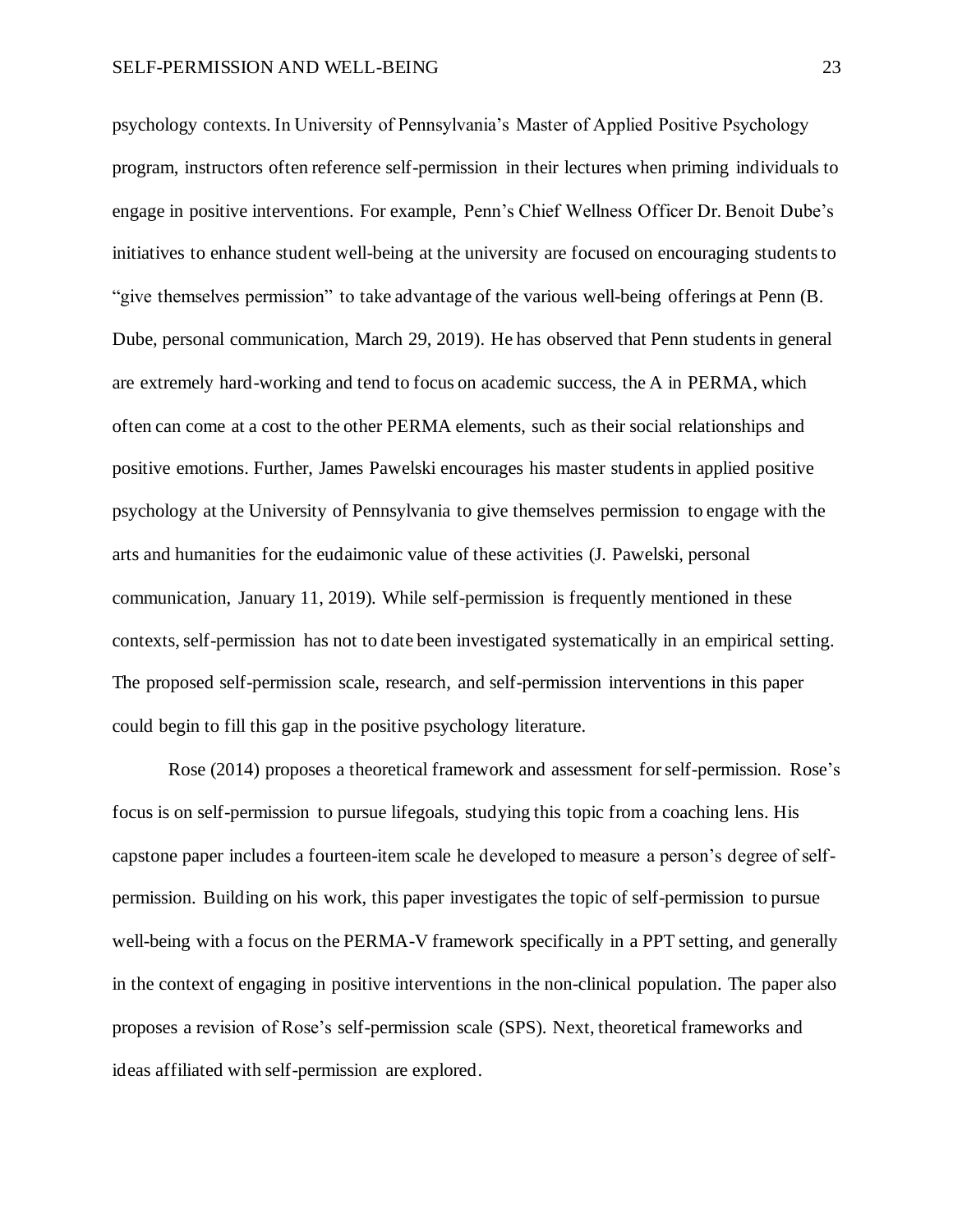#### <span id="page-25-0"></span>**Theoretical Frameworks Affiliated with Self-Permission**

**Self-Compassion.** Self-compassion is a way to relate to the suffering and adversity that are inevitable parts of being human. Self-compassion researcher and advocate Kristin Neff (2011) proposes that self-compassion consists of three elements: 1) self-kindness, 2) common humanity, and 3) mindfulness. Self-kindness is about directing warmth and understanding toward the self when facing adversity. It is treating oneself with the care and kindness that one would treat a dear friend with, engaging in positive and supportive self-talk as opposed to selfcriticism (Neff, 2011). Common humanity is having the understanding that suffering and adversity are part of the shared human experience, that you are not alone in your suffering, and that all humans are imperfect and have imperfect lives. Having a mindset of common humanity might support people in feeling connected rather than isolated during difficult times (Neff, 2011). Mindfulness is commonly defined asthe awareness that arises when a person intentionally attends to the present moment without judgement (Kabat-Zinn, 1994; Smalley & Winston, 2010). More specifically, mindfulness asks for non-judgmental self-awareness of either the current experience or the emotional reactions to adversity and personal failures (Neff, 2011; Neff & Davidson, 2016). Self-kindness, common humanity, and mindfulness come together and interact with each other to create a self-compassionate mindset; what Neff and Germer (2017) describe as a "loving connected presence" (p.10).

A common misconception about self-compassion is that being self-compassionate is the same as being overly "soft" on the self and will lead to laziness. In fact, research on selfcompassion shows that the opposite is true: while self-criticism is detrimental for motivation and psychological well-being, self-compassion can boost motivation, well-being, and performance. Research shows that a self-compassionate frame of mind is associated with higher well-being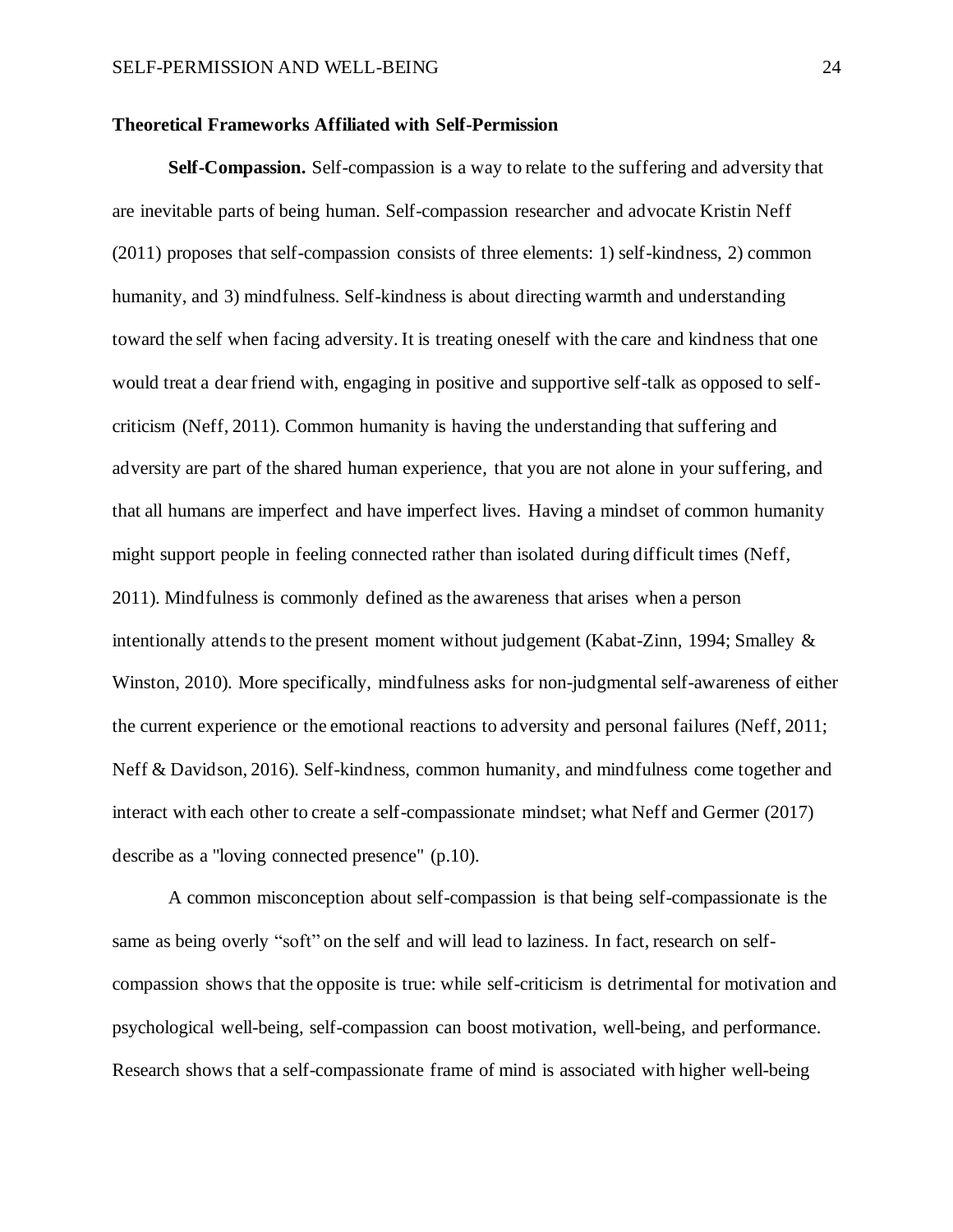and positive psychological functioning (e.g. Neff & Costigan, 2014; Neff & Germer, 2017). Such positive psychological outcomes include reduced levels of depression, anxiety, and rumination, and increased levels of positive affect, emotional intelligence, life satisfaction, intellectual flexibility, healthy psychological responses to stress, optimism and social connectedness (Neff & Germer, 2017). Further, research shows that self-compassion is positively associated with selfcare (e.g. Miller, Lee, Niu, Grise-Owens, & Bode, 2019).

Future research should explore the relationship between self-compassion and selfpermission. This paper hypothesizes that there is a positive correlation between a person's levels of self-compassion and self-permission. Yet, these psychological constructs are different from each other as self-permission might come before self-compassion; one might need to give oneself permission to be kind to oneself, to connect with others, and to practice mindfulness. Thus, self-permission might function as a key to self-compassion.

**The permission to be human.** Ben-Shahar promotes the concept of "the permission to be human," which is giving yourself permission to experience the full spectrum of human emotions, from positive to negative (T. Ben-Shahar, personal communication, October 28, 2018). Ben-Shahar emphasizes that experiencing negative emotions is an authentic part of the human experience and that when people "allow the unhappiness in" they can really open themselves up to happiness. Therefore, Ben-Shahar sees the permission to be human as a main pillar of whole-person well-being.

Ben-Shahar's concept of the permission to be human is about giving yourself permission to be sad, while self-permission is about allowing yourself to pursue well-being—whole-person well-being, which will include giving yourself the permission to be human. Permission to be human is thus a part of self-permission to pursue well-being.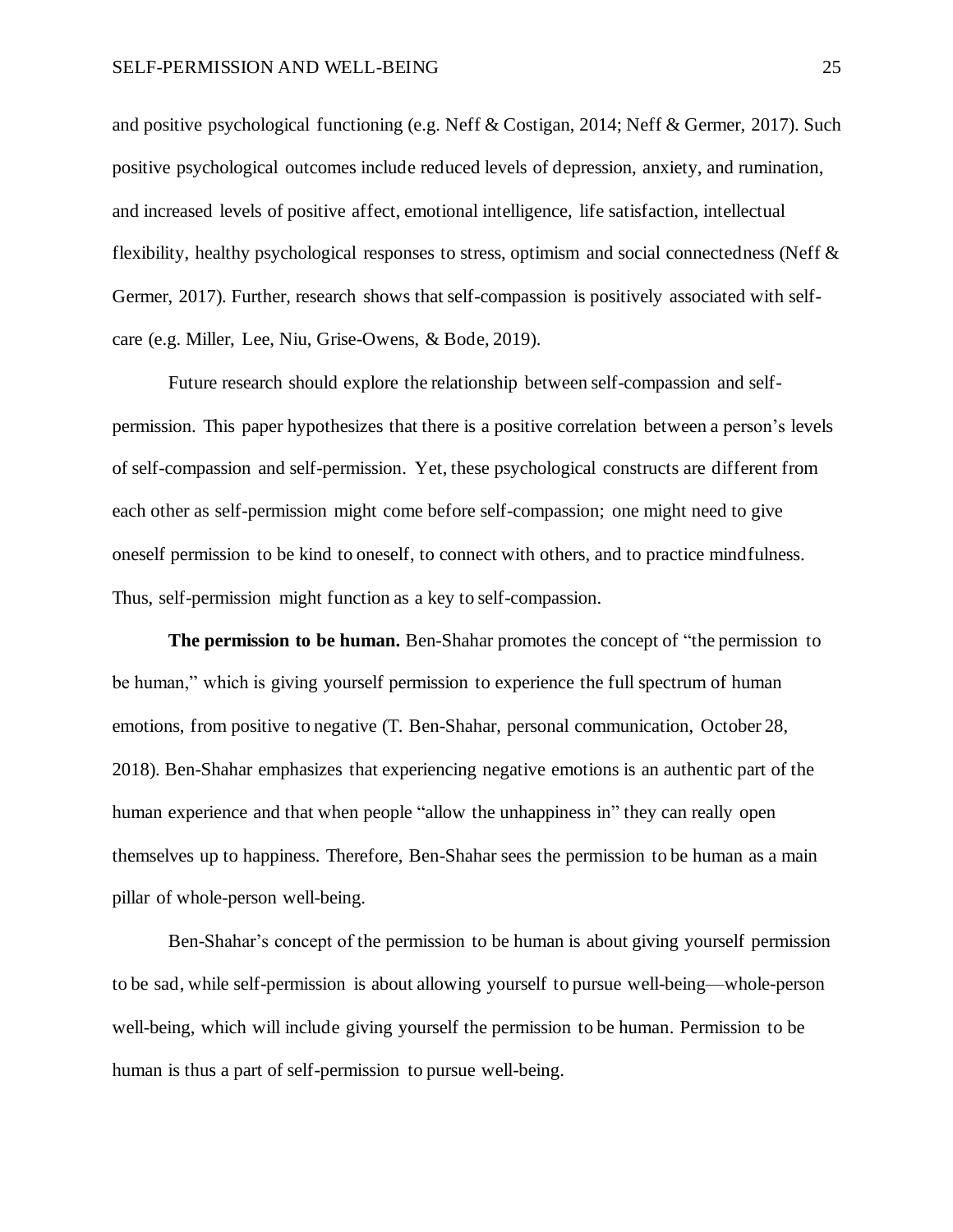**Intra-personal justice.** Prilleltensky (2016), community psychologist and author, emphasizes that fairness is a requirement for well-being. Fairness is a practice or application of justice, which is about giving people what they "deserve." Prilleltensky (2016) proposes that people can be fair or unfair to themselves, offering the term intrapersonal justice. He further hypothesizes that being unfair to the self—the presence of intrapersonal injustice—can manifest as having a highly critical and self-deprecating internal monologue. In more extreme cases, intrapersonal injustice can manifest itself in self-punishment and self-harm behaviors, such as eating disorders and suicidality. Prilleltensky hypothesizes that intrapersonal injustice is associated with low self-worth and feeling that one does not deserve to be well. This paper predicts that individuals' levels of self-permission and intrapersonal justice are correlated. Selfpermission can potentially facilitate intrapersonal justice and support people in being fair to themselves. In other words, some people might need to go through the psychological process of granting self-permission to be fair to themselves.

**Self-determination theory.** Behaviors we genuinely want to do are autonomous in quality (Brown & Ryan, 2015). Such behaviors are also known as self-determined behaviors. Self-determined behaviors are often intrinsically motivated, that is, they are done because of an authentic interest in the action. In contrast, extrinsically motivated behaviors are done for instrumental reasons; the behavior is simply a means to an end. Brown and Ryan (2015) demonstrate the distinction between intrinsic and extrinsic motivation on a continuum, suggesting that a behavior's quality of being autonomous versus nonautonomous varies along the spectrum between these two types of motivation. Intrinsically motivated/self-determined behaviors are desirable as they are associated with greater psychological well-being. For example, having intrinsic motivation for participating in a positive intervention will likely make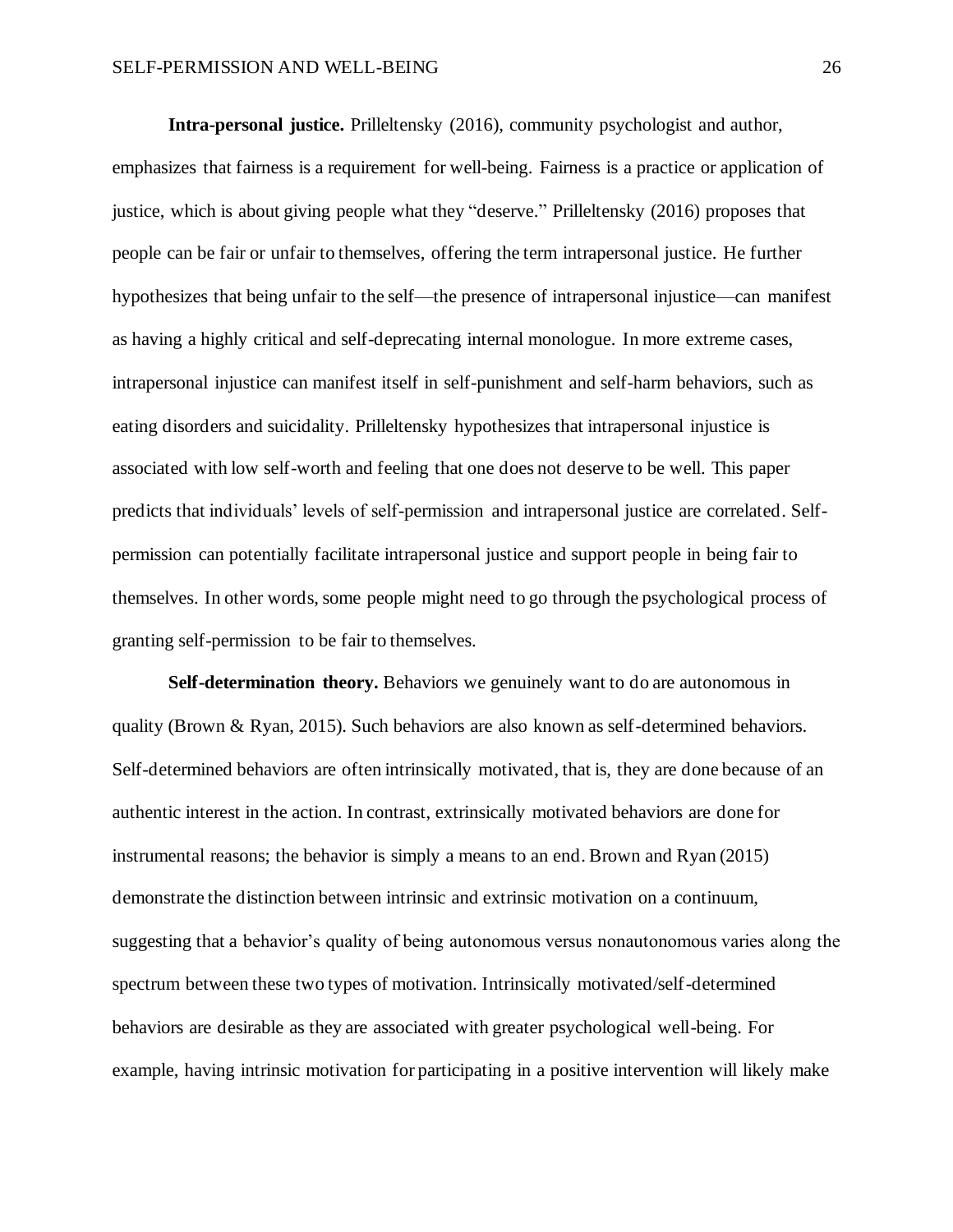the intervention more successful than if the person's motivation were extrinsic. In line with Rose's (2014) theories, this paper offers the hypothesis that a person high in self-permission is more likely to allow themselves to follow their intrinsic motivations than a person low in selfpermission and vice versa.

#### **Potential Barriers to Self-Permission**

#### <span id="page-28-1"></span><span id="page-28-0"></span>**Cultural and Social Barriers**

As previously mentioned, humans are hyper-social animals and the need to belong is one of the strongest human needs (Baumeister & Leary, 1995; Peterson, 2006). People constantly receive messages from the communities they are part of; messages about which behaviors are "approved" and "valued" and which are looked down upon (Prilleltensky, 2016). Rose (2014) predicts that a person's level of self-permission might be significantly influenced by the messages a person receives and whether the individual's wishes are in conflict—real or perceived—with these messages and the norms and values within the community they belong to. Does the family approve of one's life aspirations? Is caring about personal well-being valued within a person's culture? This section of the paper reviews how culture might influence a person's degree of self-permission.

**Hustle culture.** Hustle culture, also called grind culture, is a culture in which work is valued above other aspects of one's life, such as relationships and physical well-being (Griffith, 2019). It is a culture where work and achievement, the A in PERMA, is likely prioritized above everything else, and people tend to take pride in being "busy," working long hours, not sleeping, and so on. Hustle culture might not be supportive of whole-person well-being and might be a barrier to self-permission to attend to all domains of well-being.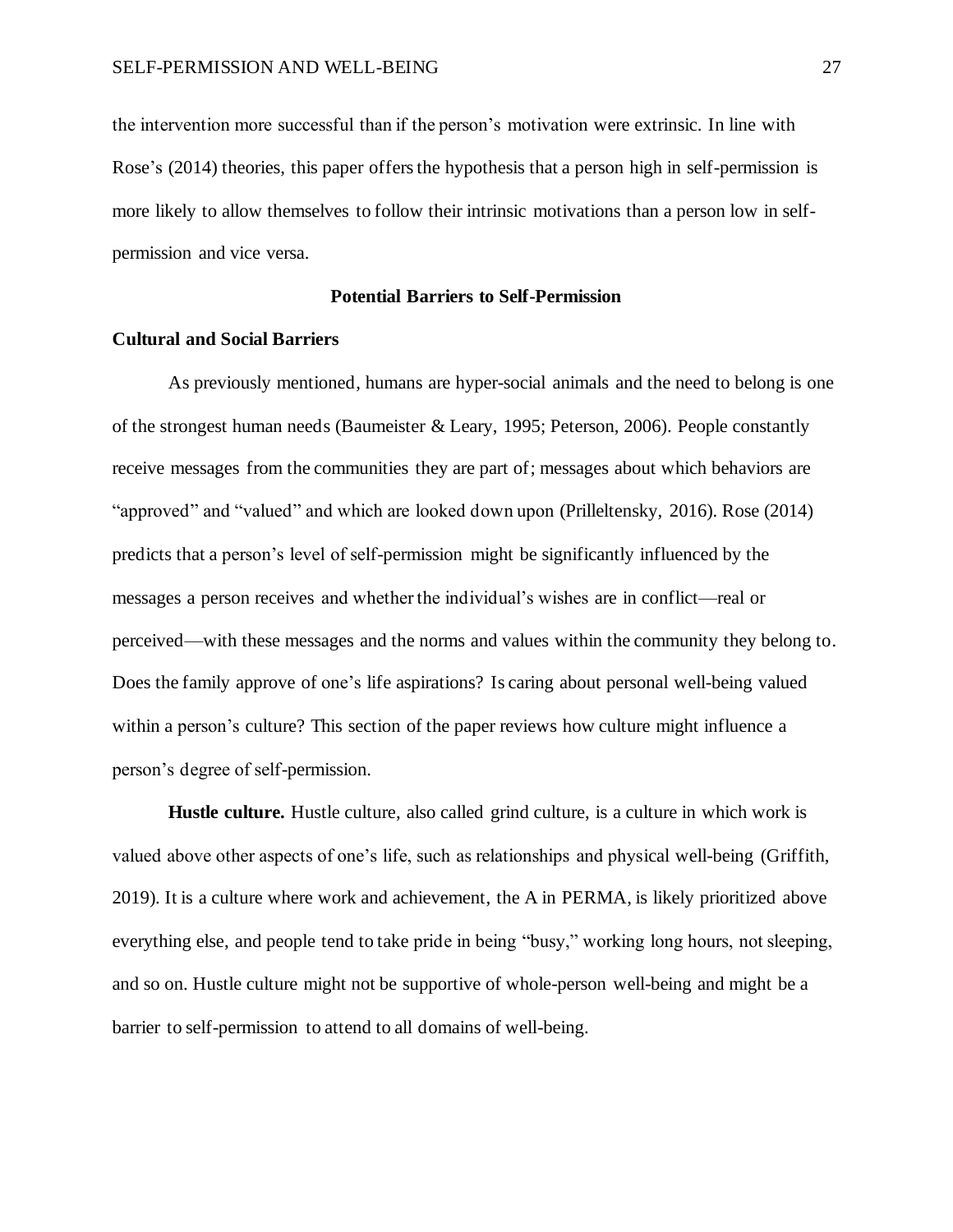**Gender roles.** Gender roles within a culture might further influence people's degree of self-permission. For example, many cultures have norms of self-sacrifice for women, perhaps especially for mothers. Moreover, men are in many cultures expected to be "tough," and some men might find a sense of pride in not "needing" self-care (e.g. sufficient sleep). Thus, gender might influence a person's degree of self-permission.

**Economic and political factors.** Economic and political factors might highly influence a person's level of self-permission. For example, if a person is living in poverty or experiencing social oppression or a personal crisis like losing one's job, home, family or freedom, other needs may be more urgent and important so that survival takes precedence over pursuing well-being. Alternatively, self-permission might not be a reliable predictor of a person's well-being if the society they belong to do not allow them to realize the activities or goals they wish to pursue. For some individuals facing poverty, oppression, or experiencing lack of freedom or justice, giving self-permission to pursue personal well-being might feel unrealistic.

**Compounding cultural and social barriers.** The barriers discussed above might be further amplified when individuals experience multiple of these barriers simultaneously. For example, according to the minority stress model (Meyer, 2003), women might experience more stress than men because of gender expectations within the society, but black single mothers experience the stress of being black, of being a single parent, *and* the stress of being a woman in a patriarchal society.

#### <span id="page-29-0"></span>**Psychological Barriers**

**Guilt**. For some people, the pursuit of well-being and happiness is tied with guilt. There might be several reasons why a person might experience guilt for pursuing personal well-being or for feeling happy. The emotional reasoning for guilt may be that one acts below their own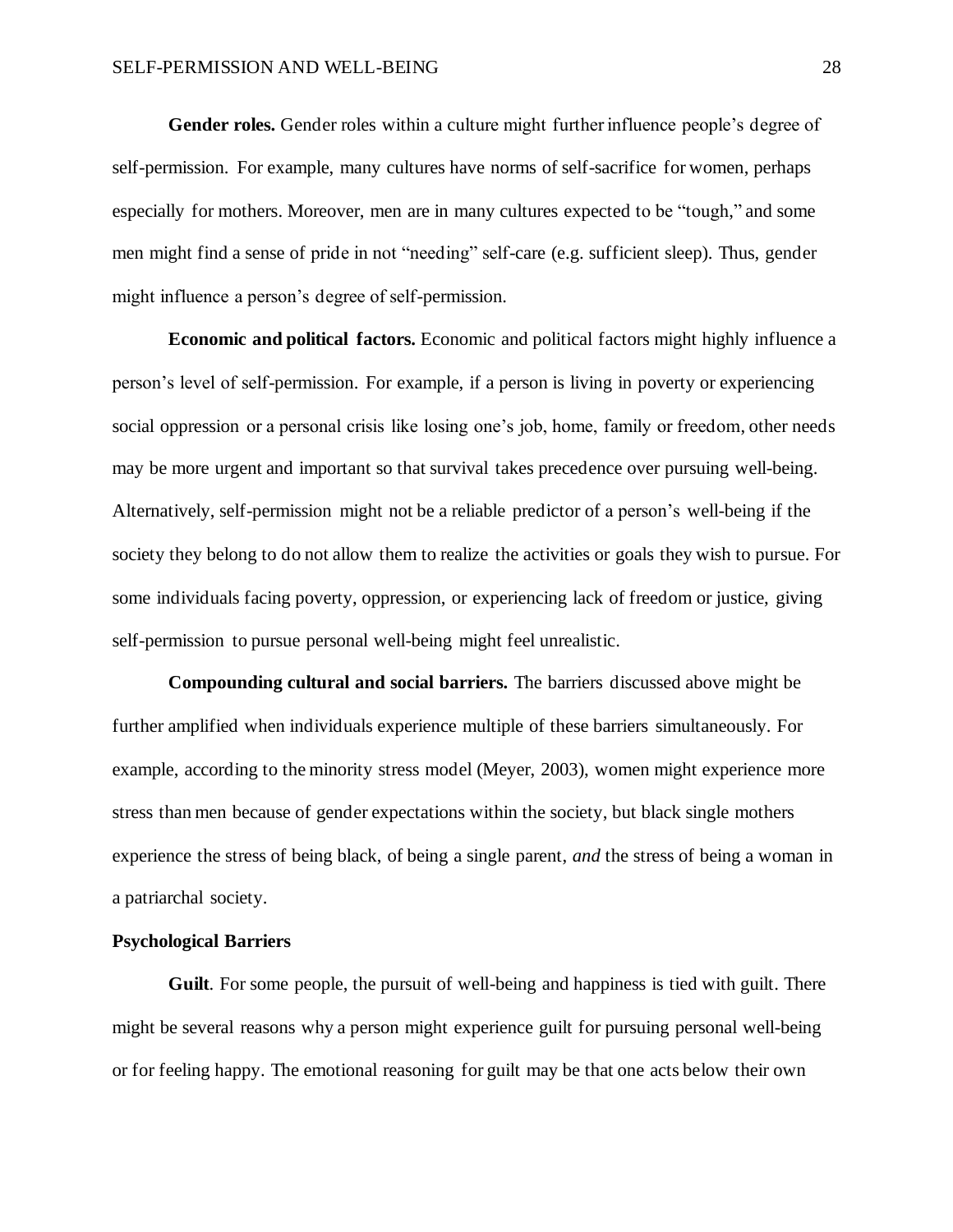perceived standards, which in turn may lower self-worth and self-esteem. People with guilt might feel that they are not "worthy" or "deserving" of well-being. Guilt might arise as the messages one receives from one's environment become internalized, for example when one internalizes the message from hustle culture that practicing self-care is not acceptable.

**Thinking traps**. Thinking traps are, according to cognitive behavioral therapy (CBT) literature, overly inflexible patterns in our thinking that may lead an individual to miss important information. Such inaccurate thinking can be harmful for the individual's mental well-being. Thinking traps tend to arise when we jump to conclusions and take mental short cuts that cause us to miss critical information (Reivich & Shatté, 2002). Most people have thinking traps in their daily lives, and they tend to come up in situations where the person feels vulnerable, there's ambiguity, they feel depleted/fatigued, or in situations they have been in before, with certain expectations of how the turn out of such situations *should* be (Reivich & Shatté, 2002). One common thinking trap is "should-must statements." In this thinking trap, the individual's selftalk makes statements about what they *should* be doing in a self-critical way. Thinking traps might therefore jeopardize a person's level of self-permission.

#### **Hypotheses about Self-Permission**

<span id="page-30-0"></span>This paper offers the hypothesis that higher levels of self-permission are associated with higher well-being, flourishing, and life satisfaction, and vice versa. Another hypothesis that follows is that individuals who score high on self-permission are more likely to benefit from and/or seek out therapy. Further, the paper hypothesizes that some people might be "naturally" higher in self-permission: they might intuitively feel that they deserve well-being and thus unconsciously allow themselves to attend to the various aspects of their well-being. These individuals might be lower in the personality traits neuroticism and conscientiousness. However,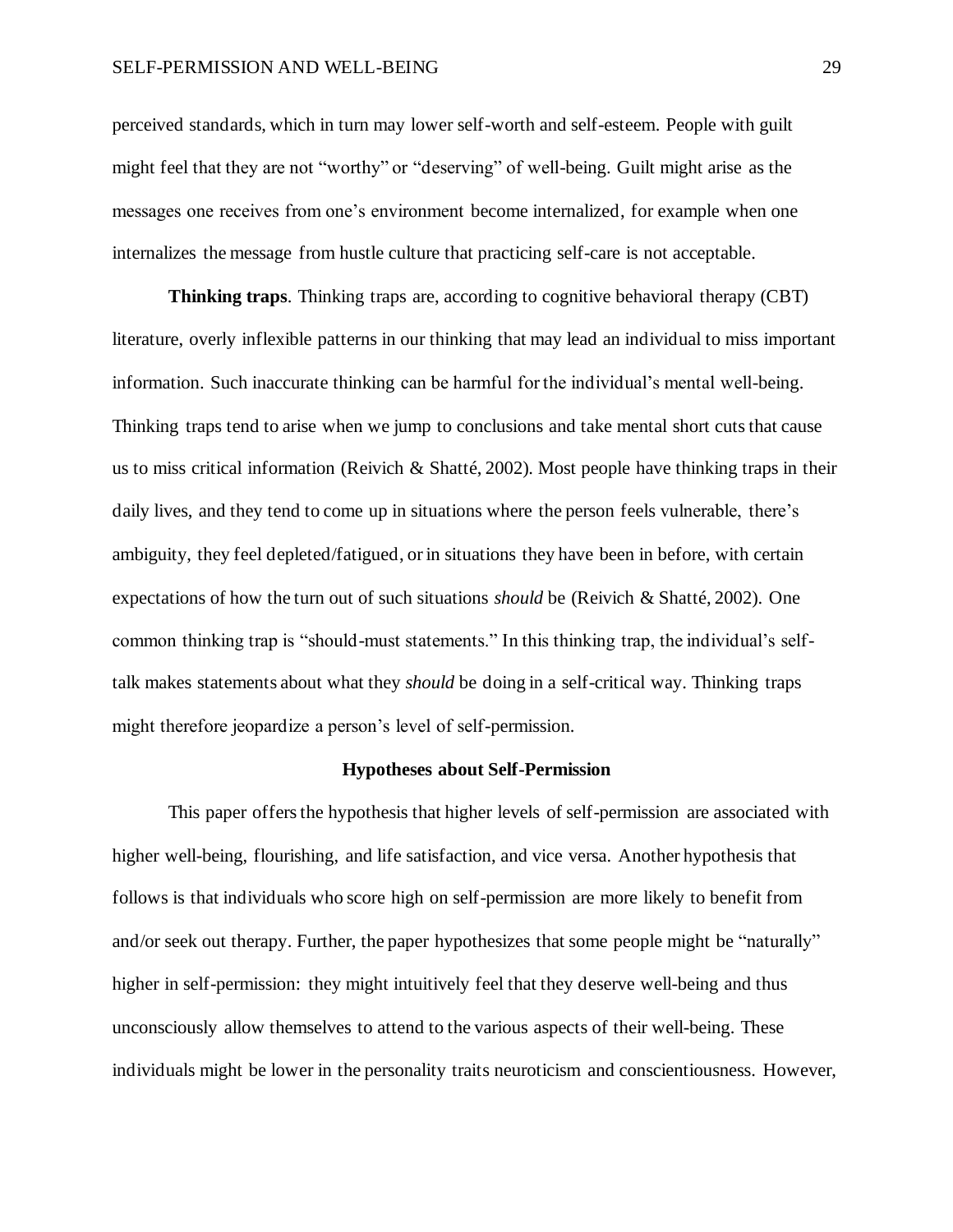#### SELF-PERMISSION AND WELL-BEING 30

other individuals might experience that they are "naturally" lower in self-permission. These individuals might be more likely to have a higher level of the personality traits neuroticism and conscientiousness. The paper hypothesizes that these individuals are more likely to benefit from and/or seek out therapy—hence the positive psychotherapy is focus on in this paper.

For individuals for whom self-permission does not feel natural, self-permission might be a psychological process that can mitigate resistance to attending to well-being and moves them from being "stuck in a rut" and into intentional action, for example by engaging in positive interventions and allowing themselves to reap the psychological benefits of these interventions. Future research should systematically investigate the proposed hypotheses in an empirical setting.

#### **Proposed Self-Permission Assessment, Research, and Applications**

#### <span id="page-31-1"></span><span id="page-31-0"></span>**Proposed Revision of the Self-Permission Scale (SPS)**

Inspired by Rose's (2014) self-permission scale (SPS), this paper proposes a revised version of this scale to measure people's level of self-permission. While Rose's scale primarily focused on self-permission to pursue goals, the proposed revision of the scale aims to measure self-permission to pursue whole-person well-being on a broader level. The revised selfpermission scale can be used by practitioners and therapists to assess their clients' degrees of self-permission and by researchers to measure self-permission in empirical studies.

The self-permission items will be rated on a scale of 1 to 7: *1: Not at all like me; 2: Not like me; 3: Somewhat not like me; 4: Neutral; 5: Somewhat like me; 6: Like me; 7: Very much like me.* The self-permission scale consists of the following items:

- 1. I permit myself to pursue well-being in my life.
- 2. I allow myself to live a life full of meaning and purpose.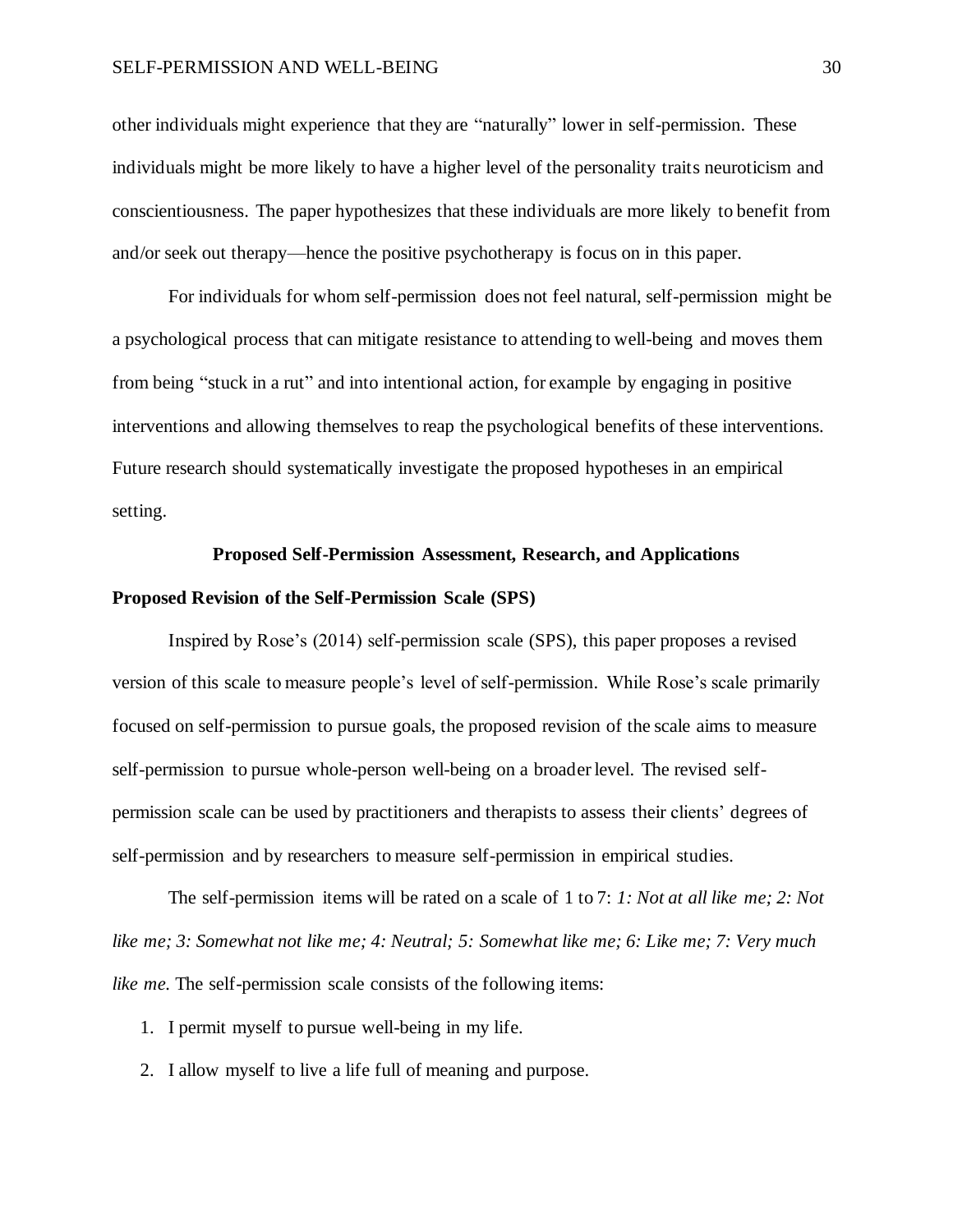- 3. I deserve to flourish.
- 4. I let myself pursue things in life that I really cherish.
- 5. I allow myself to live up to my potential.
- 6. I deserve to be happy.
- 7. I let myself pursue my goals with passion.
- 8. I allow myself to engage in activities where I feel fully immersed in what I am doing.
- 9. I give myself permission to follow my aspirations.
- 10. I allow myself to practice self-care.
- 11. I permit myself to nourish my relationships and spend time with people I care about.
- 12. I never feel guilty for taking care of my personal well-being.
- 13. I let myself search for meaning in my life.
- 14. In general, I give myself permission to lead a good life.

In addition to these items, the following open-ended qualitative question that can be added to the scale for research purposes:

*Please write your answer in the textbox.*

15. What prevents you from giving yourself permission to pursue well-being? Please list one to three barriers. (If you can't think of any, please write N/A)

#### <span id="page-32-0"></span>**Proposed Research on Self-Permission and Well-Being**

As has been discussed thus far in this paper, there is a gap in the positive psychology literature when it comes to self-permission research. Future research should focus on filling this gap through systematically investigating the extent to which self-permission affects well-being and ways to overcome low levels of self-permission. An important first step is to validate the proposed self-permission scale and make improvements and refinements to the items as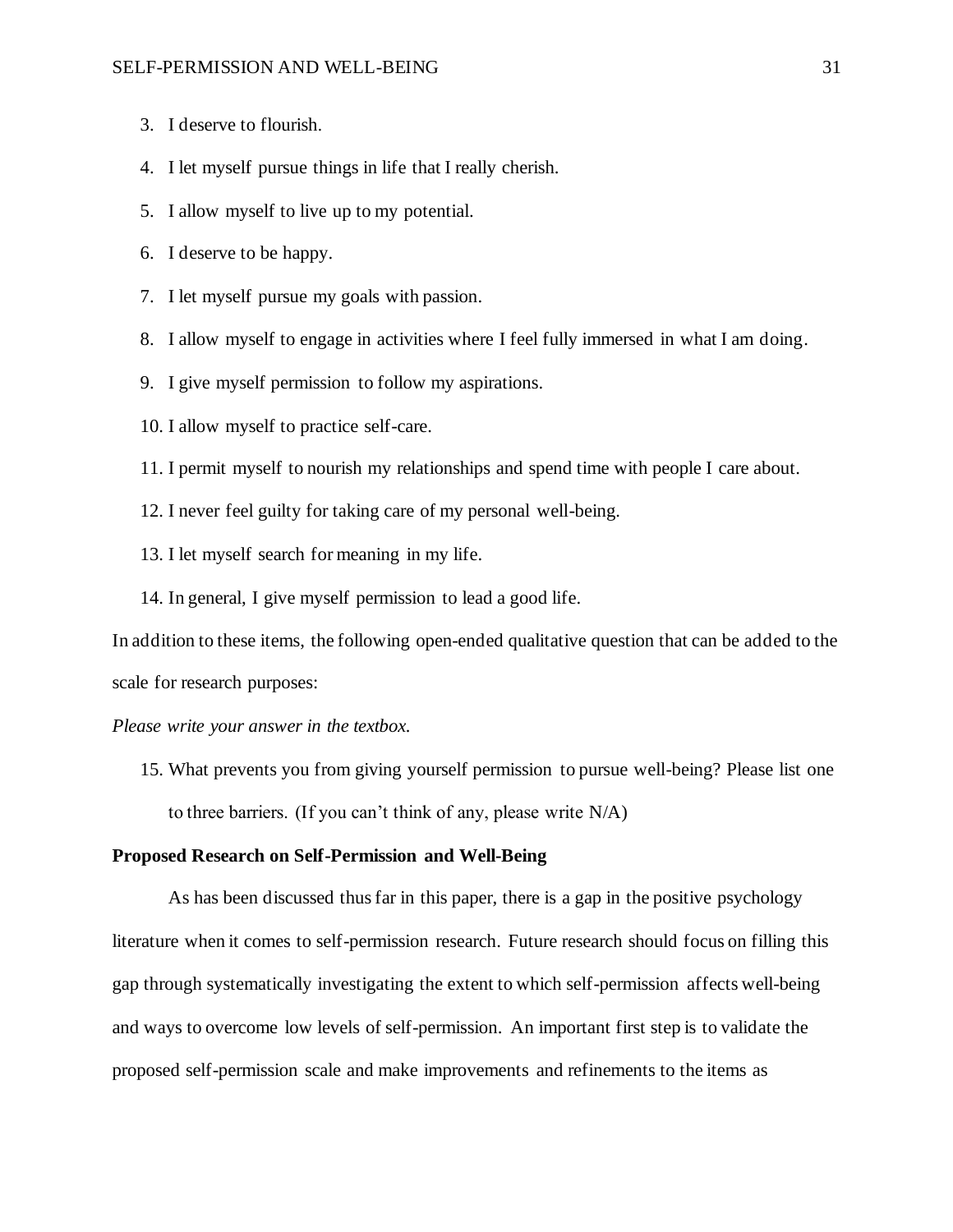#### SELF-PERMISSION AND WELL-BEING 32

necessary. Once the psychometrics of the scale are established, a study is proposed which investigates correlations between people's levels of self-permission and their levels of flourishing as assessed with Rashid and Seligman's (2018) Flourishing Inventory (FI), life satisfaction using Diener and colleagues' (1985) Satisfaction with Life Scale (SWLS), personality traits using Soto and John's (2017) Big Five Inventory-2-S, and demographics. The sample could be a nationally representative and randomly selected adults. This study could be administered through an online survey and the data can be investigated through correlational methods. The findings from this study would provide initial insights into how self-permission relates to other well-being constructs and psychosocial factors.

Subsequently, it would be beneficial to study self-permission using qualitative research methodsfor a deeper understanding of the underlying psychological and social factors that might influence a person's degree of self-permission. Inspired by Diener and Seligman's (2002) study of "very happy" and "very unhappy" people, it is proposed to gather sub-samples of participants from the proposed study above with the individuals who score highest and lowest in selfpermission scale. Semi-structured interviews with these individuals, focused on identifying psychosocial self-permission barriers and enabling factors could provide valuable insights and a deeper understanding of which factors might facilitate self-permission and which might disrupt it.

Further, research should also investigate ways to overcome low self-permission to attend to well-being through engaging in positive interventions. An experimental research is proposed in which positive psychotherapists implement activities to enhance self-permission and compare changes in self-permission, client flourishing and therapeutic effectiveness to that of a control group. In this study, both participant groups would follow the therapy sessions outlined in Rashid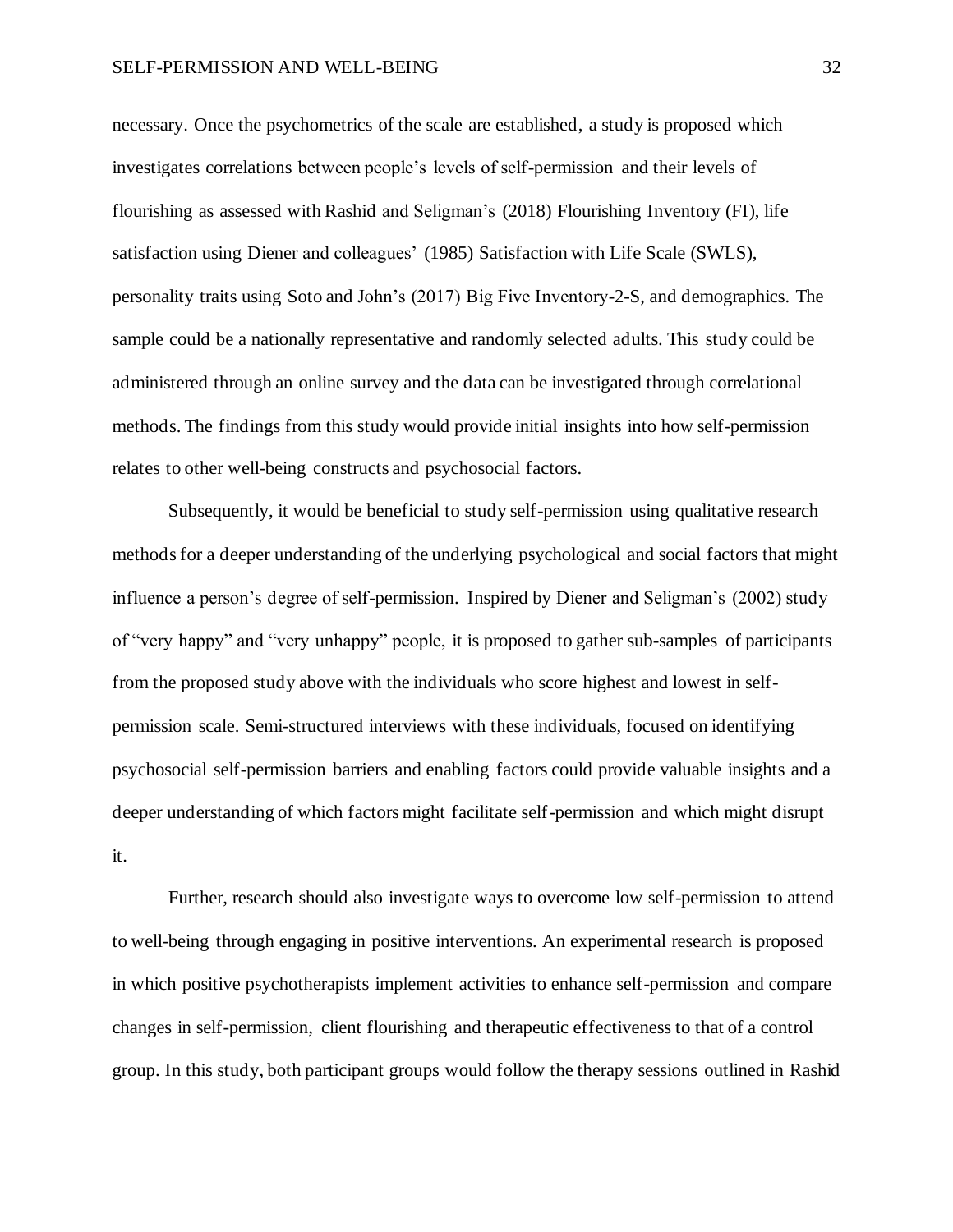#### SELF-PERMISSION AND WELL-BEING 33

and Seligman's (2018) positive psychotherapy manual. The intervention group would have an additional initial therapy session with self-permission enhancing activities, while the control group would start the therapy as usual. Clients' levels of self-permission and flourishing (using Rashid's flourishing scale) should be assessed before, during and after the study.

These proposed studies can generate initial findings that can inform new studies as well as the development of self-permission interventions. Following this step, three positive interventions designed to enhance a person's degree of self-permission are also proposed.

#### <span id="page-34-0"></span>**Proposed Self-Permission Interventions**

If the proposed studies above show that self-permission is a significant mechanism for well-being, interventions that address self-permission should be developed and tested. Below, variations of existing evidence-based positive interventions tailored specifically towards increasing a person's level of self-permission to pursue well-being are proposed.

Because people may not respond in the same way to interventions due to person-toperson variability (Schueller, 2014), three different interventions aiming towards the same goal of increasing self-permission are proposed. An optional "intervention reinforcer" intended to strengthen the effect of these three interventions is also proposed. The proposed activities are flexible so the practitioner guiding their client through an intervention can tailor the interventions towards the client's individual needs and preferences.

Self-permission interventions can be used as "foundational" interventions that prime individuals to care for their well-being and participate in other positive interventions. The selfpermission interventions can also be utilized at any time during the therapeutic process when the client experiences barriers such as feeling guilty or not feeling deserving of well-being. Indeed,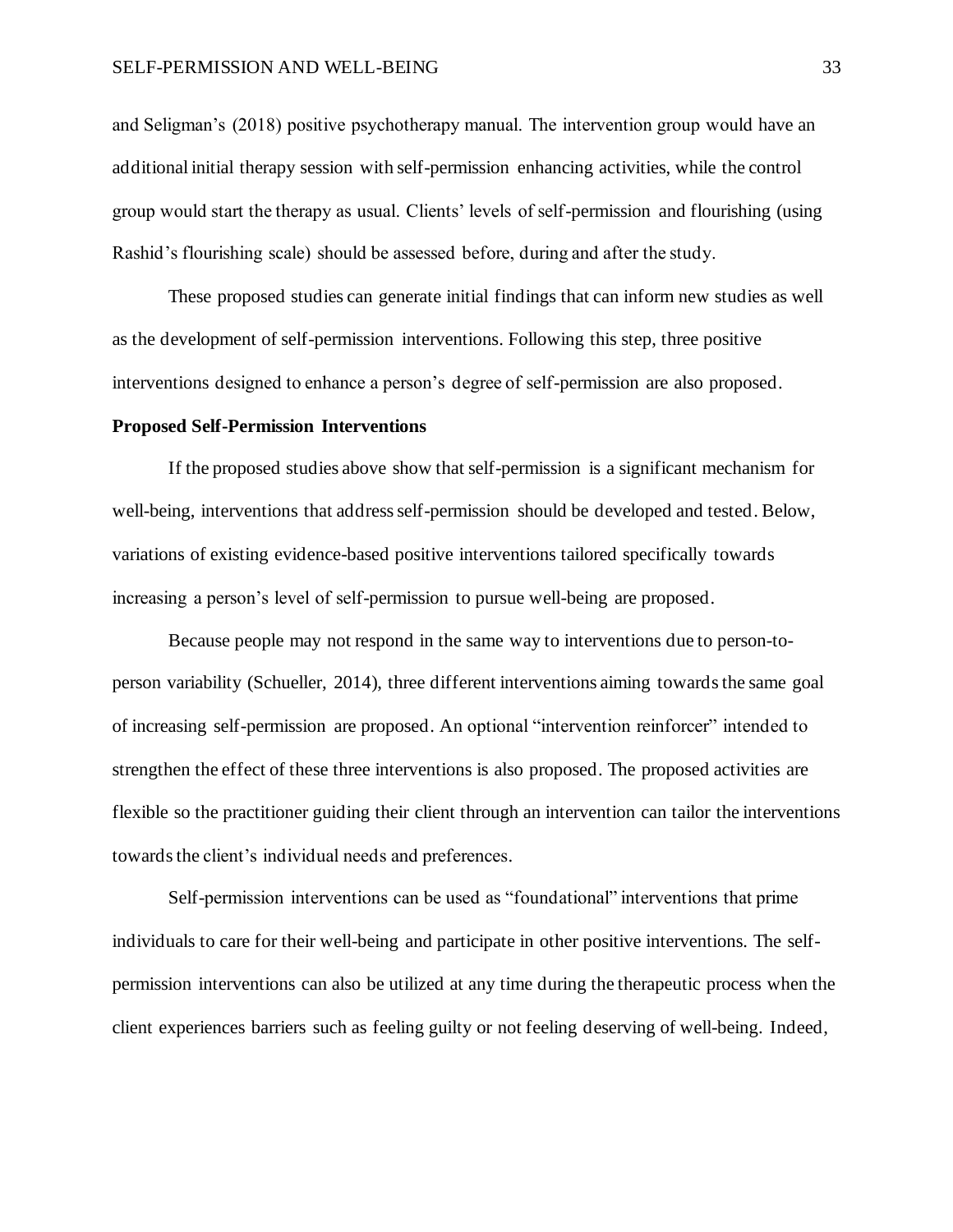these interventions can be made accessible to the general public for anyone wishing to enhance one's level of self-permission to attend to personal well-being.

The interventions described have been tested among a small convenience sample  $(n=5)$ and they have been adjusted based on the participators' reported experiences with the interventions. Future research should empirically investigate the effect of these interventions through experimental randomized placebo-controlled trials, measuring changes in levels of selfpermission before and after engagement with the interventions in a variety of populations. If the interventions are indeed effective in enhancing self-permission, clinicians might systematically include these interventions in their practice. Moreover, the interventions can be made accessible to the general public providing specific self-permission enhancing tools any person who might wish to use these activities for self-exploration or personal development and intentional increasing their level of self-permission.

**Self-permission letter.** Writing is the activity in several evidence-based positive interventions, such as the "three good things" gratitude journaling, gratitude letters, and forgiveness letters (Lyubomirsky, 2008). The self-permission letter intervention is inspired by these interventions.

In this intervention, the participants will be asked to write themselves letters in which they grant self-permission to pursue well-being in their lives. First, the writing prompt invites the participants to consider which activities brings them well-being by contemplating a series of questions inspired by the PERMA framework. Then, they are encouraged to consider which of these activities they may not fully allow themselves to engage in. Finally, the participants will write themselves letters in which they give themselves permission to engage in those activities. The writing prompt recommends that the participants write in  $2<sup>nd</sup>$  person using a compassionate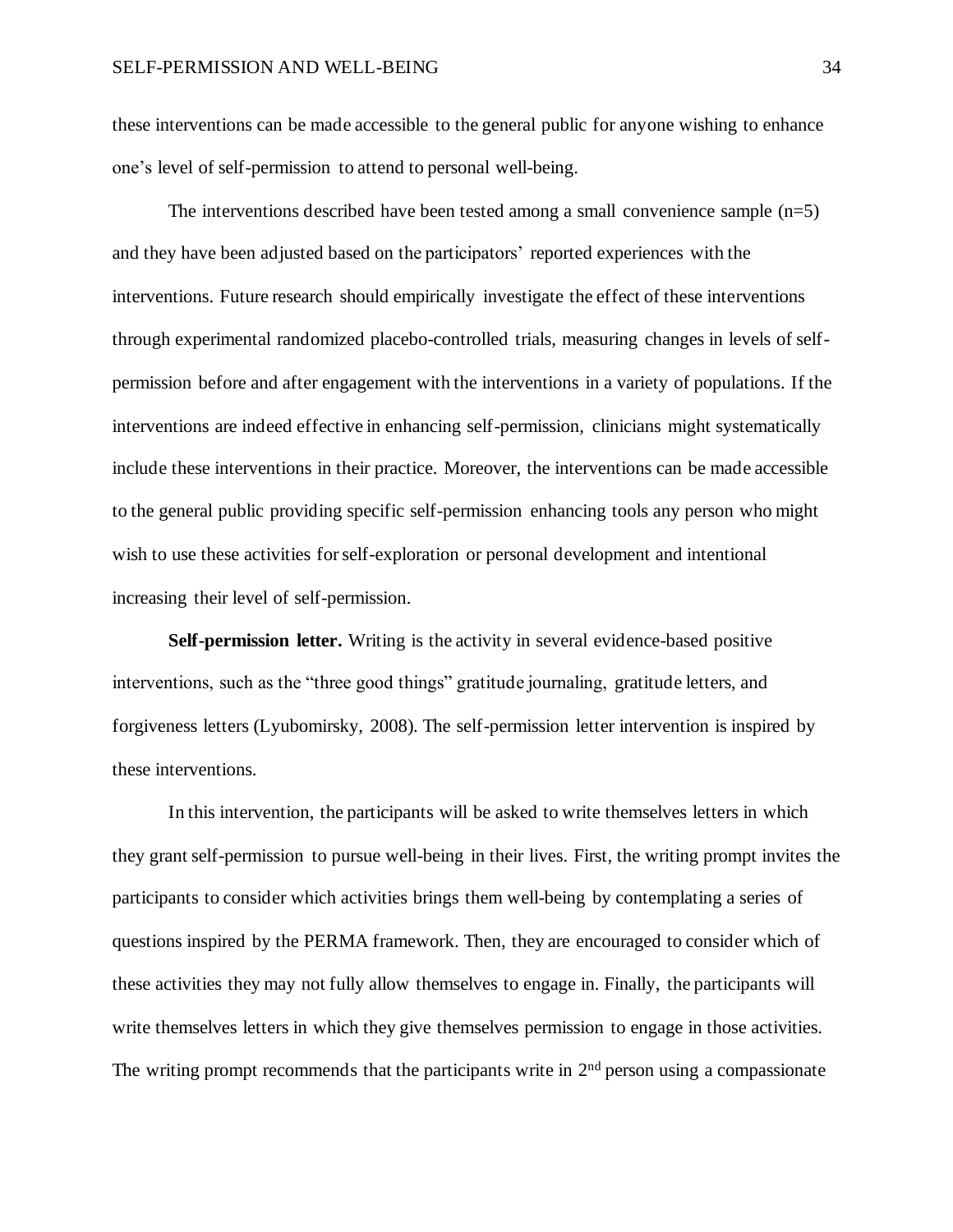language as if they were writing to a good friend. The prompt also includes suggested phrases that the participants can use in their letters. The writing prompt emphasizes that the activity can be modified to match the participants' individual preferences: for example, the participants can choose to write a less structured text such as a list if writing a letter does not feel authentic. Participants can focus their letters on particular PERMA elements as needed. See the proposed writing prompt in appendix A.

**Self-permission meditation.** Meditation practices have gained tremendous attention over the past 30-40 years as an exponential amount of research began to document the benefits of mindfulness meditation on health and well-being, including increased positive affect, decreased stress, depression, and anxiety, and enhanced performance (Smalley & Winston, 2010). Given the amount of scientific research on the benefits of mindfulness meditation, these practices have evolved from being considered "alternative medicine" to "good medicine" (Kabat-Zinn, 2005). One way to practice mindfulness meditation is through the classic loving-kindness (also called *mettā*) meditation. In this practice, the meditator visualizes people they care about, sending them warm wishes and then gradually expanding these positive emotions to include people they feel neutral about, people they might have a negative relationship with, and finally including all beings on earth. Kristin Neff has developed variations of loving-kindness meditations tailored specifically towards cultivating self-compassion.

Based on Neff's self-compassion meditations ("Guided Self-Compassion Meditations," n.d.), a meditation script is proposed. This script is a variation of the loving-kindness meditation tailored specifically towards enhancing the person's self-permission to attend to personal wellbeing. The script is estimated to provide about a fifteen-minute-long meditation, though length can be adjusted to be shorter or longer if more appropriate for the client. The practitioner can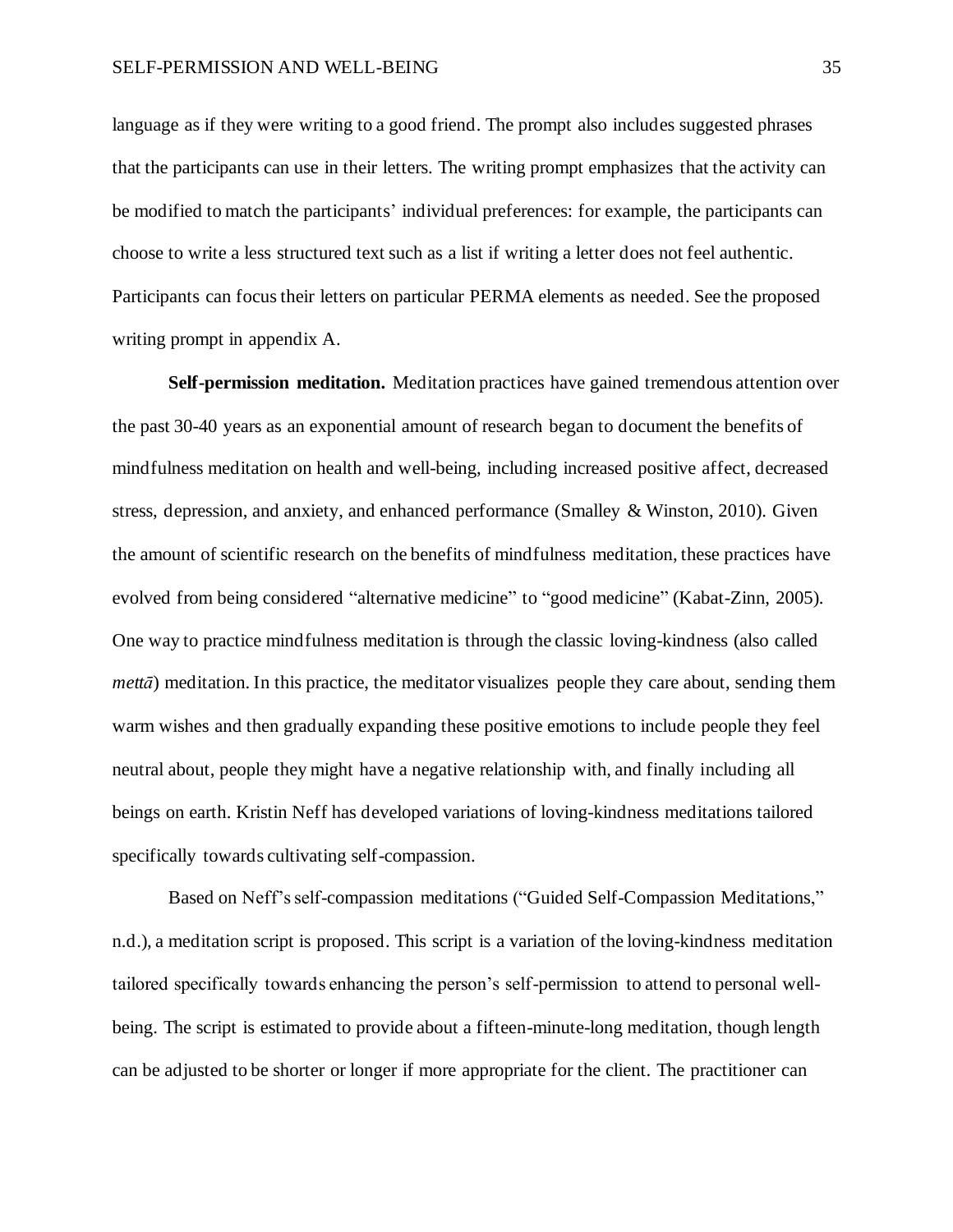guide the client through the self-permission by reading the script or alternatively playing a recording of the script. This intervention might be most suitable for individuals who are familiar with mindfulness meditation and lovingkindness practices. See appendix B for the selfpermission meditation script.

**WOOPS**. The proposed intervention WOOPS is an acronym for wish, outcome, obstacle, plan, and self-permission. This intervention is a variation of the evidence based WOOP method for habit change and goal achievement. Specifically, WOOP incorporates mental contrasting with implementation intentions ("WOOP My Life," n.d.). When filling out a WOOP form, participants define their "wish;" that is, what they are hoping to change or accomplish. Then, they visualize and describe the very best "outcome" of this wish. Next, they list "obstacles" that might prevent them from reaching their wish and formulate a concrete "plan" to overcome these obstacles.

Pursuing well-being might include establishing new habits and/or working towards goals (e.g. meditate, journal, exercise, attend therapy), and the WOOP activity might support people in this process. The proposed WOOPS intervention is a variation of the WOOP activity tailored towards increasing self-permission to pursue the wish. People low in self-permission might benefit from the WOOPS activity, where the S stands for self-permission. The added element of self-permission invites the participant to reflect on why they deserve to experience the desirable outcome of their wish. The final step in the WOOPS process is granting self-permission to take the time to establish the new habit or work towards the desired achievement that might ultimately enhance their well-being. See appendix C for a proposed WOOPS for and an example of a filled out WOOPS form.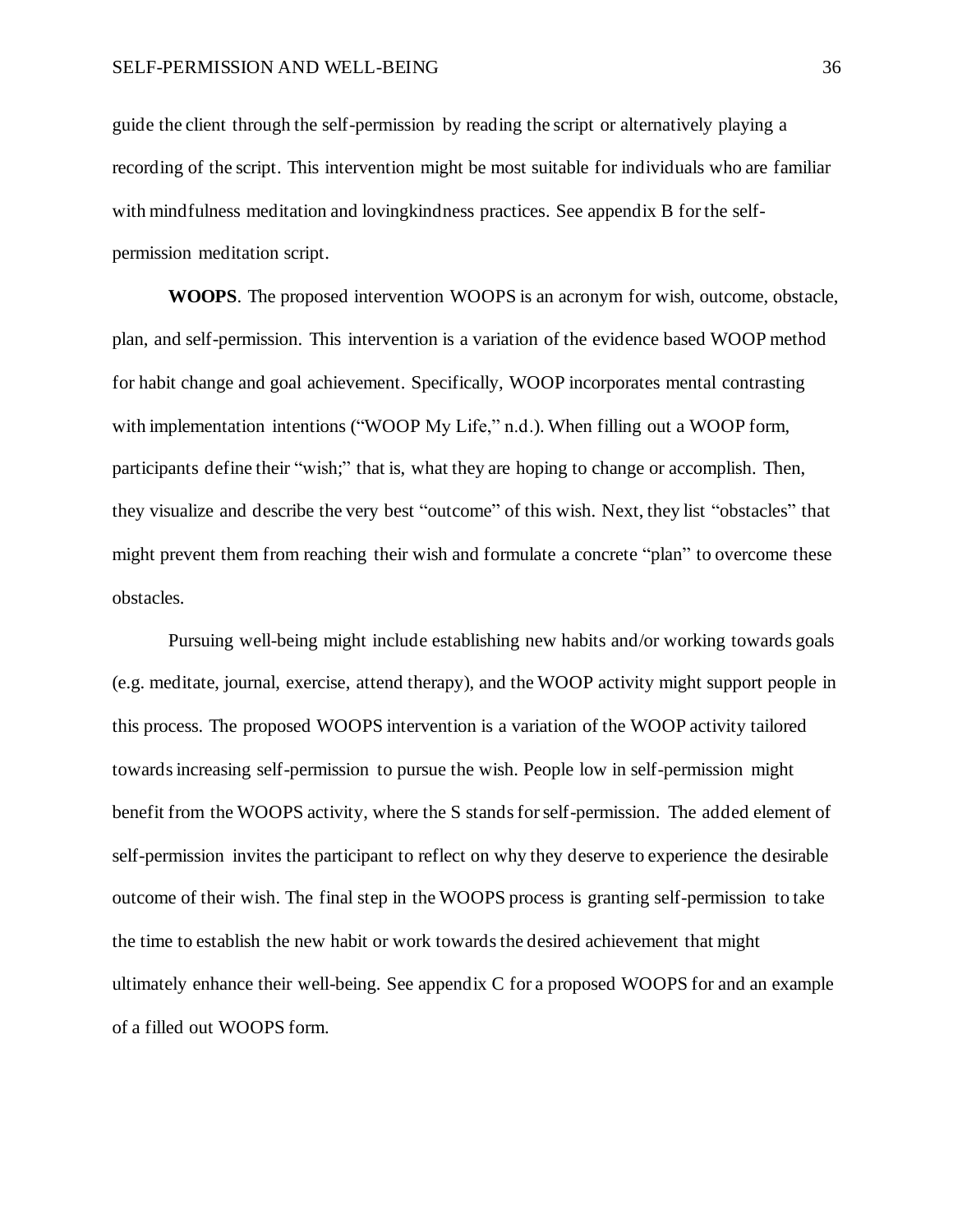**Optional intervention reinforcer: Self-permission nudge.** The final proposed activity is meant as an "intervention reinforcer." That is, it can be used as a reminder of the other selfpermission interventions. A nudge is a small feature in the environment that can attract attention and influence behavior and mental processes (Thaler & Sunstein, 2008). It is not "mandatory" to pay attention to nudges, but rather they are gentle suggestions that can influence human behavior and/or cognition in beneficial ways, for example by reinforcing a new habit or mindset shift. In this activity, the participant will choose a nudge that reminds them to give themselves permission to attend to their well-being. Examples of what a self-permission nudge might look like includes a picture, an image, drawing or symbol, a poem, quote, or affirmation, a written self-permission letter, a bracelet, a filled out WOOPS form, or anything else that feels as an authentic reminder to the person. The participant should choose a nudge that feels most meaningful to them and place the nudge in a spot that feels significant, such as on the bedroom wall, on the mirror, or as a screen saver on their phone. See appendix D for a proposed activity instruction for this intervention.

#### **Concluding Remarks**

<span id="page-38-0"></span>Self-permission is an important concept in enhancing wellbeing that is not yet deeply understood. This paper is an initial attempt in seeking this understanding. The paper explores the role of self-permission specifically in the context of positive psychotherapy, and more generally as a primer for positive interventions. It discusses affiliated terms and potential cultural and psychological barriers to self-permission, proposes a self-permission scale and research on the topic, and suggests self-permission interventions. By conducting the proposed research, testing the impact of the proposed self-permission interventions, and generating new applications based on the findings, psychologists can begin to fill the self-permission gap in positive psychology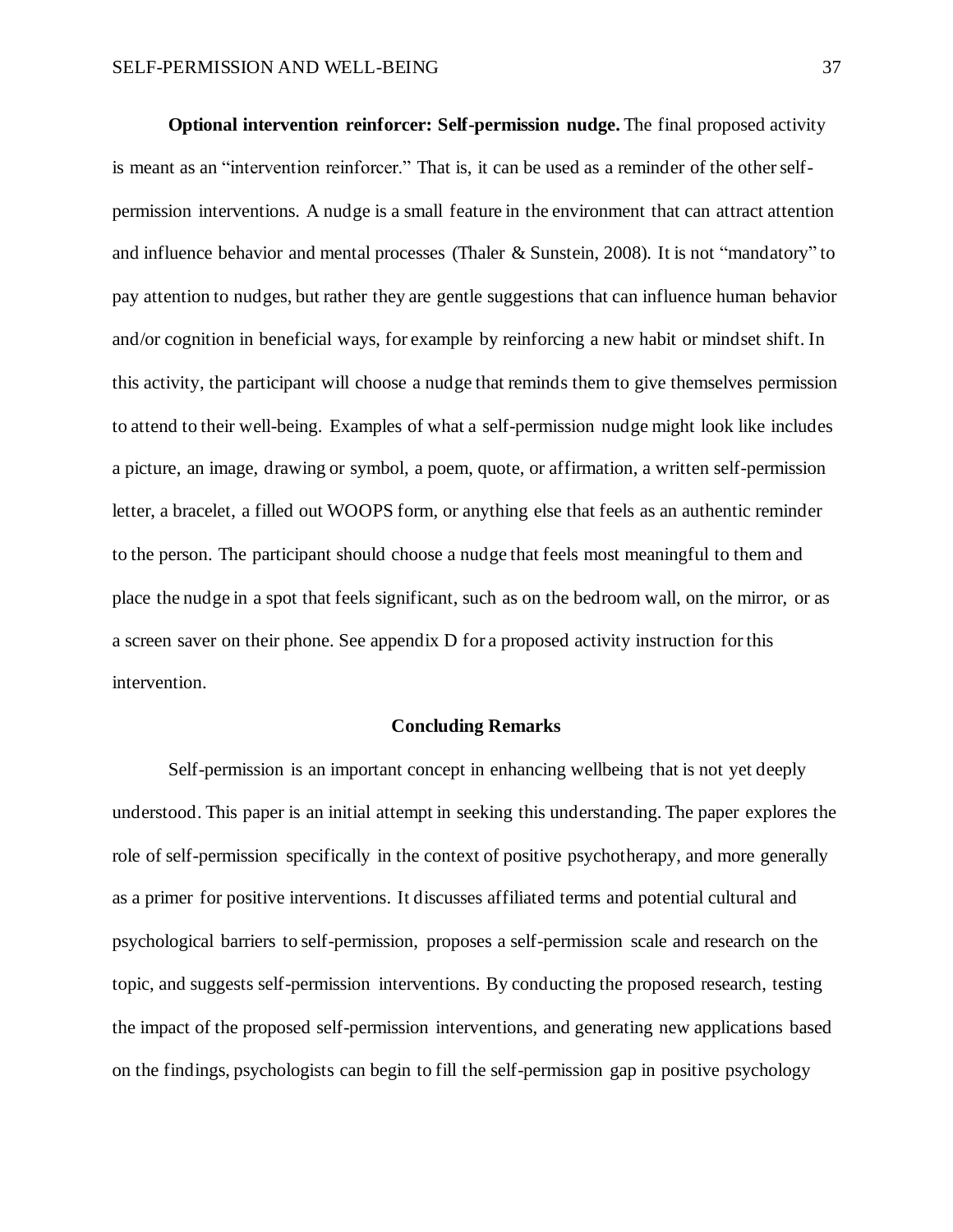#### SELF-PERMISSION AND WELL-BEING 38

scholarship. The paper hypothesizes that the encouragement of self-permission and strategies to enhance self-permission will allow more people to take care of their personal well-being and live fulfilling lives. Therefore, an increased understanding of self-permission can support positive psychology's ultimate mission of promoting human flourishing on a broad scale.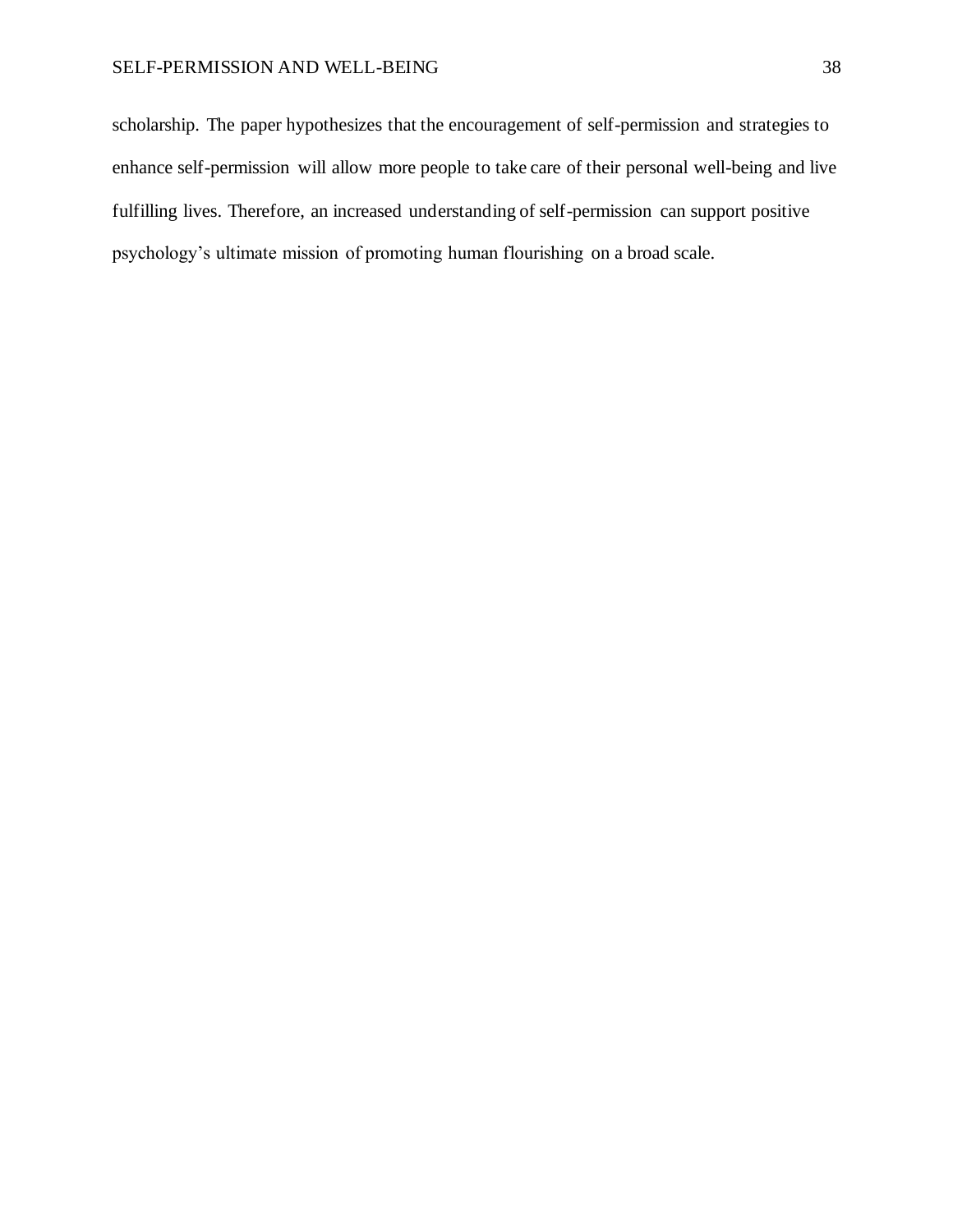#### References

- <span id="page-40-0"></span>Asgharipoor, N., Farid, A. A., Arshadi, H., & Sahebi, A. (2012). A comparative study on the effectiveness of positive psychotherapy and group cognitive-behavioral therapy for the patients suffering from major depressive disorder. *Iranian Journal of Psychiatry and Behavioral Sciences, 6*(2), 33.
- Baumeister, R. F., & Leary, M. R. (1995). The need to belong: Desire for interpersonal attachments as a fundamental human motivation. *Psychological Bulletin*, *117*(3), 497.
- Brown, K. W., & Ryan, R. M. (2015). A self-determination theory perspective on fostering healthy self-regulation from within and without. In S. Joseph (Ed.), *Positive psychology in practice: Promoting human flourishing in work, health, education, and everyday life* (2nd ed., pp. 139-157). Hoboken, NJ: Wiley.
- Csikszentmihalyi, M. (1990). *Flow: The psychology of optimal experience*. New York, NY: Harper Perennial.
- Diener, E. D., Emmons, R. A., Larsen, R. J., & Griffin, S. (1985). The satisfaction with life scale. *Journal of Personality Assessment, 49*(1), 71-75.
- Diener, E., & Seligman, M. E. (2002). Very happy people. *Psychological Science*, *13*(1), 81-84.
- Duckworth, A. L., Steen, T. A., & Seligman, M. E. (2005). Positive psychology in clinical practice. *Annual Review of Clinical Psychology*, *1*, 629-651.
- Faulkner, G., Hefferon, K., & Mutrie, N. (2015). Putting positive psychology in motion through physical activity. In S. Joseph (Ed.), *Positive psychology in practice: Promoting human flourishing in work, health, education, and everyday life* (2nd ed., pp. 207-221). Hoboken, NJ: Wiley.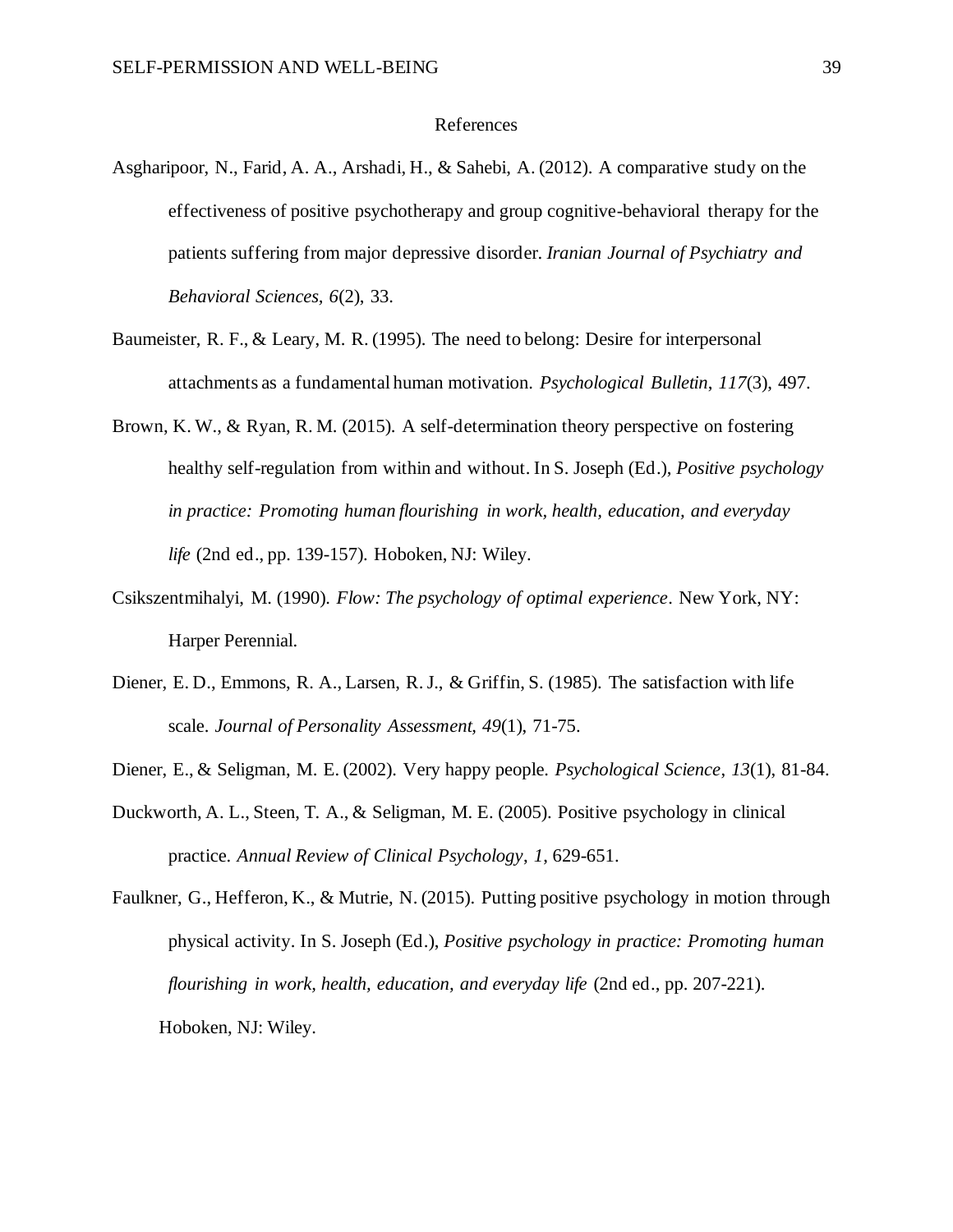- Fredrickson, B. L. (1998). What good are positive emotions? *Review of General Psychology*, *2*(3), 300-319.
- Fredrickson, B. L. (2001). The role of positive emotions in positive psychology: The broadenand-build theory of positive emotions. *American Psychologist*, *56*(3), 218.
- Fredrickson, B. L. (2009). *Positivity: Groundbreaking research reveals how to embrace the hidden strength of positive emotions, overcome negativity, and thrive*. New York, NY: Crown.
- Fredrickson, B. L. (2013). Updated thinking on positivity ratios. *American Psychologist*, *68*(9), 814-822.
- Gillham, J. E., & Seligman, M. E. (1999). Footsteps on the road to a positive psychology. *Behaviour Research and Therapy, 37*(1), 163-173.
- Griffith, E. (2019, January 26). Why are young people pretending to love work? *New York Times.* Retrieved from https://www.nytimes.com/2019/01/26/business/against-hustleculture-rise-and-grind-tgim.html
- Guided Self-Compassion Meditations (n.d.) Retrieved from https://self-compassion.org/guidedself-compassion-meditations-mp3-2/
- Haidt, J. (2006). *The happiness hypothesis: Finding modern truth in ancient wisdom*. New York, NY: Basic Books.

James, W. (1890). *The principles of psychology*. New York, NY: Henry Holt and Company.

- James, W. (1902). *The varieties of religious experience: A study in human nature*. New York, NY: Longmans, Green and Co.
- Kabat-Zinn, J. (1994). *Wherever you go, there you are: Mindfulness meditation in everyday life*. New York, NY: Hachette Books.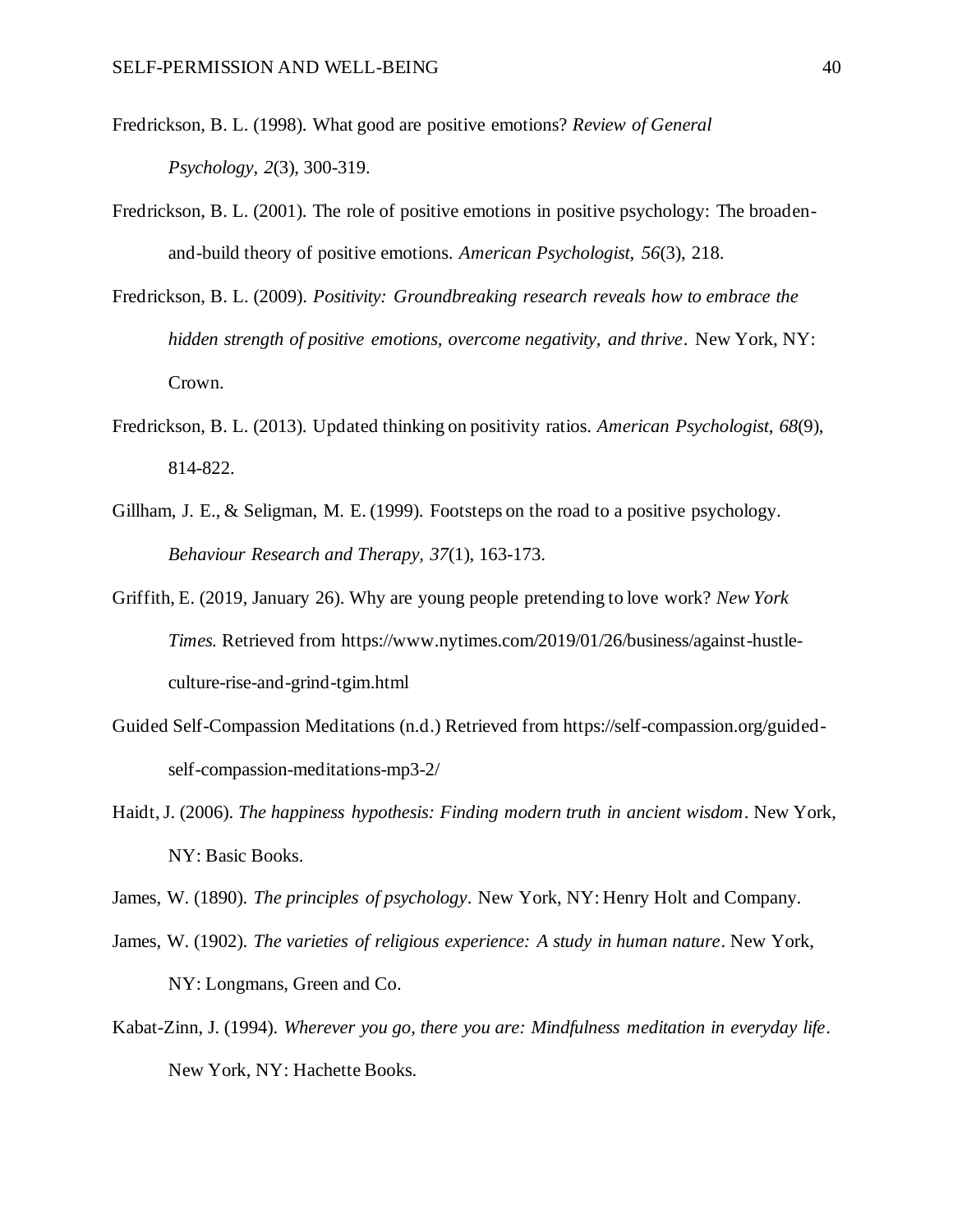- Kabat-Zinn, J. (2005). *Coming to our senses: Healing ourselves and the world through mindfulness*. New York, NY: Hachette Books.
- Lyubomirsky, S. (2008). *The how of happiness: A scientific approach to getting the life you want*. New York, NY: Penguin Books.
- Lyubomirsky, S., Sheldon, K. M., & Schkade, D. (2005). Pursuing happiness: The architecture of sustainable change. *Review of General Psychology*, *9*(2), 111-131.
- McMahon, D. M. (2018). From the Paleolithic to the present: Three revolutions in the global history of happiness. In E. Diener, S. Oishi, & L. Tay (Eds.), *Handbook of well-being.* Salt Lake City, UT: DEF Publishers.
- Melchert, N. (2002). Aristotle: The reality of the world. The good life. In *The great conversation: A historical introduction to philosophy* (4th ed., pp. 186-194). Boston, MA: McGraw-Hill.
- Meyer, I. H. (2003). Prejudice, social stress, and mental health in lesbian, gay, and bisexual populations: Conceptual issues and research evidence. *Psychological Bulletin, 129(5)*, 674-697.
- Miller, J. J., Lee, J., Niu, C., Grise-Owens, E., & Bode, M. (2019). Self-Compassion as a Predictor of Self-Care: A Study of Social Work Clinicians. *Clinical Social Work Journal*, 1-11.
- Mitchell, S. A., & Black, M. J. (2016). *Freud and beyond: A history of modern psychoanalytic thought*. New York, NY: Basic Books.
- Neff, K. (2011). *Self-compassion: The proven power of being kind to yourself.* Hachette, UK: William Morrow.
- Neff, K. D., & Costigan, A. P. (2014). Self-compassion, wellbeing, and happiness. *Psychologie*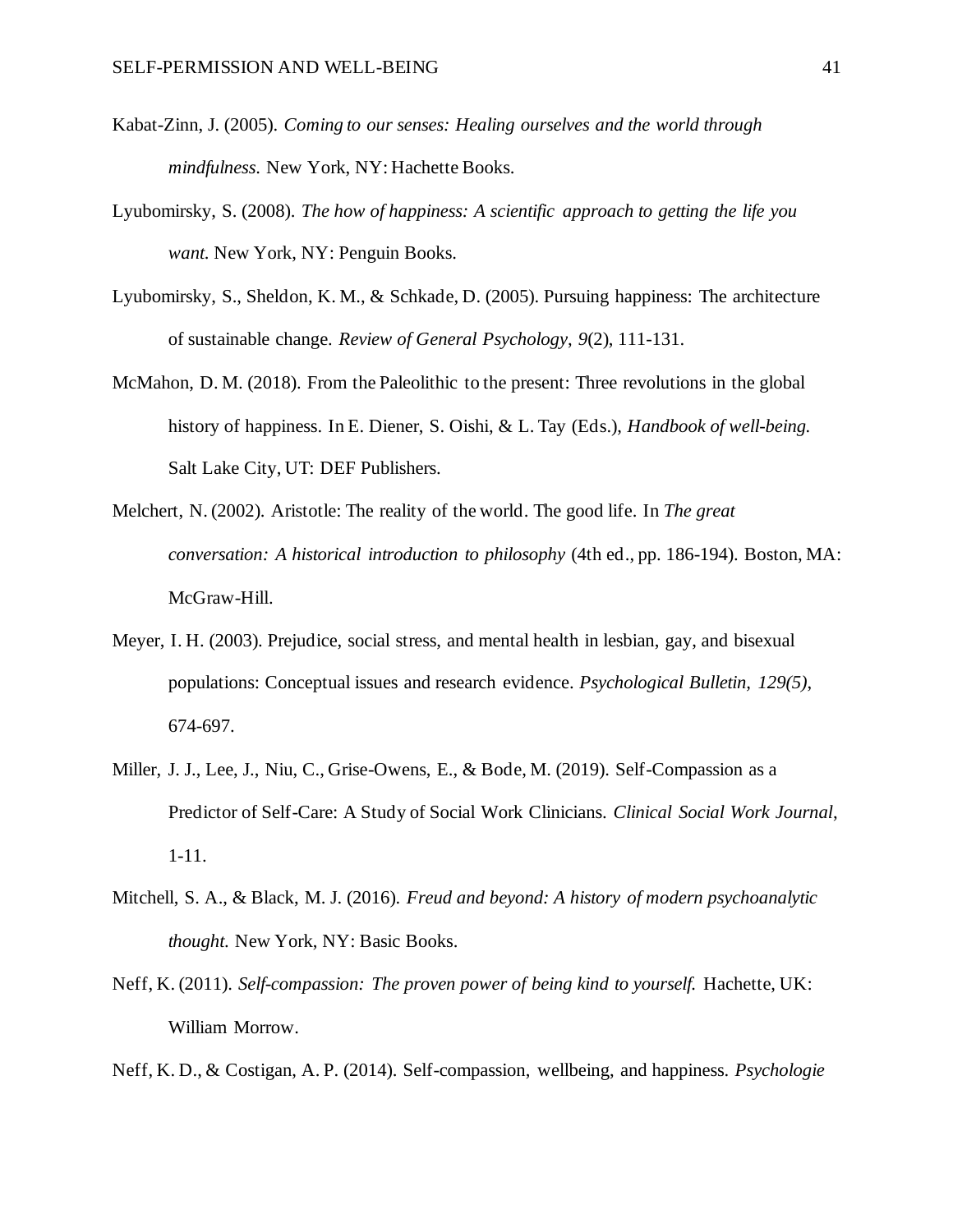*in Österreich*, 114-117.

- Neff, K. D. & Davidson, O. (2016). Self-compassion: Embracing suffering with kindness. In I. Ivtzan & T. Lomas (Eds.), *Mindfulness in positive psychology* (pp. 37-50). New York, NY: Rutledge.
- Neff, K. D. & Germer, C. (2017). Self-Compassion and psychological well-being. In J. Doty (Ed.) *Oxford handbook of compassion science*, Ch. 27. New York, NY: Oxford University Press.
- Niemiec, R. M. (2018). *Character strengths interventions: A field guide for practitioners*. Boston, MA: Hogrefe Publishing.
- O'Brien, E. (2014, November 19). PERMA-V: Training with rigor & vigor. Retrieved July 7, 2019, from http://positivepsychologynews.com/news/elaine-obrien/2014111930383
- Pawelski, J. O. (2016). Defining the 'positive' in positive psychology: Part I. A descriptive analysis. *The Journal of Positive Psychology*, *11*(4), 339-356.
- Peterson, C. (2006). *A primer in positive psychology*. New York, NY: Oxford University Press.
- Prilleltensky, I. (2016). *The laughing guide to well-being: Using humor and science to become happier and healthier*. Lanham, MD: Rowman & Littlefield.
- Prilleltensky, I., Dietz, S., Prilleltensky, O., Myers, N. D., Rubenstein, C. L., Jin, Y., & McMahon, A. (2015). Assessing multidimensional well-being: Development and validation of the I COPPE scale. *Journal of Community Psychology, 43*(2), 199-226.
- Rashid, T. (2015). Positive psychotherapy: A strength-based approach. *The Journal of Positive Psychology*, *10*(1), 25-40.
- Rashid, T., & Seligman, M. E. (2018). *Positive psychotherapy: Clinician manual*. New York, NY: Oxford University Press.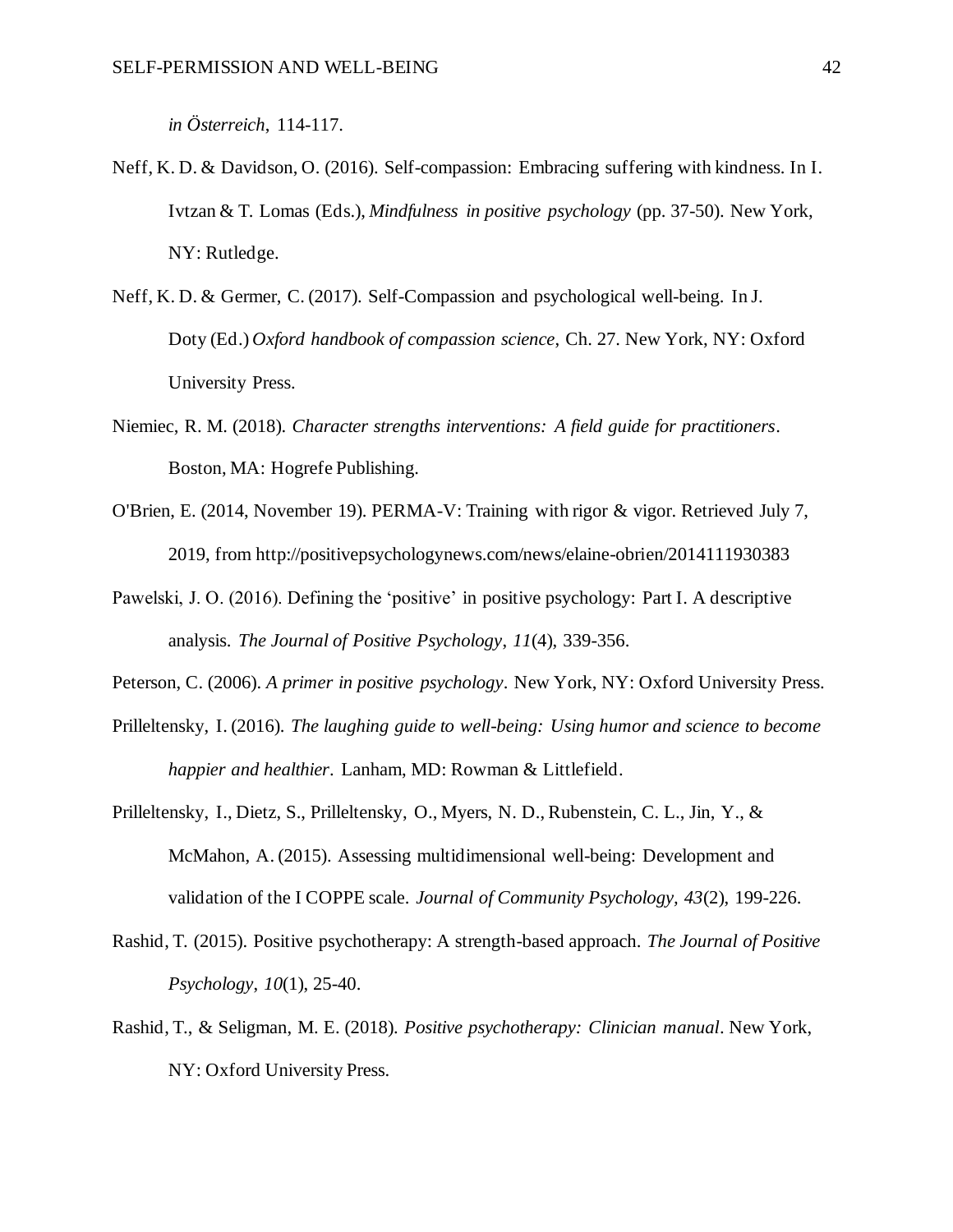- Ratey, J. J., & Hagerman, E. (2008). *Spark: The revolutionary new science of exercise and the brain*. New York, NY: Little Brown & Company.
- Reivich, K. J., & Shatte, A. (2003). *The resilience factor: 7 keys to finding your inner strength and overcoming life's hurdles*. New York, NY: Three Rivers Press.
- Ricard, M. (2011). The Dalai Lama: Happiness from within. *International Journal of Wellbeing, 1*(2), 274-290.
- Rose, N. (2014). *Introducing Self-Permission: Theoretical Framework and Proposed Assessment* (Master capstone). Retrieved from ScholarlyCommons.
- Rusk, R. D., & Waters, L. E. (2013). Tracing the size, reach, impact, and breadth of positive psychology. *The Journal of Positive Psychology*, *8*(3), 207-221.
- Ryff, C. D. (1989). Happiness is everything, or is it? Exploring the meaning of psychological well-being. *Journal of Personality and Social Psychology, 57*(6), 1069-1081.
- Schueller, S. M. (2014). Person-activity fit in positive psychological interventions. In A. C. Parks & S. M. Schueller (Eds.), *The Wiley Blackwell handbook of positive psychological interventions* (pp. 385-402). Chichester, UK: Wiley Blackwell.
- Seligman, M. E. (2002). *Authentic happiness: Using the new positive psychology to realize your potential for lasting fulfillment*. New York, NY: Simon and Schuster.
- Seligman, M. E. (2011). *Flourish: A visionary new understanding of happiness and well- being*. New York, NY: Atria.
- Seligman, M. E. (2018). *The hope circuit: A psychologist's journey from helplessness to optimism*. London, UK: Hachette.
- Seligman, M. E., & Csikszentmihalyi, M. (2000). Positive psychology: An introduction. *American Psychologist, 55*(1), 5-14.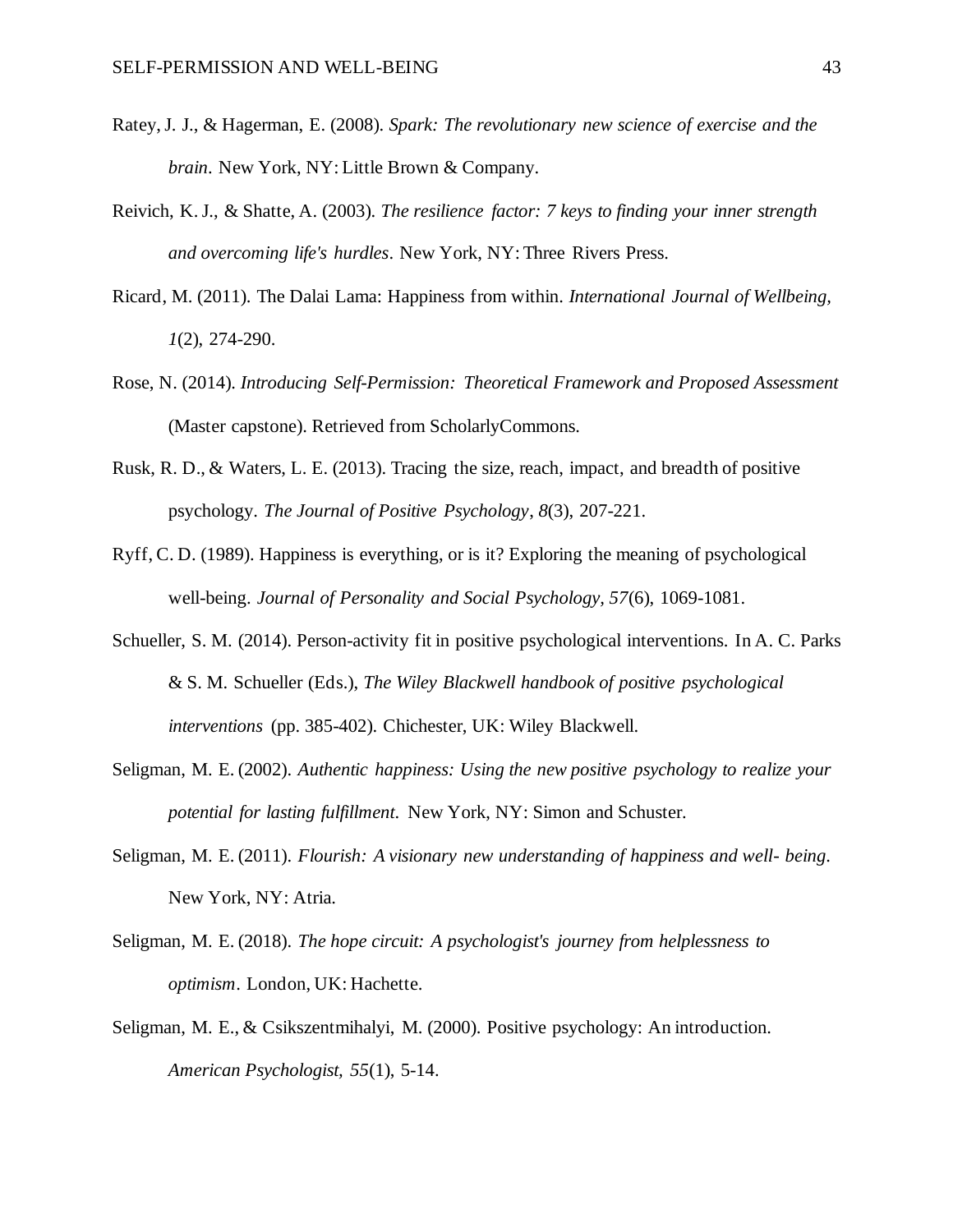- Seligman, M. E., Rashid, T., & Parks, A. C. (2006). Positive psychotherapy. *American Psychologist*, *61*(8), 774.
- Seligman, M. E., Steen, T. A., Park, N., & Peterson, C. (2005). Positive psychology progress: empirical validation of interventions. *American Psychologist*, *60*(5), 410.
- Shusterman, R. (2006). Thinking through the body, educating for the humanities: A plea for somaesthetics. *Journal of Aesthetic Education, 40*(1)*,* 1-21.
- Sin, N. L., & Lyubomirsky, S. (2009). Enhancing well-being and alleviating depressive symptoms with positive psychology interventions: A practice-friendly meta-analysis. *Journal of Clinical Psychology: In Session, 65*(5), 467-487.
- Smalley, S. L. & Winston, D. (2010). *Fully present: The science, art, and practice of mindfulness.* Boston, MA: Da Capo Press.
- Smith, E. E. (2017). *The power of meaning: finding fulfillment in a world obsessed with happiness*. New York, NY: Broadway Books.
- Soto, C. J., & John, O. P. (2017). Short and extra-short forms of the Big Five Inventory–2: The BFI-2-S and BFI-2-XS. *Journal of Research in Personality*, *68*, 69-81.
- Thaler, R. H., & Sunstein, C. R. (2008) *Nudge: improving decisions about health, wealth and happiness.* New York, NY: Penguin Books.
- Uliaszek, A. A., Rashid, T., Williams, G. E., & Gulamani, T. (2016). Group therapy for university students: A randomized control trial of dialectical behavior therapy and positive psychotherapy. *Behaviour Research and Therapy*, *77*, 78-85.
- U.S. Declaration of Independence, Paragraph 2 (1776).
- Ware, B. (2012). *The top five regrets of the dying: A life transformed by the dearly departing*. Carlsbad, CA: Hay House, Inc.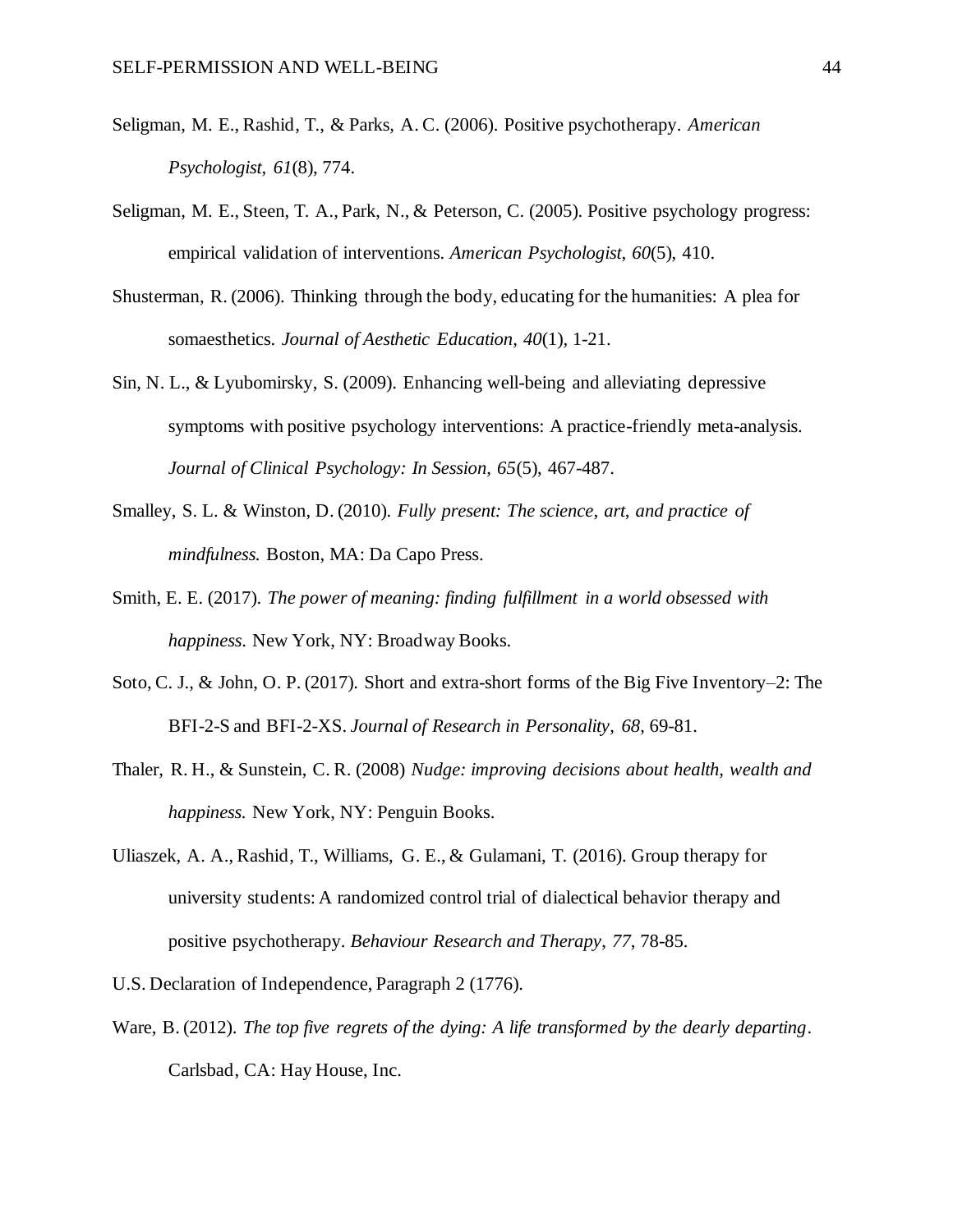Weiten, W. (2014). *Psychology: Themes and variations* (10th ed.). Boston, MA: Cengage

Learning.

WOOP My Life (n.d.) Retrieved from http://woopmylife.org/woop-1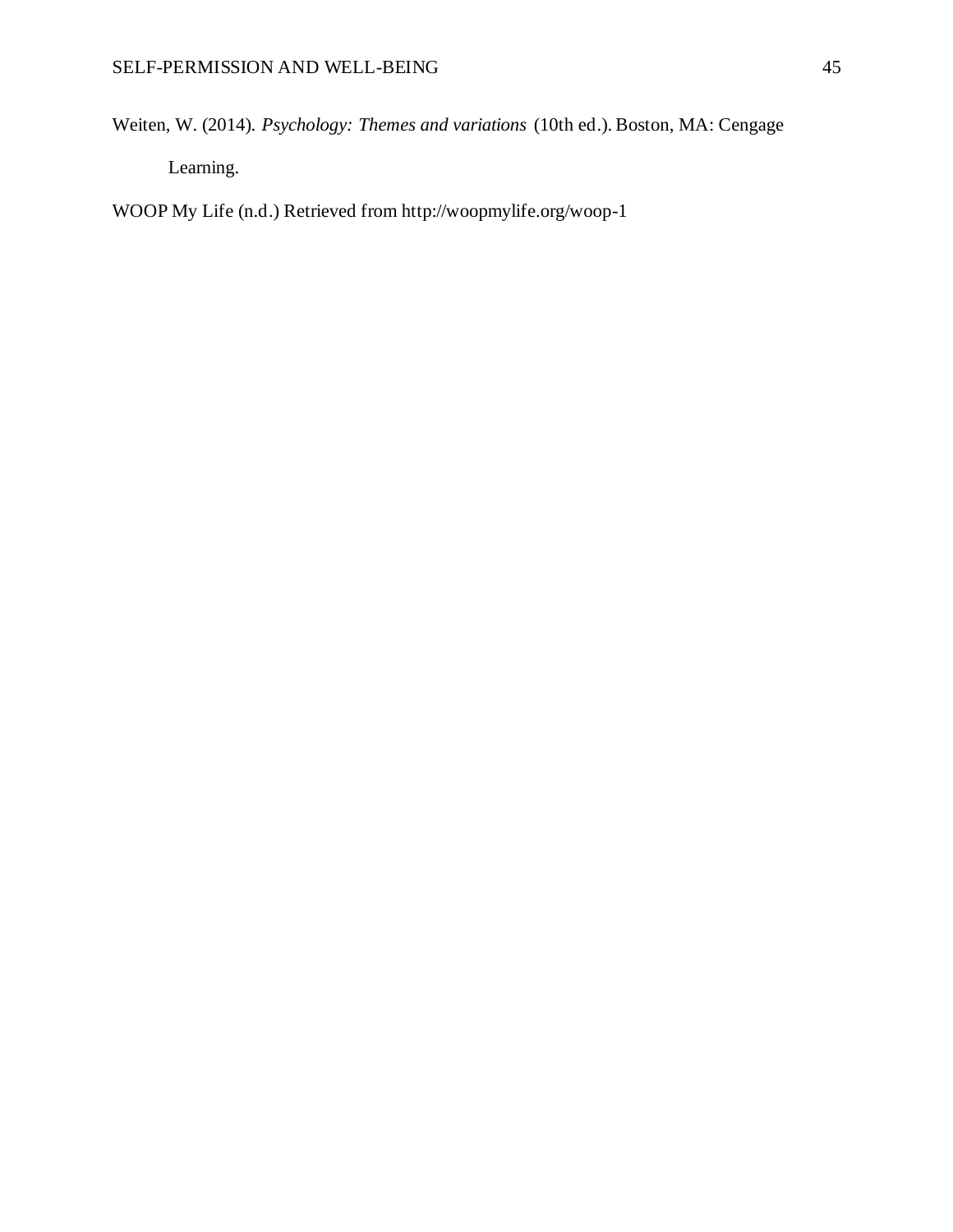#### Appendix A

<span id="page-47-0"></span>Proposed Self-Permission Intervention: Self-Permission Letter Writing Prompt Please note that the suggested self-permission letter writing prompt can be adjusted and tailored towards meeting the intervention participant's specific needs or requests. For example, if writing a letter does not feel authentic to the participant, the prompt can be used to write a list, a stream of consciousness reflection, or to use a different format that might feel more supportive to the participant. If the participant struggles with self-permission to attend to a particular PERMAdimension, the writing prompt can be adjusted to focus on this dimension. Next, the way the selfpermission letter writing activity is carried out is also flexible: for example, the intervention participants can write their own letter and keep it to themselves, they can write it as "homework" and read it during a therapy session, or they can write letters in groups, read them out loud, discuss their experiences with the activity, and support each other's "self-permission journeys." A participant can also make a voice recording of reading the letter and listen to it, preferable multiple times, to internalize its essence. Participants can also arrange for the letter to be sent to themselves at a later point in time as a reminder and self-permission reinforcer.

#### **Writing Prompt**

From childhood, humans are socialized into seeking permission to do essentially anything. However, as we grow into adults, we become responsible for our own well-being. The person you might need to ask for permission to live a good life, to pursue those things in life you truly cherish, and to take good care of yourself, may actually be… yourself! In this activity, you will write a letter to yourself, granting self-permission to pursue well-being in your life.

First, you are invited to take a few minutes to reflect on what brings *you* well-being and happiness. What makes your life feel fulfilling? You can take notes on a piece of paper as you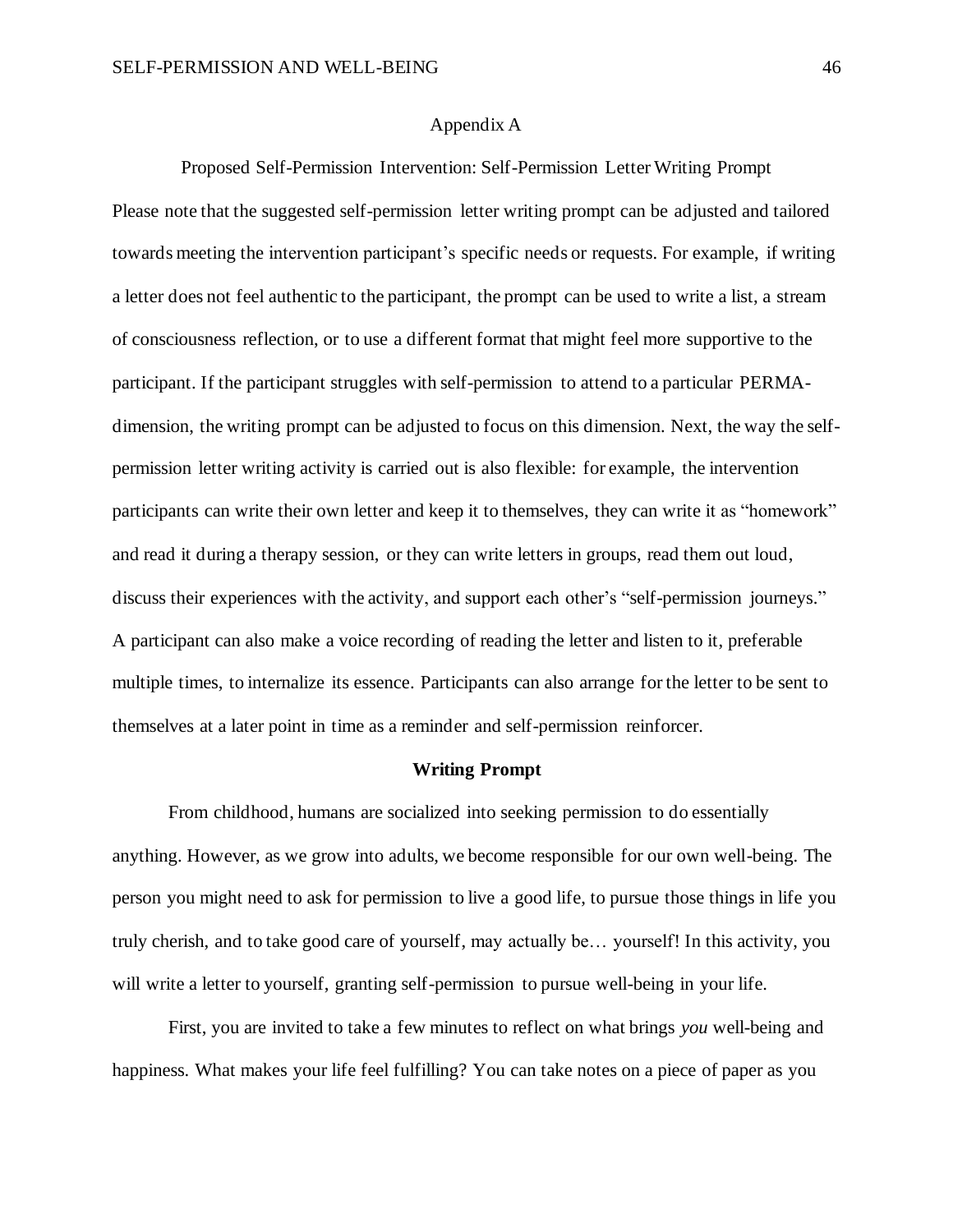contemplate each one of the following questions: Consider what brings you positive emotions, such as joy, contentment, and awe? When do you feel the most relaxed or at ease? What supports your sense of physical well-being? Which activities feel engaging to you, like time stops, so that you are completely immersed in your activities? What are your character strengths and how does it feel when you apply them? Who are some people you truly enjoy spending time with? Which relationships would you like to nurture? What gives you a sense of meaning and/or purpose in life? Which activities feel meaningful to you? Do you belong to groups or communities that you feel are particularly important? What are some goals you have for yourself or aspirations you wish to pursue in your life (short-term or long-term)? What are some things you hope to accomplish? How can you take good care of yourself and your personal health and well-being?

Now, look at your list and consider if there are any of these activities that you don't allow yourself to do as much as you wish to or maybe you feel guilty when you do them—circle or underline these activities. The self-permission letter will be about granting yourself permission to engage with these activities. You will write your letter in  $2<sup>nd</sup>$  person (e.g. write "you have permission to…" instead of "I have permission to…"). You are invited to use language as if you are writing to a good friend. On a new page of paper, begin your letter with the following sentences (and feel free to rephrase the sentences in your own words if that feels better for you): "Dear [your name], You deserve to pursue well-being in your life. You are free to live your life to the fullest. You are entitled to lead a good life. You deserve to flourish."

Then, list the activities you have identified that can help you live your best life, but that you might not allow yourself to do as much as you wish to. For example, you can begin sentences with "[Your name], you have full permission to...," "You deserve to...," or "You are allowed to…" (For example, "you are allowed to attend dance classes, just for the fun of it").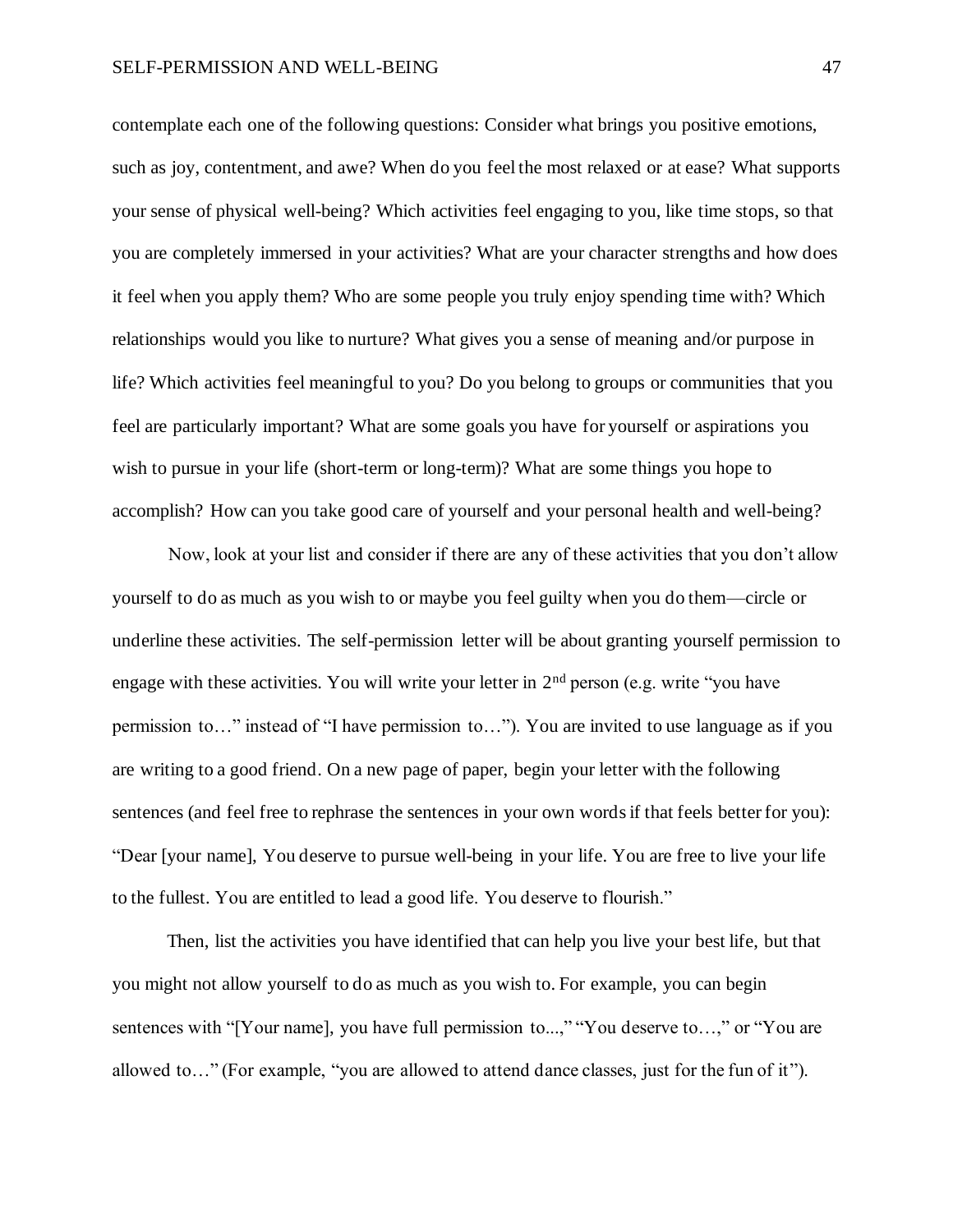You can end your letter with these sentences (which you are welcome to re-phrase in your own words): "Dear [your name], please remember that 'the pursuit of happiness' is a human right. You, as all humans, are allowed to take good care of yourself; you are allowed to flourish and live your best life. Taking care of personal well-being isn't selfish; in fact, taking care of yourself allows you to take better care of other people too. You have full permission to pursue well-being in your life. With love, [sign your name]."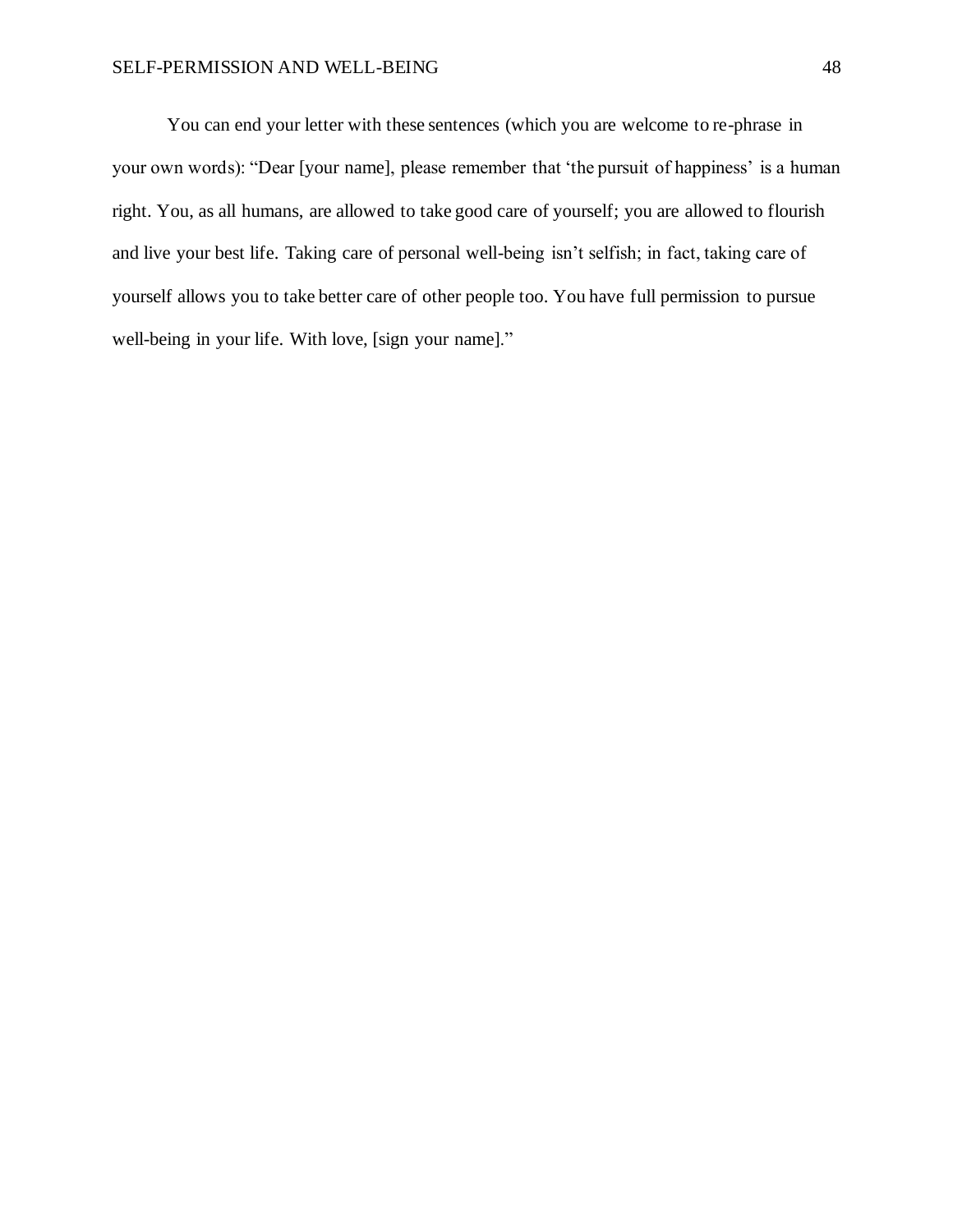#### Appendix B

## <span id="page-50-0"></span>Proposed Self-Permission Intervention: 15-Minute Self-Permission Mindfulness Meditation and Visualization Script

Please note that the practitioner can adjust the language used in this script to fit the client's specific needs/preferences (e.g. replace words/phrases that do not resonate with the client with words/phrases that feel more supportive for the client). The practitioner can also adjust the length of the meditation as needed.

#### **Suggested Meditation Script**

#### **Introduction, Settling In, Centering, and Breath Work (3-4 min)**

*This guided meditation is a variation of the classic loving-kindness practice tailored specifically towards cultivating self-permission to attend to personal well-being; to allow yourself to take good care of yourself without feeling guilty for doing so, to follow the goals and aspirations you truly value, and to live a good life. The meditation includes awareness of breath and visualizations.* 

*First, we will take a few mindful moments to settle in and get centered…*

*I invite you to find a comfortable seat… You might sit in a chair with the feet planted on the ground in front of you, or you're welcome to sit on the floor if this feels supportive. Take a moment to settle in. Hands can rest on the knees or thighs… Maybe you can find a little bit of a lengthening in the spine, sitting upright, and yet relaxed… Take a moment to notice how your body feels in the present moment… Is there any part of your body that you can soften; any spots where you can let go of tension?... Allow your shoulders to relax... Let your jaw and the muscle of your face soften… You can also soften your gaze, finding a soft gaze at the tip of your*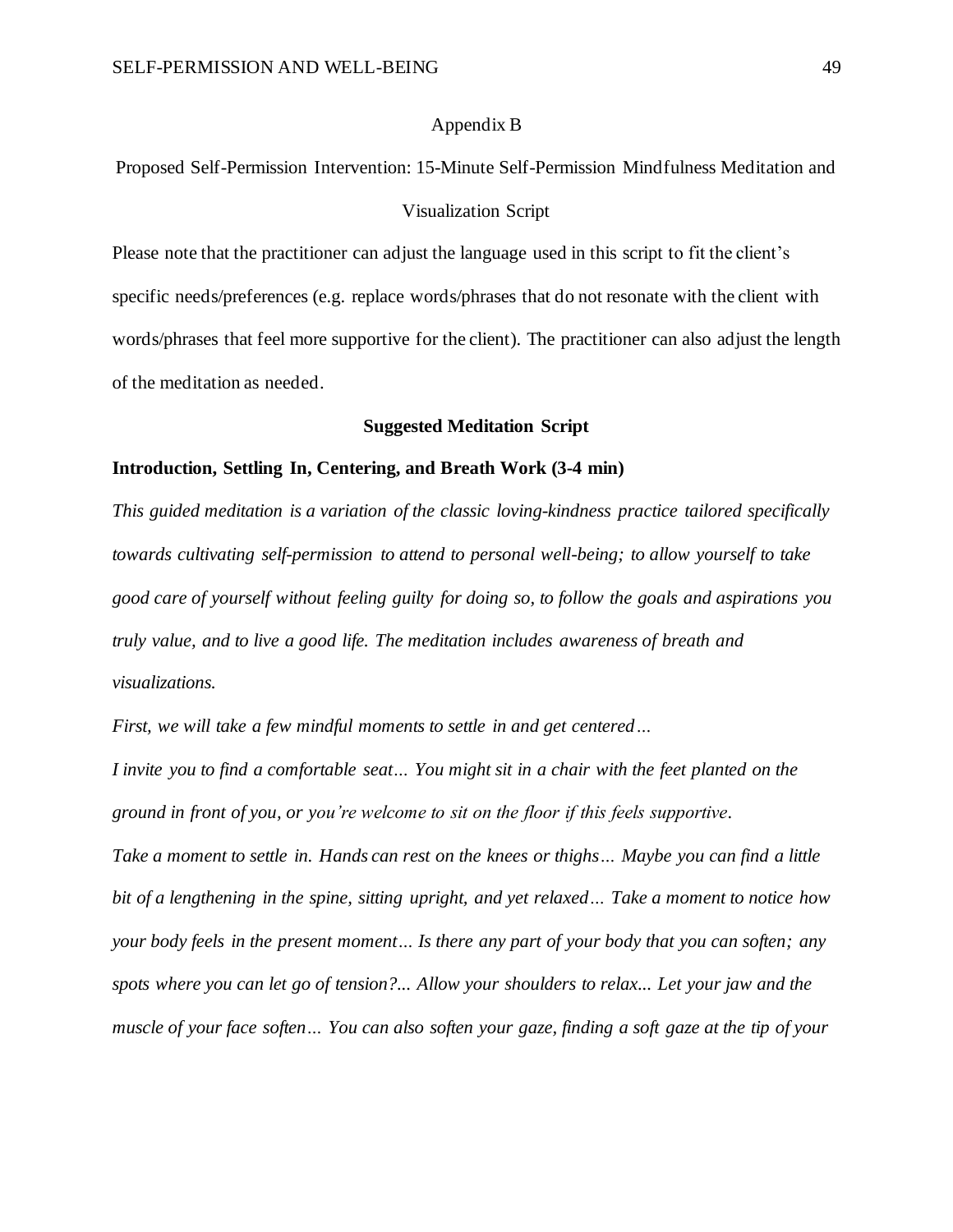*nose... You're welcome to close your eyes if this feels supportive… Allow yourself to arrive in the present moment…*

*Notice the fact that you are breathing right now… Take a moment to notice where you feel the breath sensations, bringing a gentle curiosity to the quality of each, unique breath… notice the rising sensations of the inhales… and falling sensations of the exhales…* 

*I invite you to join me for a few deep breaths, in through the nose, deep inhale, allowing the belly to expand… and breathe out through the mouth…*

*Again, inhale through the nose… and exhale through the mouth…*

*One last time, take a deep inhale… hold it at the top… and let it go…*

*Gently let the breath return to its natural rhythm…*

*Just allow the breath to flow naturally as we move into the visualization...* 

#### **Self-Permission Meditation/Visualization (8-9 min)**

*I invite you to think of one person who you're close with; a loved one. This can be a person from your past or your present life, a person who you know wishes you well-being and happiness... And when you have a person in mind… envision that this person is standing right in front of you. Think about all the compassion you feel for this person… Notice what it is like to love someone… Just allow these emotions to fill you up. Maybe you visualize these emotions as a warmth, a color, or maybe like sunlight in your heart space, maybe you imagine this fills you up, spreads to the rest of the body, maybe going outside the body, reaching the other person… Now, I invite you to send warm thoughts and wishes to this person. Think about wishing this person well-being and happiness. I invite you to repeat the following phrases in your mind,* 

*maybe you can imagine that you are telling these phrases to the person in front of you as I read them, repeating them in your mind.*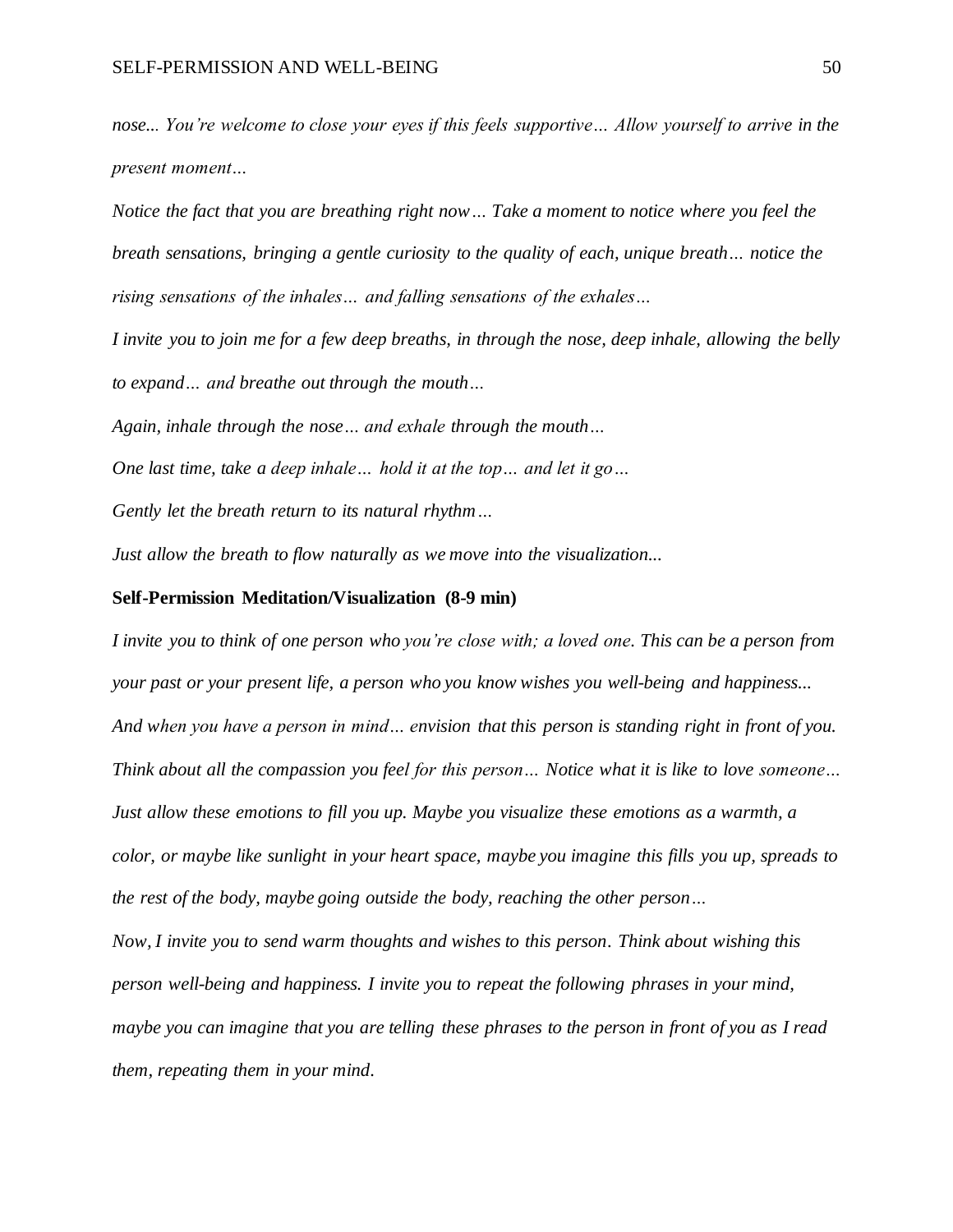*You deserve to be everything that you can possibly be. You have permission to pursue well-being in your life. You are free to live your life to the fullest. You have permission to live up to your full potential. You are allowed to follow your curiosities and your passions. You have permission to pursue a life full of joy and love. You deserve to be happy and healthy, you deserve to live with ease, and you deserve to flourish… The person in front of you responds to the kind thoughts with gratitude. This person feels the same way about you as you feel about them. Now, imagine that this person is sending you the same warm wishes, love and kindness. Allow these emotions to fill you up, maybe by visualizing the love as a warm sensation, a speck of sunlight, or as a color in your chest; your heart space, maybe you picture that this sensation spreads to the rest of the body. Notice what it is like to be loved by someone. Now, imagine that the other person gives you the same permission to be well as you just gave to them. As I read the phrases, you can visualize the other person telling these* 

*phrases to you.* 

*You deserve to be everything that you can possibly be.*

*You have permission to pursue well-being in your life.*

*You are free to live your life to the fullest.*

*You have permission to live up to your full potential.* 

*You are allowed to follow your curiosities and your passions.*

*You have permission to pursue a life full of joy and love.*

*You deserve to be happy and healthy, you deserve to live with ease, and you deserve to flourish…*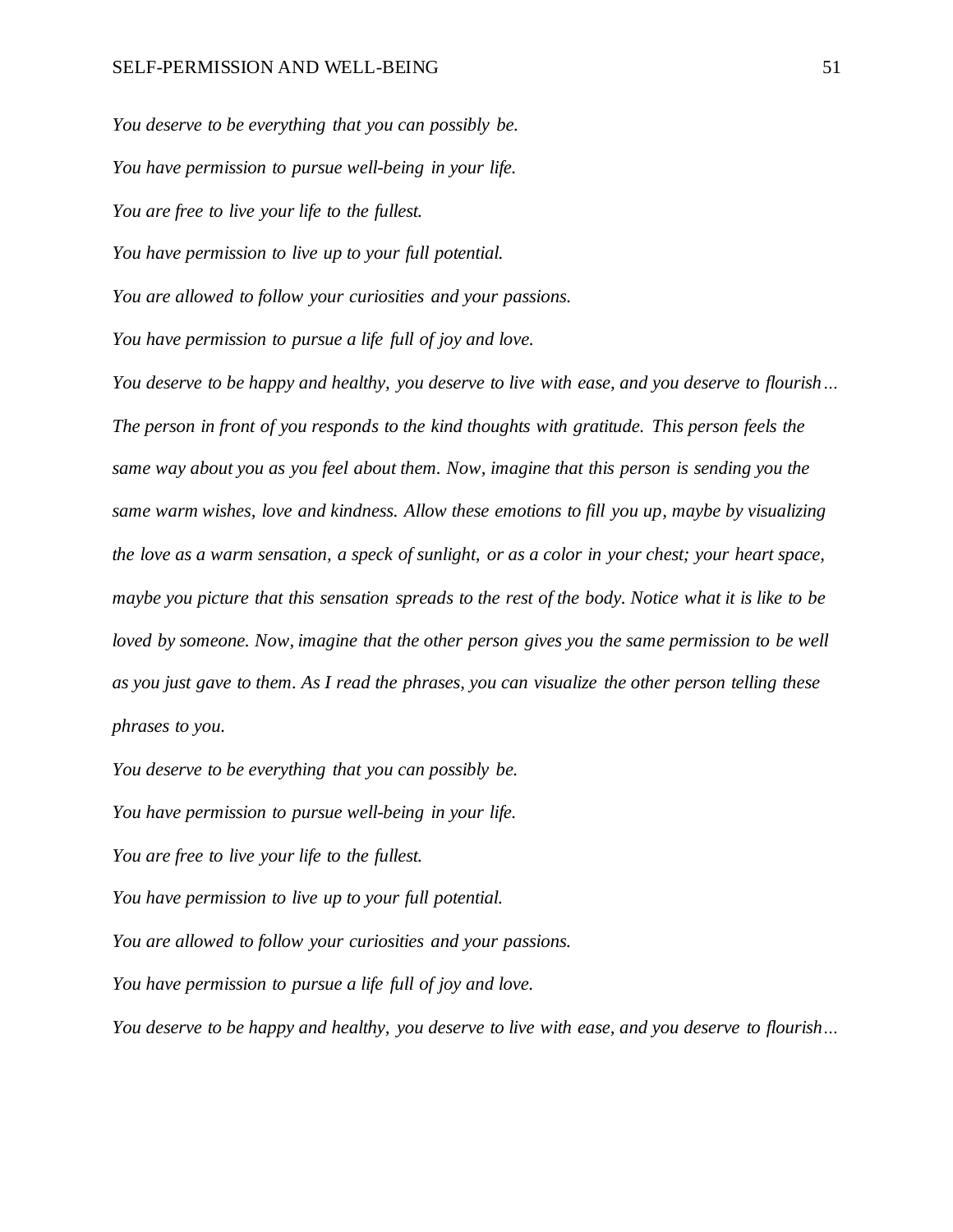*Allow the essence of these phrases to sink in—that the other person has endorsed your permission to live a flourishing life and to take good care of yourself. Just as this person sends you love and kindness and wishes of well-being, you will now offer the same compassion to yourself... You will give yourself permission to attend to your well-being by telling yourself the phrases that I am about to read to you. As I read them, please repeat the phrases in your mind, offering them to yourself.* 

*I deserve to be everything that I can possibly be.*

*I give myself permission to pursue well-being in my life.*

*I am are free to live my life to the fullest.*

*I allow myself to live up to my full potential.* 

*I am free to follow my curiosities and my passions.*

*I give myself permission to pursue a life full of joy and love.*

*I deserve to be happy and healthy… I deserve to live with ease… and I deserve to flourish… Please take a moment to allow the essence of these phrases to sink in. You have given yourself the full permission to take good care of yourself, to follow your aspirations and live a good life.* 

#### **Closing (1-2 min)**

*I invite you to very gently bring your attention and curiosity back to your breath... Resting your attention to the rising and falling sensation of each breath… In closing, I invite you to join me for one deep belly breath... Inhale through the nose, allowing your belly to expand... and let it go through the mouth…* 

*Now gently bring your attention back to your body and notice how you feel in this moment...*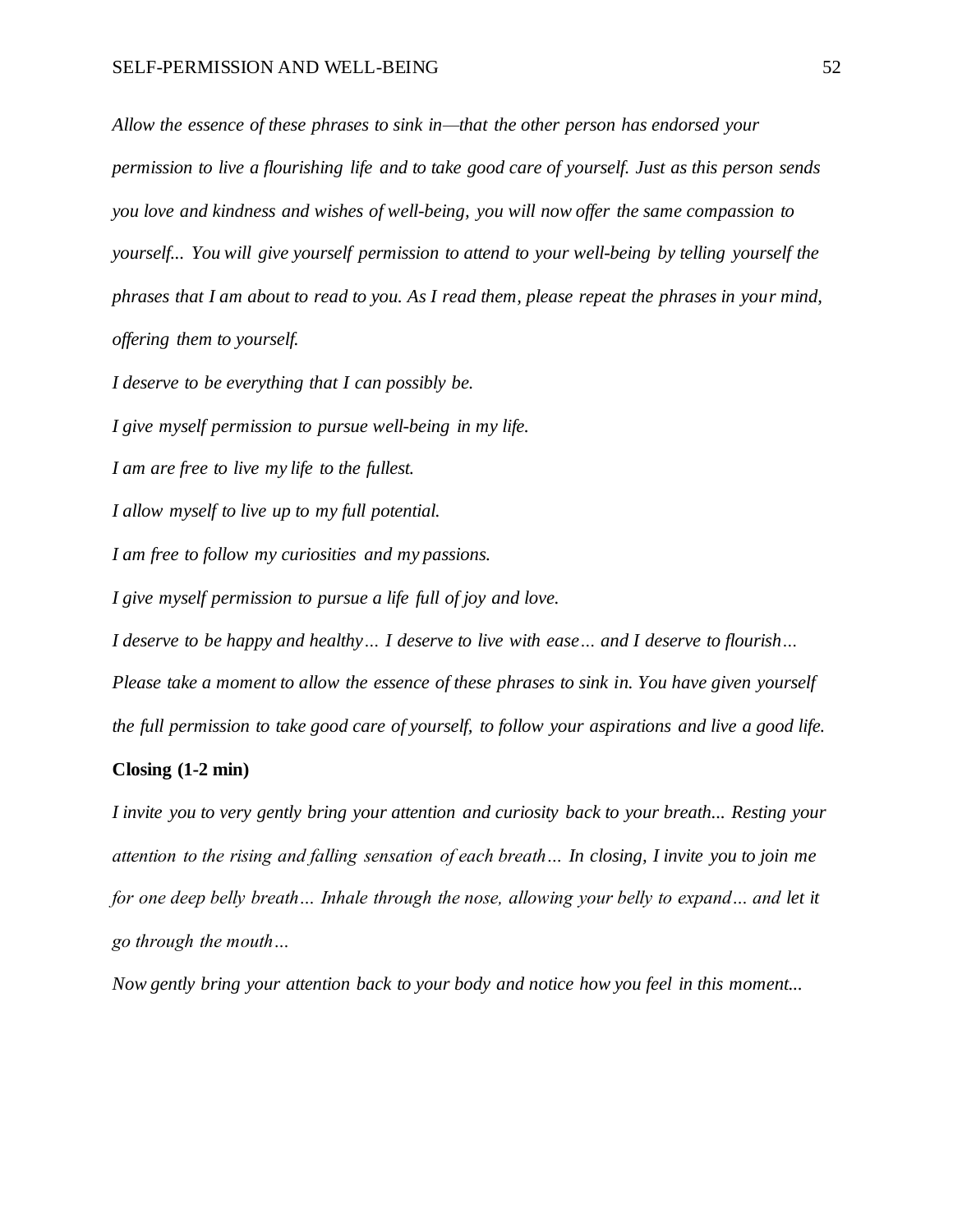## SELF-PERMISSION AND WELL-BEING 53

*When you feel ready, you can begin to introduce some gentle movement back into the body, perhaps by wiggling your toes and fingers… And when you're ready, you may gently open your eyes if you kept them closed, coming back into the space.*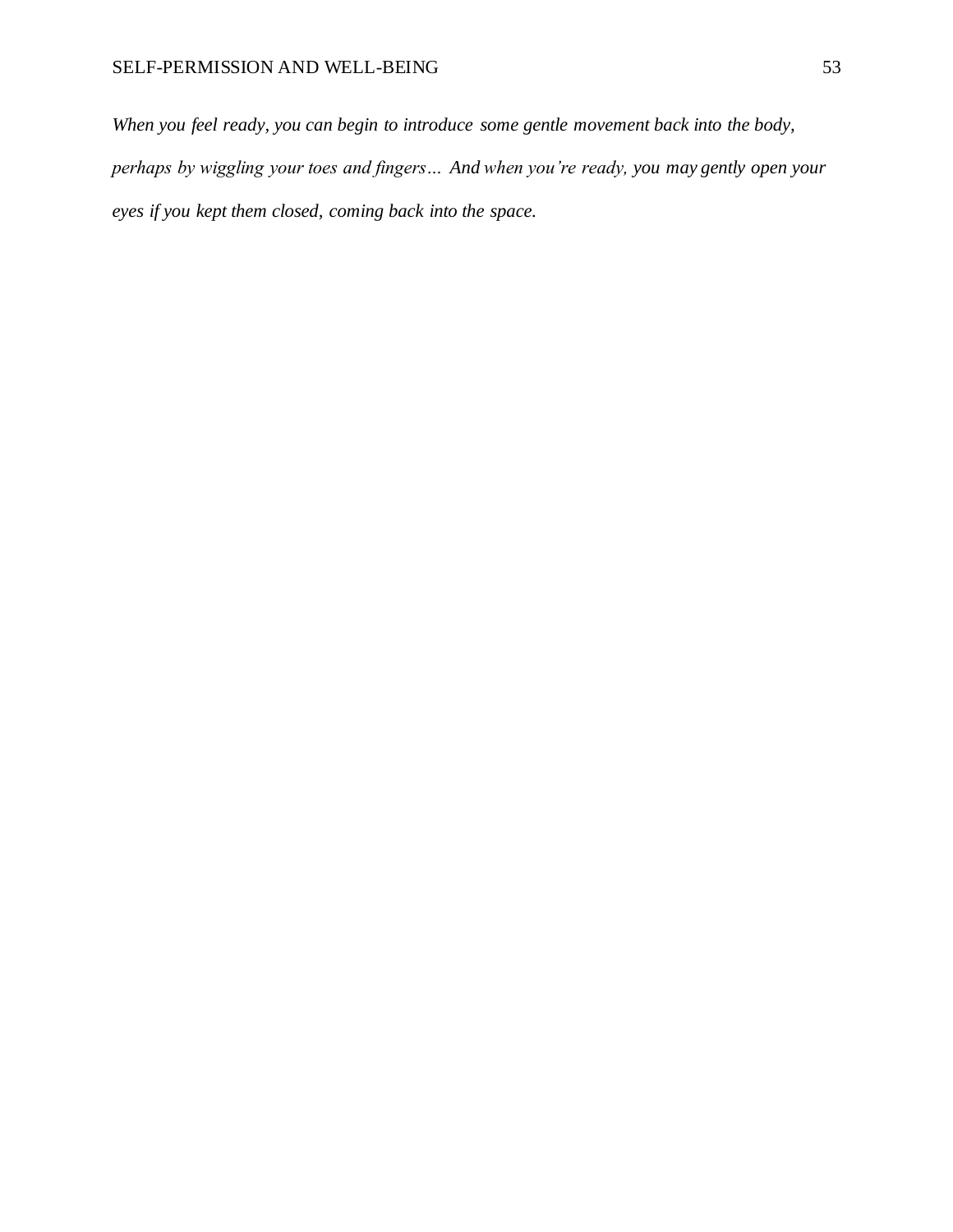$\Gamma$ 

## Appendix C

Proposed Self-Permission Intervention: Sample WOOPS Activity Form

<span id="page-55-0"></span>**Activity Instructions**: The form below is a variation of the evidence based WOOP technique

("WOOP My Life," n.d.). Use the form to "WOOPS" your goals, aspirations, and wishes.

|           | <b>WISH:</b> What is the most<br>important wish that you<br>want to accomplish? Your<br>wish should be challenging,<br>but feasible.                                                                   | My wish:                                              |
|-----------|--------------------------------------------------------------------------------------------------------------------------------------------------------------------------------------------------------|-------------------------------------------------------|
|           | <b>OUTCOME:</b> What will be<br>the best possible result from<br>accomplishing your wish?<br>How will you feel?                                                                                        | <b>Best outcome:</b>                                  |
|           | <b>OBSTACLE:</b> What is the<br>main obstacle inside you<br>that might prevent you from<br>accomplishing your wish?<br>Pause and really imagine<br>the obstacle.                                       | My obstacle:                                          |
| ${\bf P}$ | <b>PLAN:</b> What's an effective<br>and realistic action to tackle<br>the obstacle? Make a when-<br>then plan.                                                                                         | When:<br>(my obstacle)<br>Then I will:<br>(my action) |
| S         | <b>SELF-PERMISSION:</b><br>Give yourself the full<br>permission to pursue your<br>wish. Write a few sentences<br>granting self-permission<br>and about why you deserve<br>to have your wish fulfilled. | I give myself<br>permission:                          |

٦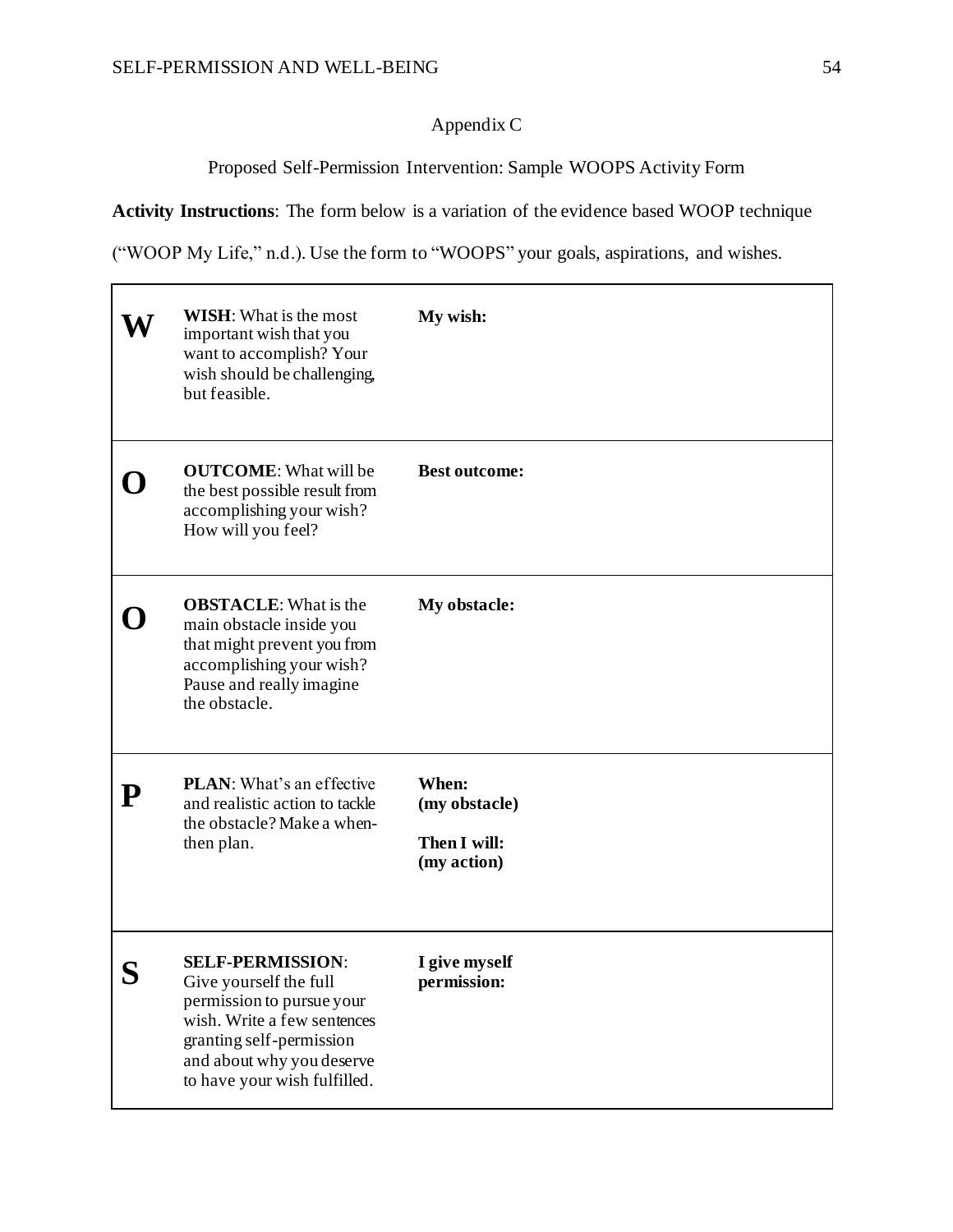Below you can see an example of what a filled out WOOPS-form might look like.

|                                                                                                                     | <b>WISH:</b> What is the most<br>important wish that you<br>want to accomplish? Your<br>wish should be challenging,<br>but feasible.                                                                   | My wish:                                                         | I wish to establish a daily formal<br>mindfulness meditation practice.                                                                                                                                                                                                                                                                                               |
|---------------------------------------------------------------------------------------------------------------------|--------------------------------------------------------------------------------------------------------------------------------------------------------------------------------------------------------|------------------------------------------------------------------|----------------------------------------------------------------------------------------------------------------------------------------------------------------------------------------------------------------------------------------------------------------------------------------------------------------------------------------------------------------------|
|                                                                                                                     | <b>OUTCOME:</b> What will be<br>the best possible result from<br>accomplishing your wish?<br>How will you feel?                                                                                        | <b>Best outcome:</b>                                             | I will be less stressed/anxious and<br>more comfortable in social<br>situations. I will become more self-<br>aware. I will have better sleep and<br>higher well-being.                                                                                                                                                                                               |
|                                                                                                                     | <b>OBSTACLE:</b> What is the<br>main obstacle inside you<br>that might prevent you from<br>accomplishing your wish?<br>Pause and really imagine<br>the obstacle.                                       | My obstacle:                                                     | I struggle with allowing myself the<br>time to focus on mindfulness<br>meditation. Instead, I get distracted<br>by all the other tasks that need to be<br>completed every day and that feel<br>"more important" or "more<br>urgent."                                                                                                                                 |
| <b>PLAN:</b> What's an effective<br>P<br>and realistic action to tackle<br>the obstacle? Make a when-<br>then plan. |                                                                                                                                                                                                        | When:<br>(my obstacle)                                           | I wake up in the morning, before I<br>check my email and embark on the<br>day's many responsibilities                                                                                                                                                                                                                                                                |
|                                                                                                                     | Then I will:<br>(my action)                                                                                                                                                                            | Meditate for 10-15 minutes using<br>recorded guided meditations. |                                                                                                                                                                                                                                                                                                                                                                      |
|                                                                                                                     | <b>SELF-PERMISSION:</b><br>Give yourself the full<br>permission to pursue your<br>wish. Write a few sentences<br>granting self-permission<br>and about why you deserve<br>to have your wish fulfilled. | I give myself<br>permission:                                     | I give myself the full permission to<br>meditate every day. I deserve this<br>time for intentional self-care. To<br>give myself this time to meditate<br>isn't selfish; in fact, it will allow me<br>to be a more present and more<br>patient friend/coworkers/family<br>member/partner. I'm allowed to<br>explore mindfulness and to establish<br>a daily practice! |